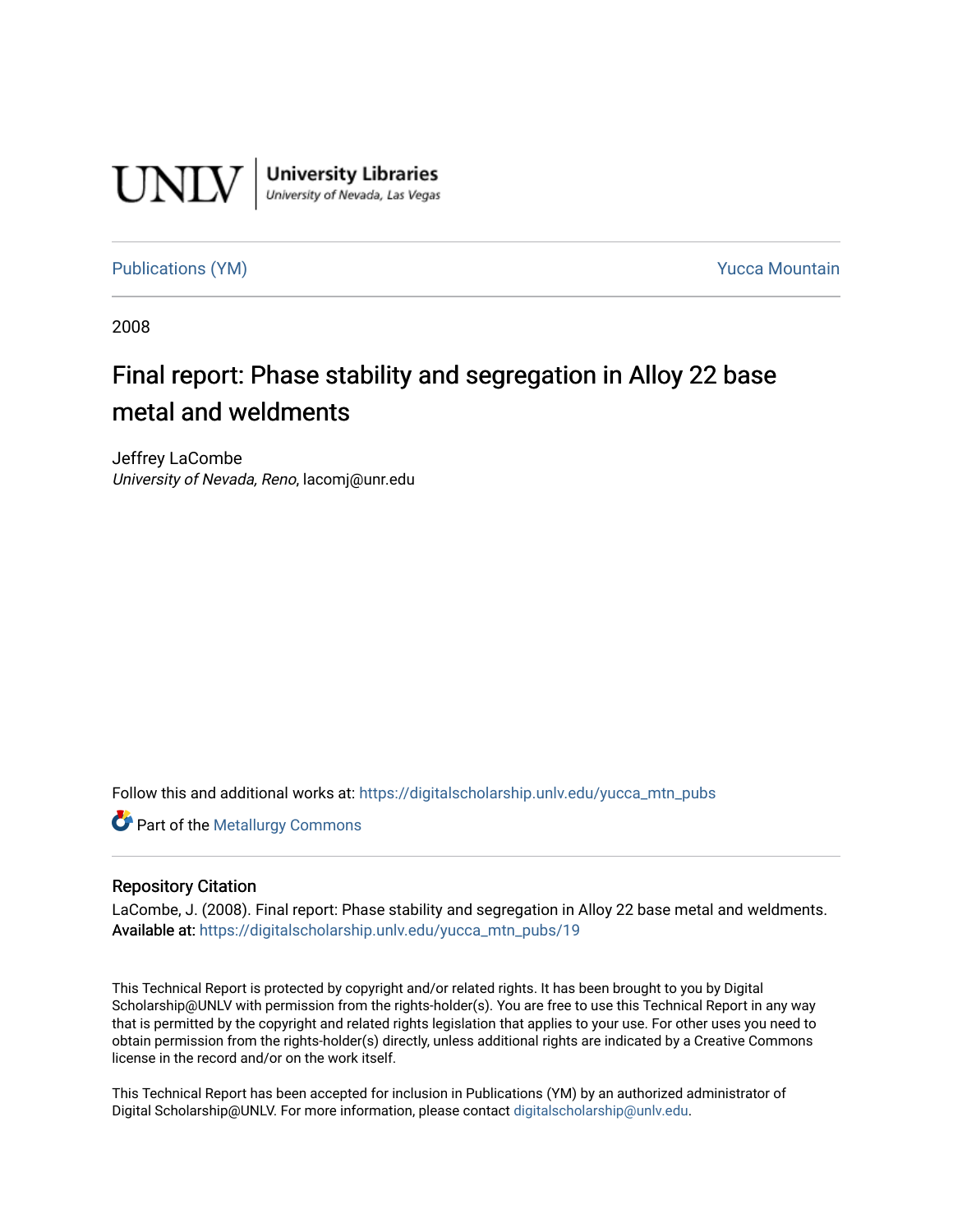# **Final Report: Task: ORD-FY04-015 Phase Stability and Segregation in Alloy 22 Base Metal and Weldments**

J.C. LaCombe<sup>1</sup>

Chemical and Metallurgical Engineering University of Nevada, Reno, Reno, NV 89557 USA

# **Project Background**

At the outset of this project, the design of the waste disposal containers relied heavily on encasement in a multi-layered container, featuring a corrosion barrier of Alloy 22, a Ni-Cr-Mo-W based alloy with excellent corrosion resistance over a wide range of conditions. The fundamental concern from the perspective of the Yucca Mountain Project, however, was the inherent uncertainty in the (very) long-term stability of the base metal and welds. Should the properties of the selected materials change over the long service life of the waste packages, it was conceivable that the desired performance characteristics (such as corrosion resistance) would become compromised, leading to premature failure of the system. To address this, we studied aspects of the phase stability and solute segregation characteristics of Alloy 22 base metal, and the manner in which these affected corrosion resistance. This work was conducted as an independent validation, to add to confidence in the extrapolated behavior of the container materials over time periods that are not feasibly tested in a laboratory.

Ni base alloys with 16-22% chromium and 9-16% molybdenum are commonly used for higher corrosion resistance applications. Alloy-22 (UNS N06022), a Ni-Cr-Mo-W alloy, is the current reference material for construction of the outer wall of nuclear waste containers [1, 2, 3, 4] to be used by the Yucca Mountain Project. The nominal composition of Alloy-22 and the compositions of some of the reported phases seen in this alloy system are listed in Table  $1$ .

Even though Alloy-22 in wrought form is considered to have good phase stability at the operating temperatures  $< 200\degree C$  of the repository, exposure to elevated temperatures during the fabrication processes (such as welding and stress relieving) could cause alteration of microstructure and associated deterioration of mechanical and corrosion properties. Welding causes microstructural changes in Alloy-22, such as formation of dendrites in the weld metal, segregation of Mo and W in the interdendritic regions, formation of topologically close packed phases both in the weld metal and the heat affected zone (HAZ), and possibly precipitation

<sup>&</sup>lt;sup>1</sup>To whom correspondence should be addressed: e-mail lacomj@unr.edu.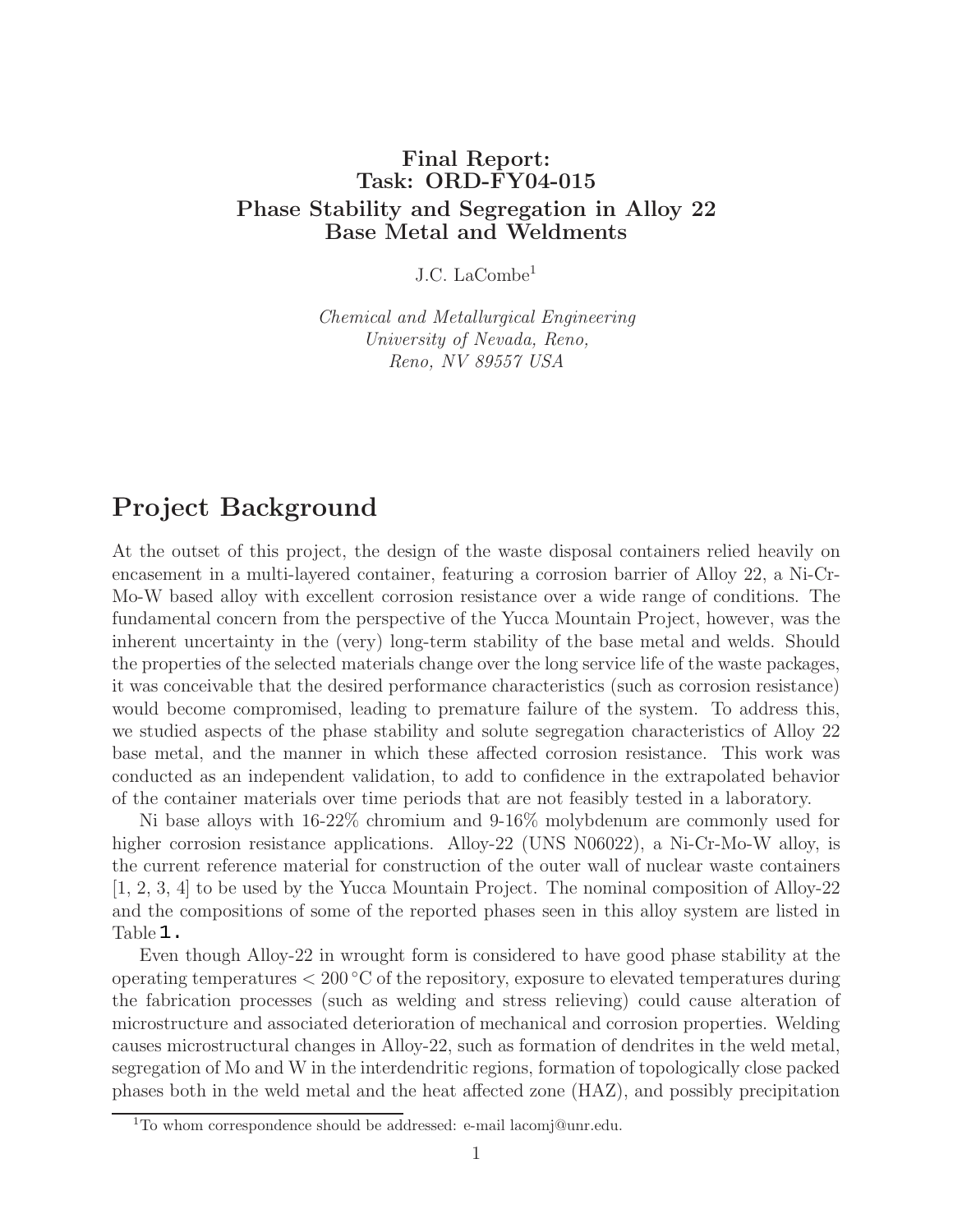| Phase             | Ni    | Mo    | $_{\rm Cr}$       |     | Fe   | C'O  |
|-------------------|-------|-------|-------------------|-----|------|------|
| Nominal           | 56.96 | 13.43 | $21.22 \mid 3.29$ |     | 3.17 | 0.84 |
| $\gamma$ (matrix) | 58.5  | 12.7  | 21.6              | 2.9 | 3.4  | 0.9  |
| $_{L}$            | 33.1  | 38.7  | 19.3              | 6.3 | 2.1  | 0.6  |
| $\mathcal{p}$     | 32.6  | 37.4  | 21.7              | 5.3 | 2.2  | 0.9  |
| $\sigma$          | 34.5  | 34.9  | 23.4              | 4.2 | 2.2  | 0.9  |

Table 1: Compositions of various phases in Alloy-22 and related alloys

of long range ordered phases[3, 5, 6, 7]. Formation of such secondary phases could make the material susceptible to intergranular corrosion and/or reduce strength and ductility [8, 9, 10. Whereas the equilibrium solidification phase of Alloy-22 is the austenitic  $\gamma$  phase (which can be obtained by quenching), at lower temperatures, secondary phases such as  $\mu$ are thermodynamically stable at the Alloy-22 composition. Figure 1 (adapted from [11]) illustrates that at 850 °C, the equilibrium phases to be expected include  $\mu + \gamma$ . At still lower temperatures, the  $\gamma \Leftrightarrow \mu + \gamma$  boundary is expected to move even closer to the Ni corner of the diagram (see dashed line in the figure). This may make the alloy potentially susceptible to phase separation at lower temperatures.



Figure 1: Isothermal section of Cr-Ni-Mo alloy phase diagram at 850 ◦C

In low carbon Ni-Cr-Mo alloys, sensitization has been reported to occur mainly because of the precipitation of topologically close packed (TCP) phases like  $\mu$  and p [2, 3, 4, 5, 6, 7]. Increased corrosion rates of aged Ni-Cr-Mo-W alloys were observed because of this sensitized microstructure [10]. The sensitization of Mo-rich nickel base alloys is found to be different from the sensitization of common austenitic stainless steels and other Ni-Cr alloys such as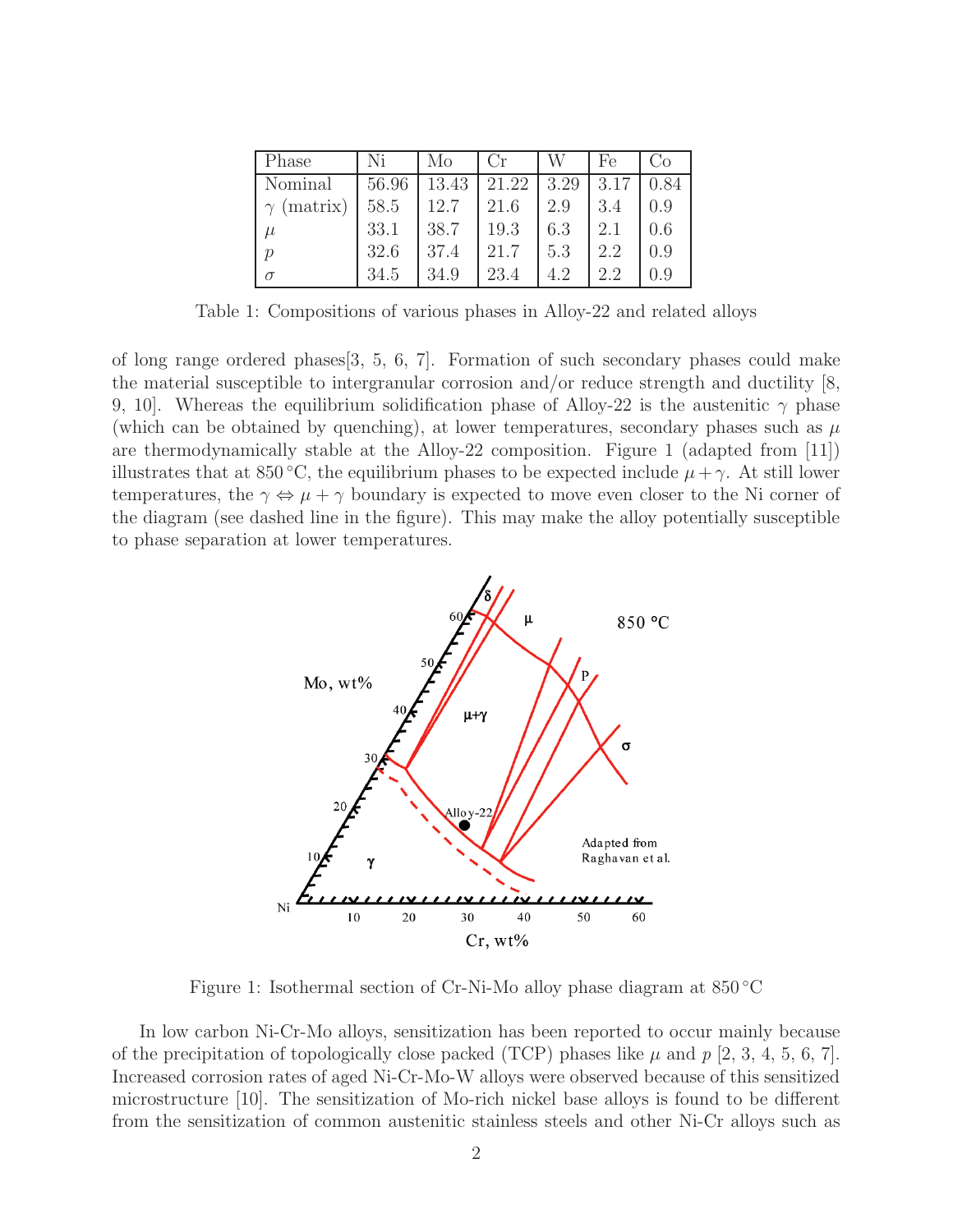Inconel 600. Sensitization of austenitic stainless steel resulted in depletion of chromium adjacent to the chromium rich  $M_{23}C_6$  carbides [12, 13]. In the Ni-Cr-Mo alloys, sensitization resulted in depletion of molybdenum near the TCP or  $M_6C$  precipitates [10, 14]. When the sensitized Ni-Cr-Mo alloys were exposed to a reductive environment the Mo depleted regions were preferentially attacked and in an oxidizing environment the TCP phases themselves were dissolved, giving rise to the corrosion rate  $[14]$ . Raghavan *et al.* [11] and Cieslak et al. [5, 6, 7] observed the TCP phases containing only the nominal chromium as that of the bulk chemistry. Whereas, Hodge [14, 15] reported that the  $\mu$  phase was enriched with Cr and the suggested phase was (Ni, Fe, Co)<sub>3</sub>(W, MO, Cr)<sub>2</sub>. This issue is not fully resolved as of yet. There are no reports available on the depletion profiles of aged Alloy-22. Depletion of alloying elements in the vicinity of secondary phase precipitates will impair the corrosion resistance of the alloy. Therefore, it is imperative to develop an understanding of how the microstructure changes during fabrication or exposure to service conditions so that the integrity of the waste package container can be ensured.

The three principal efforts of this project were:

**Subtask 1: Microstructural Characterization of Phase Stability and Variability in Alloy 22** Develop an improved understanding of Alloy 22 and the extent to which compositional and microstructural variations are present in otherwise nominal as-procured material.

**Subtask 2: Electrochemical Methods to Detect Susceptibility of Alloy 22 to Localized Corrosion** Study the influence that compositional and microstructural variations have on the corrosion performance of Alloy 22.

**Subtask 3: Multicomponent Diffusivity of Alloy 22** Preliminary investigation of the role of diffusion in Alloy-22 at repository temperatures (scoping study).

# **Subtask 1: Microstructure**

The principal goal of Subtask 1 was to develop an improved understanding of Alloy 22 and the extent to which compositional and microstructural variations are present in otherwise nominal as-procured material. This involved the following questions

- 1. Characterize the as-fabricated Alloy-22 base metal.
- 2. Characterize Alloy-22 welds (goal eliminated mid-project)
- 3. Long-term metallurgical stability: Cr-Mo depletion and Long Range Ordering
- 4. Segregation of sulfur and phosphorous.

This research has studied the microstructural variabilities in Alloy 22 using various characterization techniques. Light optical, scanning electron, and transmission electron microscopy techniques were used to metallurgically examine the characteristics of secondary phases. The conclusions are summarized, as follows: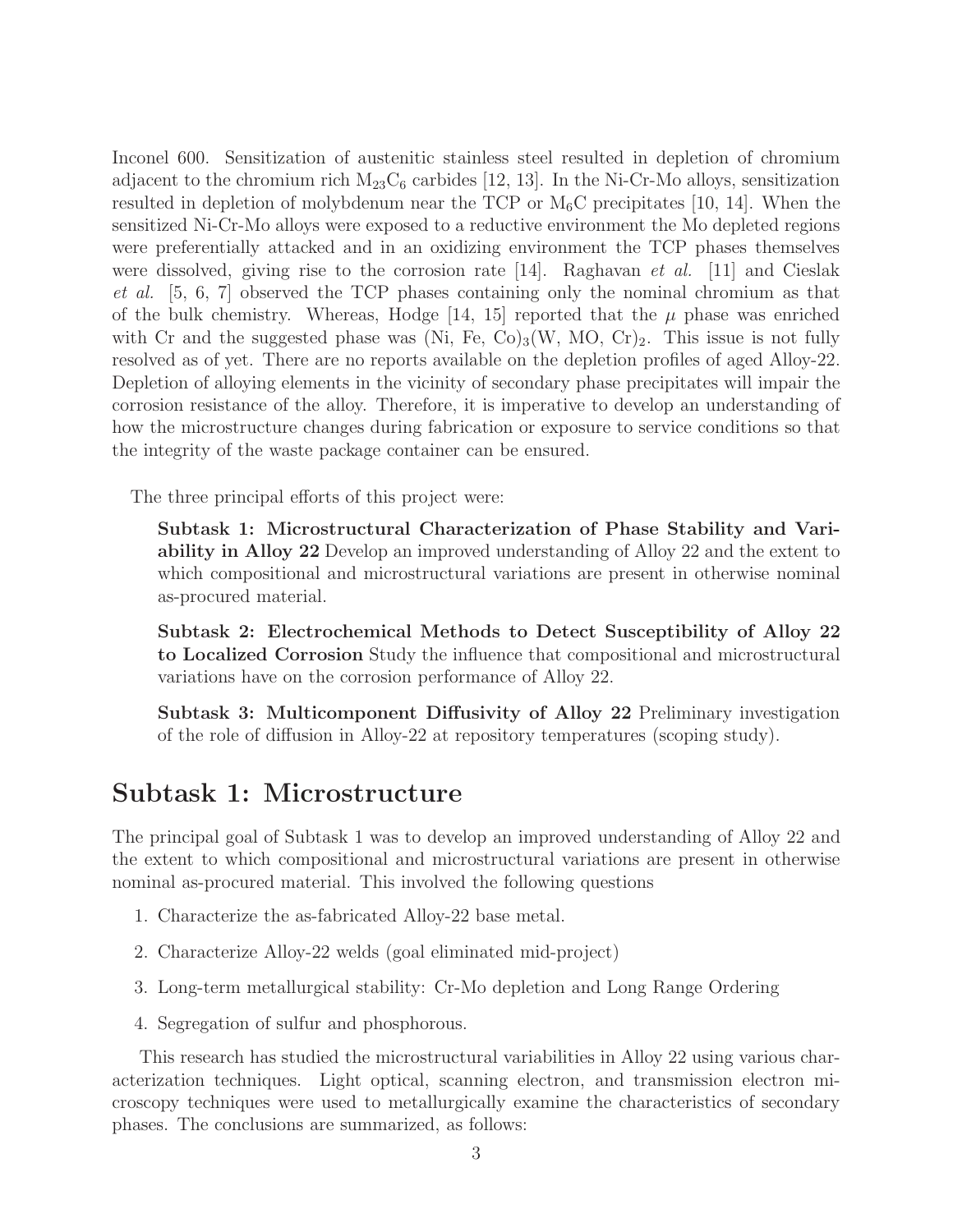- 1. Light optical microscope micrographs exhibited expected precipitate formation at sensitizing conditions and dissolution at solutionizing conditions, as predicted by the equivalent element ternary Ni-Cr-Mo phase diagram and observations from other researchers. Increases of precipitation with temperature were not intensely observed.
- 2. Scanning electron microscopy with energy-dispersive X-ray spectroscopy confirmed the depletion of nickel, chromium, and tungsten along with segregation of molybdenum, within a grain boundary, but not accurate enough to differentiate the type of phase. These material compositional variations give some confidence on the presence of precipitates but limited since using etched specimens.
- 3. Transmission electron microscopy with energy-dispersive X-ray spectroscopy results did not match previous works exactly, complexity of Alloy 22 element composition is speculated to be at fault, but did closely follow the characteristics of the  $\mu$  phase. This result was expected from the ternary phase diagrams for Ni-Cr-Mo and from other researchers.
- 4. Microhardness measurements indicated no significant changes with increasing sensitizing durations, only a 10% hardness increase was observed with increasing sensitizing temperatures. Macrohardness measurements displayed less variability, compared to microhardness, and did increase with higher temperatures and sensitizing durations. Since the sensitizing temperatures were not in range of long-range ordering formations, the only contributing factors to hardness increase are with carbides and secondary phases. The hardness values agree with previous works. Large deviations from the microhardness testing are due to the grain-to-grain variability and are not sufficient to measure precipitate formation as functions of time and temperature.
- 5. Grain size measurements were conducted for Alloy 22 specimens in the as-received, sensitized, and solutionized conditions. Comparisons for each category showed trends with unpredictable behaviors caused by either the ambiguous duplex microstructure of the alloy, or the large confidence intervals of the data sets. Grain growth kinetics could not be adequately confirmed.
- 6. Phase fraction analysis proved to be successful using backscattered SEM micrographs and Scentis software, despite only using one specimen. Resulting data is not sufficient for precipitate growth and dissolution conclusions.
- 7. All measurements included moderately high standard deviations due to the influence of data outliers, which is expected in small data sets. Results have shown that an increase in data points can lead to more statistically significant results. Specific measurement techniques have been developed in this research and are expected to continue with lager data sets in future works.
- 8. The long-term metallurgical stability of Alloy 22 is dependent on the dissolution of secondary phases, since the increase of temperature and time during sensitizing heat treatments has been shown to influence precipitation and accumulate in the grain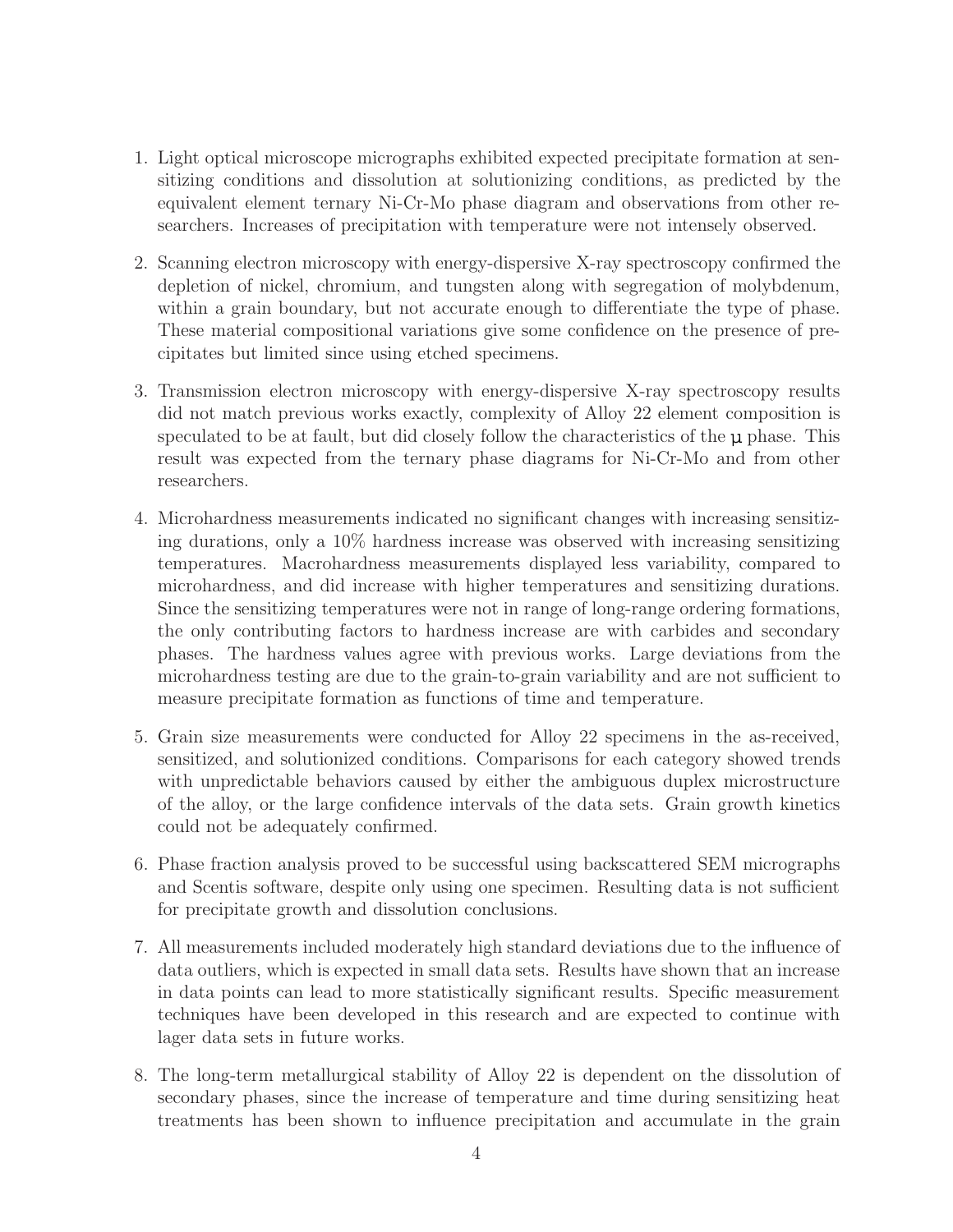boundaries leading to saturation in the bulk material. Limitations must be considered for the control of energies introduced into the material during production or fabrication.

# **Subtask 2: Corrosion**

### **Goals**

The main mode of corrosion that may occur at the repository site was examined here. Alloy-22 (C-22) is a versatile nickel-chromium-molybdenum-tungsten alloy with good overall corrosion resistance. It is claimed that C-22 alloy has outstanding resistance to pitting, crevice corrosion, and stress corrosion cracking. Intergranular corrosion and exposure of Alloy-22 to moderately elevated temperatures may potentially lead to diminished corrosion resistance an issue that we examine here. The intergranular corrosion resistance of Alloy-22 after various heat treatments on both mill annealed and welded samples was studied using ASTM G28 tests. We attempted to corroborate these results using suitable methods such as double-loop electrochemical potentiokinetic reactivation (EPR) tests, as well as material characterization techniques including optical microscopy, scanning electron microscopy (SEM), and energy dispersive spectrometry (EDS). The samples were tested using electrochemical potentiokinetic reactivation (EPR) tests in solutions that were developed specifically so as to check for chromium and molybdenum depletion.

Alloy 22 is considered to be less susceptible to Localized corrosion (LC), due to the additions of Mo and W, both of which are believed to stabilize the passive film at very low pH. The oxides of these elements are believed to be very insoluble at low pH, as a result of which Alloy 22 is believed to exhibit relatively high thresholds for localized attack [18]. Alloy-22 (UNS N06022) is said to rely on the stability of a thin chromium oxide film for protection against corrosion [19]. Alloy 22 was supposedly designed to resist the most aggressive industrial applications, offering a low general corrosion rate under both oxidizing and reducing conditions [20]. It is believed that Chromium exerts its beneficial effect in the alloy under oxidizing and acidic conditions, under reducing conditions the most beneficial alloying elements are molybdenum and tungsten which offer a low exchange current density for hydrogen discharge. Alloy 22 is believed to be an excellent alternative to austenitic stainless steels that may fail by pitting corrosion or stress corrosion cracking (SCC) in hot chloride containing solutions due to its balanced content in chromium, molybdenum and tungsten [21, 22].

The principal goal of Subtask 2 was to study the influence that compositional and microstructural variations have on the localized corrosion performance of Alloy 22. This was divided into smaller goals.

- 1. Develop an EPR test solution and Cr depletion test procedure
- 2. Develop an electrochemical test solution and Mo segregation test procedure
- 3. Study the effect of precipitation of secondary phases on the corrosion resistance of Alloy-22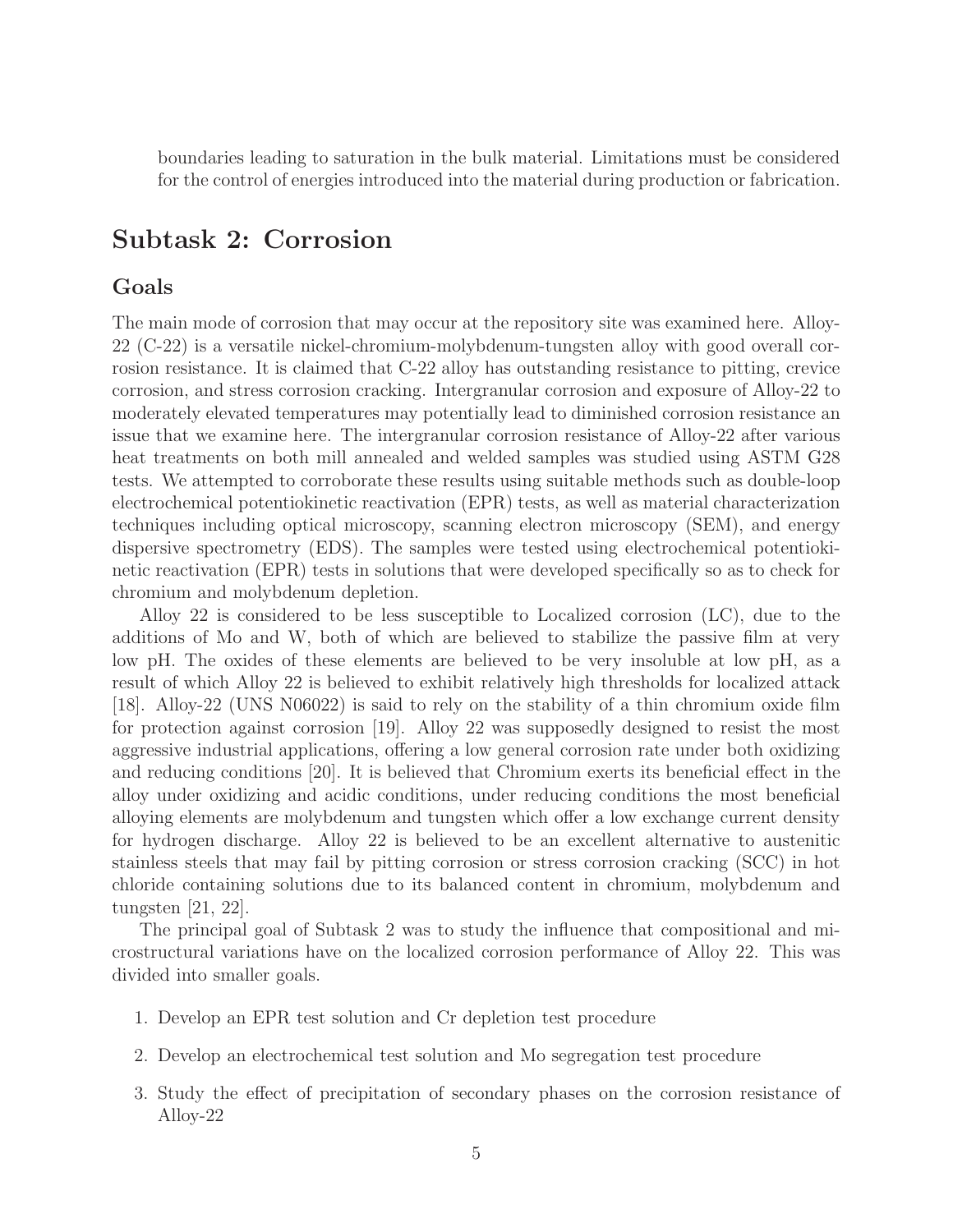# **Results: Chemical Weight Loss Tests**

### **ASTM G 28 Chemical Weight Loss Test Results Discussion**

The test results were consistent with the results that were reported by Gorhe *et.al* [23]. The sample that was sensitized at  $650\degree C$  for 60 minutes showed a corrosion rate of 22.83 mpy after the ASTM-G-28-A test. Gorhe *et.al* [23] reported a corrosion rate of 21.98 mpy for an Alloy 22 sample that was given a similar heat treatment after a similar test. Another sample that was sensitized at 750 ◦C for 60 minutes showed a corrosion rate of 27.29 mpy after the ASTM-G-28-A test close to the corrosion rate of 30.57 mpy obtained by Gorhe et.al [23]. Alloy 22 samples that were sensitized at  $700\degree C$  for about 6000 minutes showed a corrosion rate of 151.98 mpy after the ASTM-G-28-A test as reported by Gorhe *et.al* [23]. While our tests on a sample given the similar heat treatment for the same time showed a lesser corrosion rate of 46.56 mpy. In the ASTM-G-28-B tests that were done on Alloy 22 samples sensitized at  $650\textdegree\text{C}$ ,  $70\textdegree\text{C}$  for 60 minutes showed corrosion rates of 40.51mpy, 2070.59 mpy after the ASTM-G-28-B tests respectively. Gorhe et.al [23] reported lower corrosion rates of 5.2 mpy, 47.64 mpy after the ASTM-G-28-B tests for similar samples respectively. The samples that were sensitized at  $650\degree\text{C}$  and  $750\degree\text{C}$  for about 6000 minutes showed corrosion rates of 3179.58 mpy, 3504.72 mpy after the ASTM-G-28-B tests in our work which were similar to the results obtained by Gorhe *et.al* [23] which are  $3398.82$  mpy,  $4002.76$  mpy respectively on samples given the similar heat treatments after the similar test.

### **Mill Annealed Condition**

The samples in the mill-annealed condition showed corrosion rates ranging from 5.11 mpy to 29.52 mpy for different samples after the ASTM-G-28-A test. The ASTM-G-28-B test results showed corrosion rates ranging from 3.96 mpy to 26.55 mpy for various mill-annealed Alloy-22 samples.

### **Sensitized Condition**

The ASTM-G-28-A test results for the Alloy 22 samples after being sensitized at various temperatures for 60 minutes showed a clear trend of increase in the corrosion rate with increase in the temperature of sensitization from  $650\textdegree\textdegree C$  all the way to  $750\textdegree\textdegree C$ . The corrosion rate values after the ASTM-G-28-A test for the samples sensitized for 60 minutes increased from 18.4 mpy from an Alloy 22 sample sensitized at  $650\degree$ C to 27.29 mpy for an Alloy 22 sample sensitized at 750 °C. Although ASTM-G-28-A test results for samples sensitized for 600 minutes showed corrosion rates of 26.26 mpy at a sensitization temperature of 650 ◦C and a corrosion rate of 23.96 mpy at a sensitization temperature of 750 ◦C. The corrosion rate values after the ASTM-G-28-A test for the samples sensitized for 60 minutes increased from 18.4 mpy from an Alloy 22 sample sensitized at 650 ◦C to 27.29 mpy for an Alloy 22 sample sensitized at 750 °C. The corrosion rate values after the ASTM-G-28-A test for the samples sensitized for 6000 minutes increased from 46.56 mpy from an Alloy 22 sample sensitized at 700 °C to 91.58 mpy for an Alloy 22 sample sensitized at  $850$  °C which again shoed the relevance of increase in the temperature of sensitization on the corrosion rates. There wasnt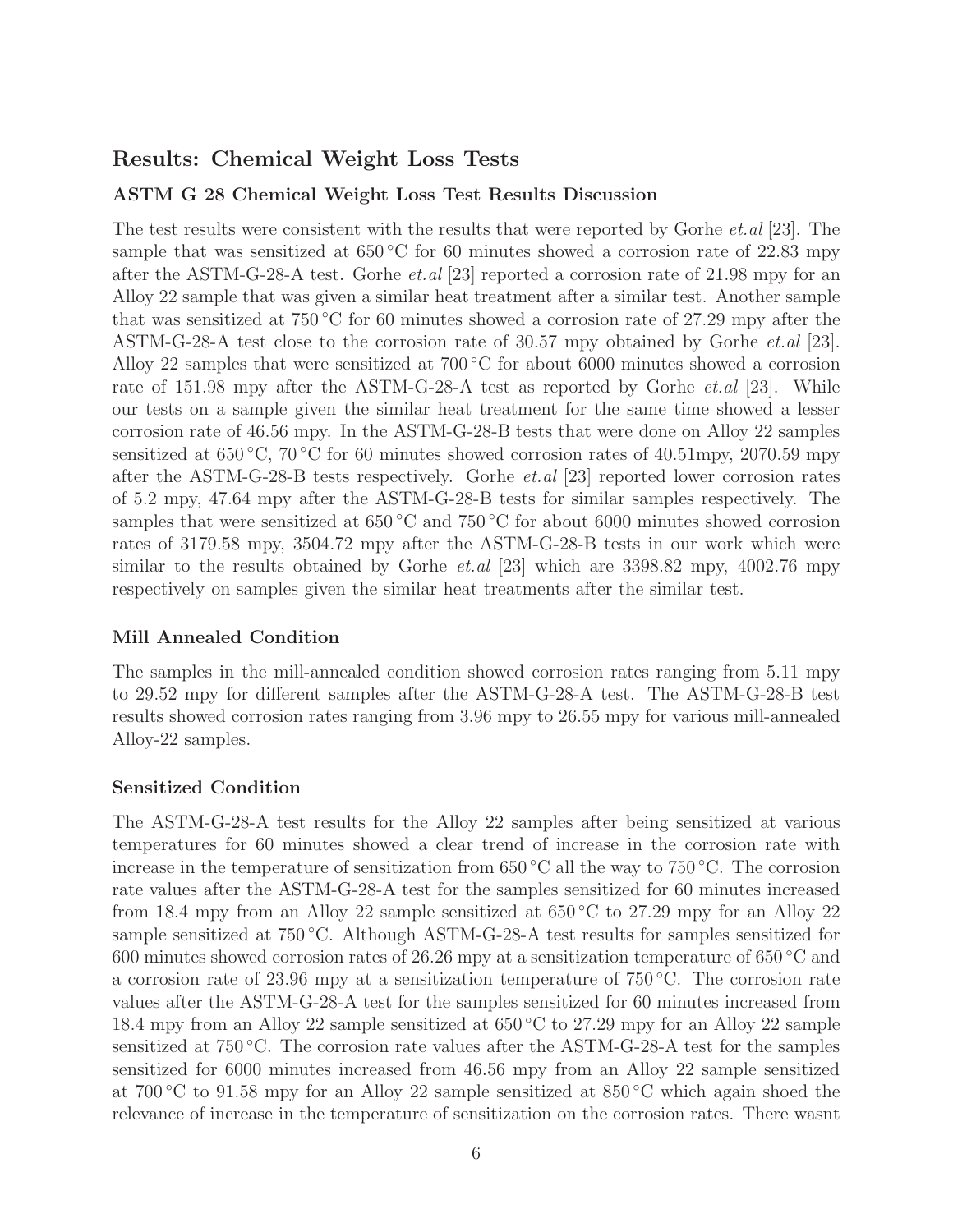

Figure 2: ASTM-G28A Chemical Weight Loss Test Results

such a clear effect of the time of sensitization on the corrosion rate though the average corrosion rate of the various samples done for every segment of the time of sensitization clearly increased in the direction of the larger times of sensitization. The ASTM-G-28-A test results for the various sensitized samples/batches obtained from different manufacturers showed almost similar results. For example the ASTM-G-28-A test results for two different Alloy 22 samples, both sensitized at  $750\degree\text{C}$  for 60 minutes showed corrosion rates of 18.4, 21.84 mpy respectively. The ASTM-G-28-B test results for the Alloy 22 samples after being sensitized at various temperatures for 60 minutes showed a clear trend of increase in the corrosion rate with increase in the temperature of sensitization from  $650\degree C$  all the way to 750 ◦C. The corrosion rate values after the ASTM-G-28-A test for the samples sensitized for 60 minutes increased from 40.51 mpy from an Alloy 22 sample sensitized at 650 ◦C to 3504.72 mpy for an Alloy 22 sample sensitized at  $750\degree C$ . The corrosion rate value after the ASTM-G-28-B test for the samples sensitized for 60000 minutes showed a corrosion rate of 3023.71 mpy for an Alloy 22 sample sensitized at 850 ◦C which again showed the relevance of increase in the temperature of sensitization on the corrosion rates. There was also a clear effect of the time of sensitization on the corrosion rate with the average corrosion rate of the various samples done for every segment of the time of sensitization clearly increasing in the direction of the larger times of sensitization. The ASTM-G-28-B test results for the various sensitized samples/batches obtained from different manufacturers showed almost similar results. For example the ASTM-G-28-B test results for three different Alloy 22 samples, all sensitized at 750 ◦C for 6000 minutes showed corrosion rates of 2978.73, 2774.09, 3504.72 mpy respectively. In general the average corrosion rates of sensitized samples of Alloy 22 were about 100 times higher for the ASTM-G-28-B test compared to the ASTM-G-28-A tests.

The results of the ASTM-G28A tests of sensitized samples are summarized in Figure 2. Similarly, the results of the ASTM-G28B sensitized tests are summarized in Figure 3.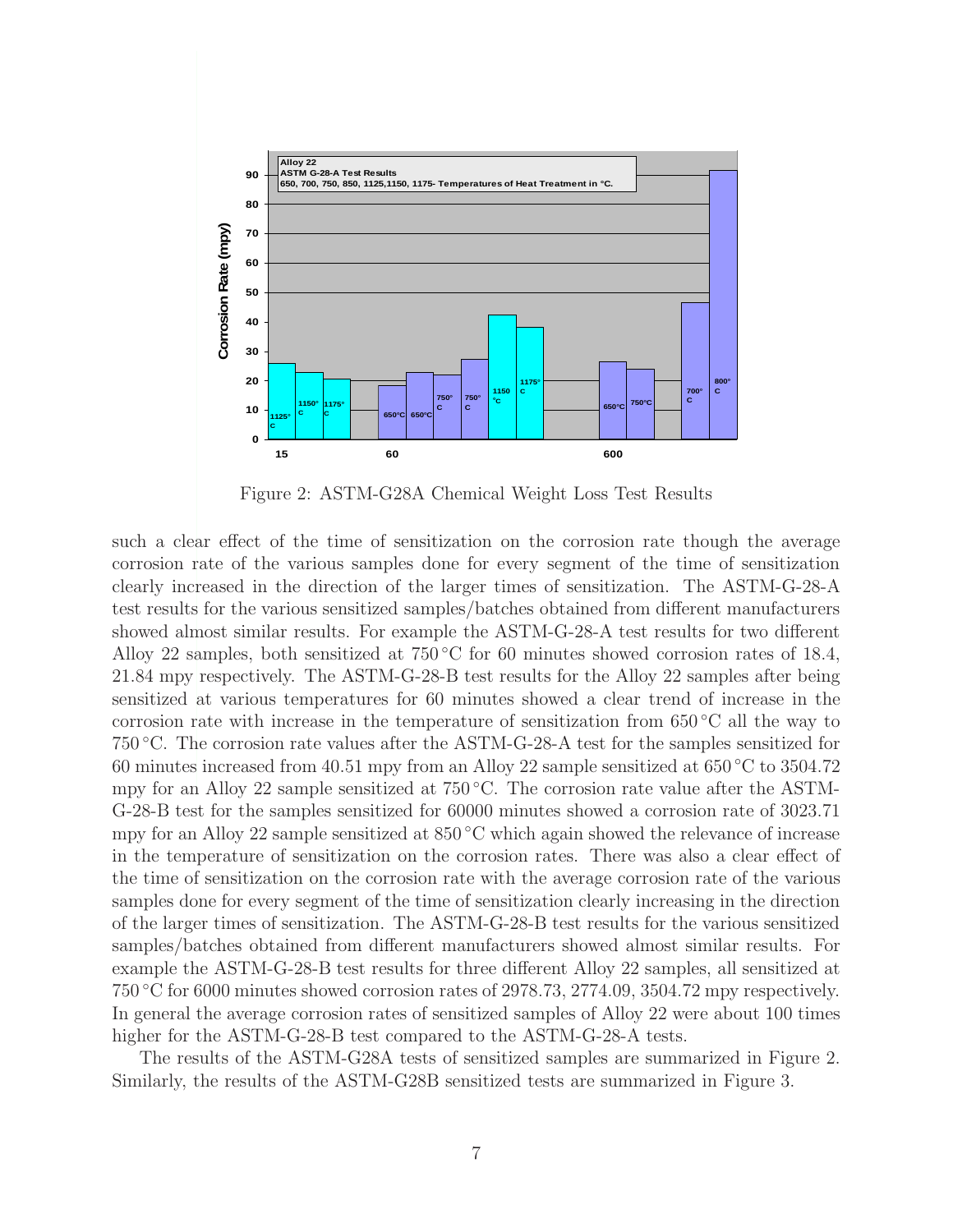

Figure 3: ASTM-G28B Chemical Weight Loss Test Results

#### **Solutionized Condition**

The ASTM-G-28-A test results for the various Alloy 22 samples that were given solution heat treatment showed a clear trend of decreasing corrosion rates with increase in temperature. The corrosion rates for three different Alloy 22 samples that were solutionized for 15 minutes at temperatures of 1125 °C, 1150 °C, 1175 °C showed corrosion rates of 25.93, 22.76, 20.64 mpy respectively. The average corrosion rate though definitely increased with increase in the time of solution treatment in minutes. Again at 60 minutes of solution treatment Alloy 22 showed higher corrosion rate for solution treatment at  $1150\degree\text{C}$  compared to the solution treatment at 1175 ◦C. The solution heat treatment showed corrosion rates that peaked at lower temperatures for higher times of heat treatment compared to the sensitization treatment that showed corrosion rates which peaked at both higher temperatures and times of sensitizations. The maximum corrosion rates though were the highest in sensitized samples and the average corrosion rate was also higher in sensitized samples. The ASTM-G-28-B test results for the various Alloy 22 samples that were given solution heat treatment showed a higher corrosion rate for a sample with increase in the time of solution treatment as well as the temperature. The solution heat treatment showed corrosion rates that peaked at higher temperatures for higher times of heat treatment just like the sensitization treatment that showed corrosion rates which peaked at both higher temperatures and times of sensitizations. The maximum corrosion rates though were the highest in sensitized samples and the average corrosion rate was also higher in sensitized samples for the ASTM-G-28-B tests.

A comparison of sensitized and solutionized ASTM-G28A test results is shown in Figure 4, and for ASTM-G28B in Figure 5. Figures 6 (ASTM-G28A) and 7(ASTM-G28B) show variations in chemical weight loss for several manufacturers.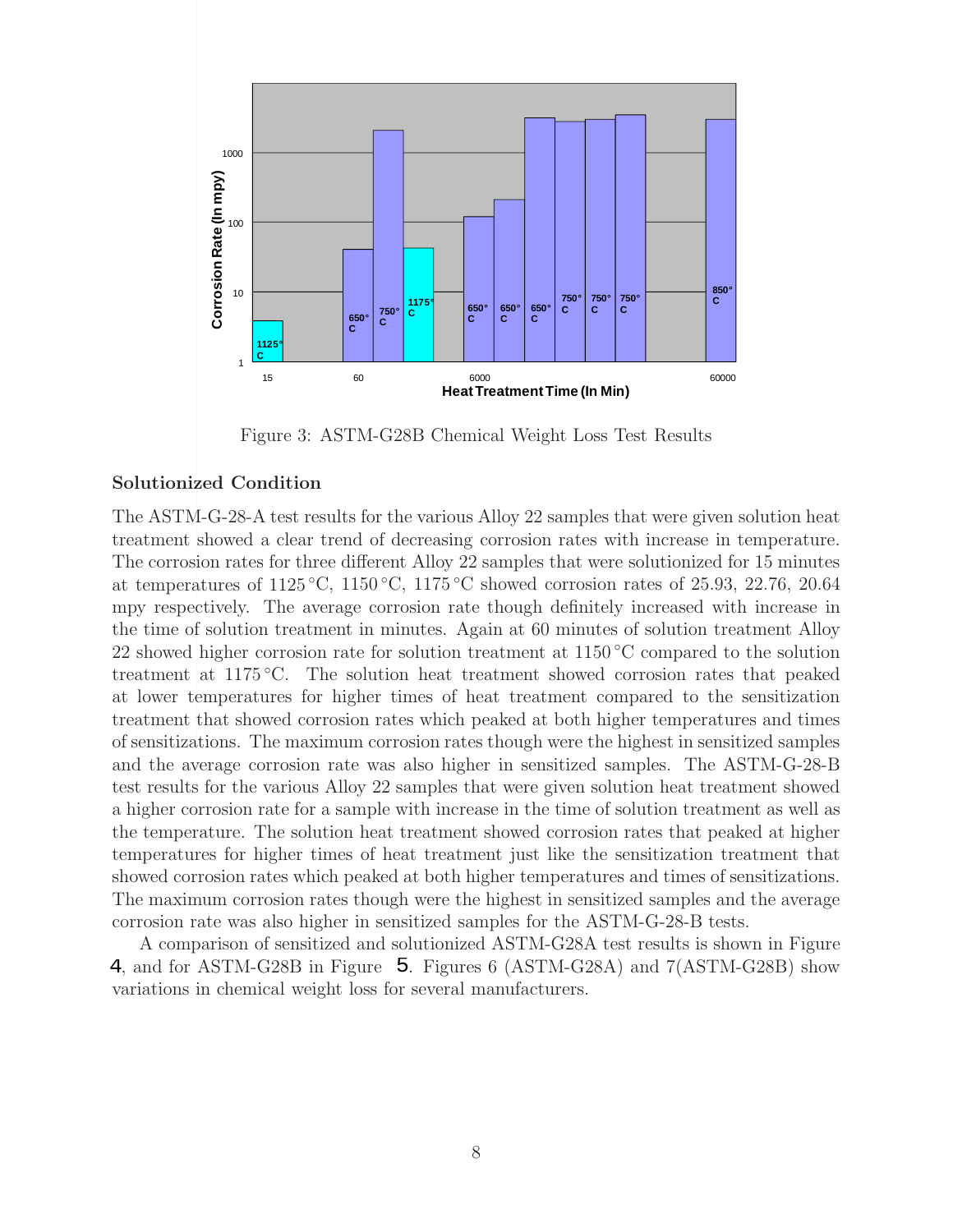

Figure 4: ASTM-G-28-A Test Results for Various Sensitized and Solutionized Samples.



Figure 5: ASTM-G-28-B Test Results for Various Sensitized and Solutionized Samples.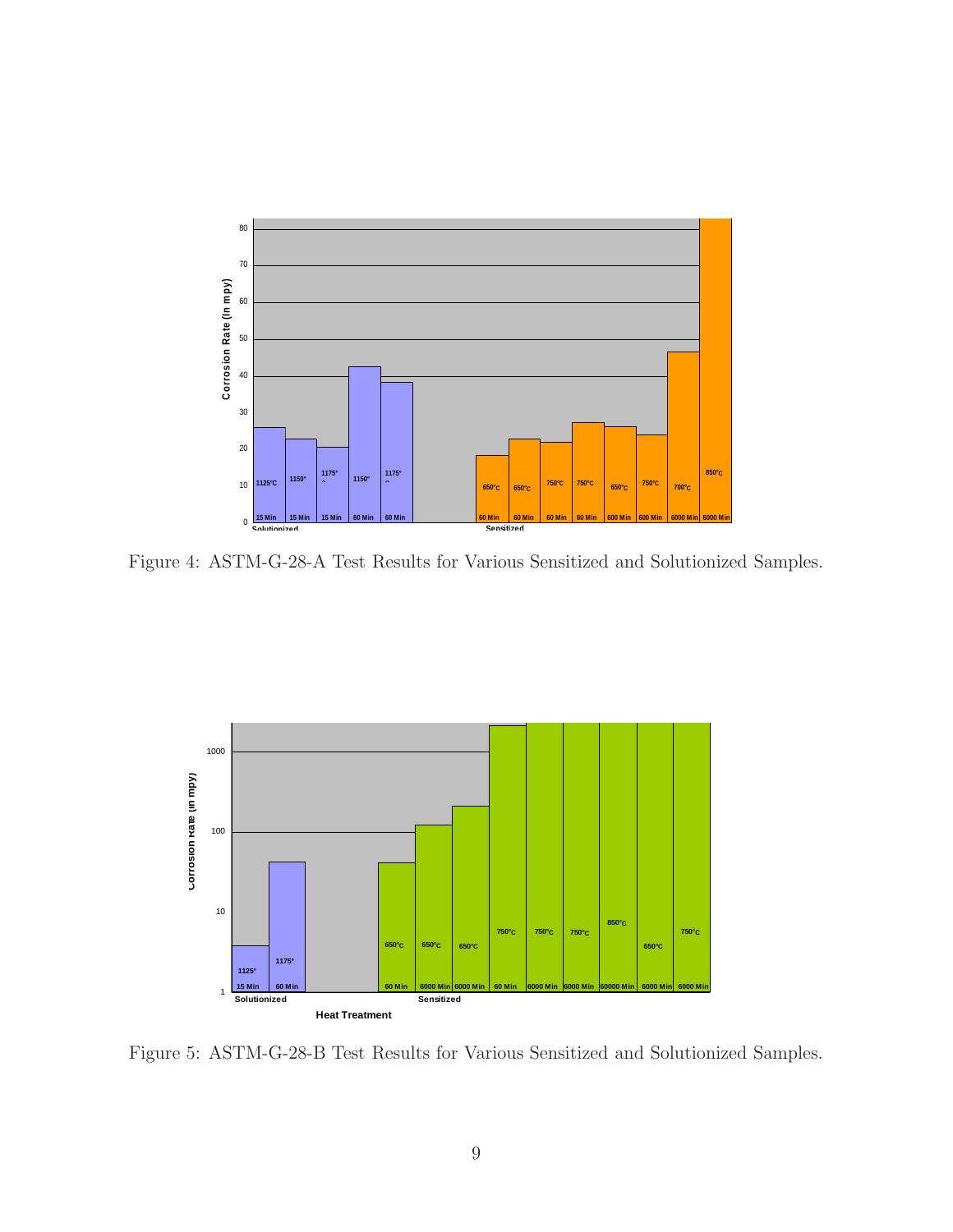

Figure 6: ASTM-G-28-A Test Results for Sensitized Samples from Various Batches obtained from Various Manufacturers.



Figure 7: ASTM-G-28-B Test Results for Sensitized Samples from Various Batches obtained from Various Manufacturers.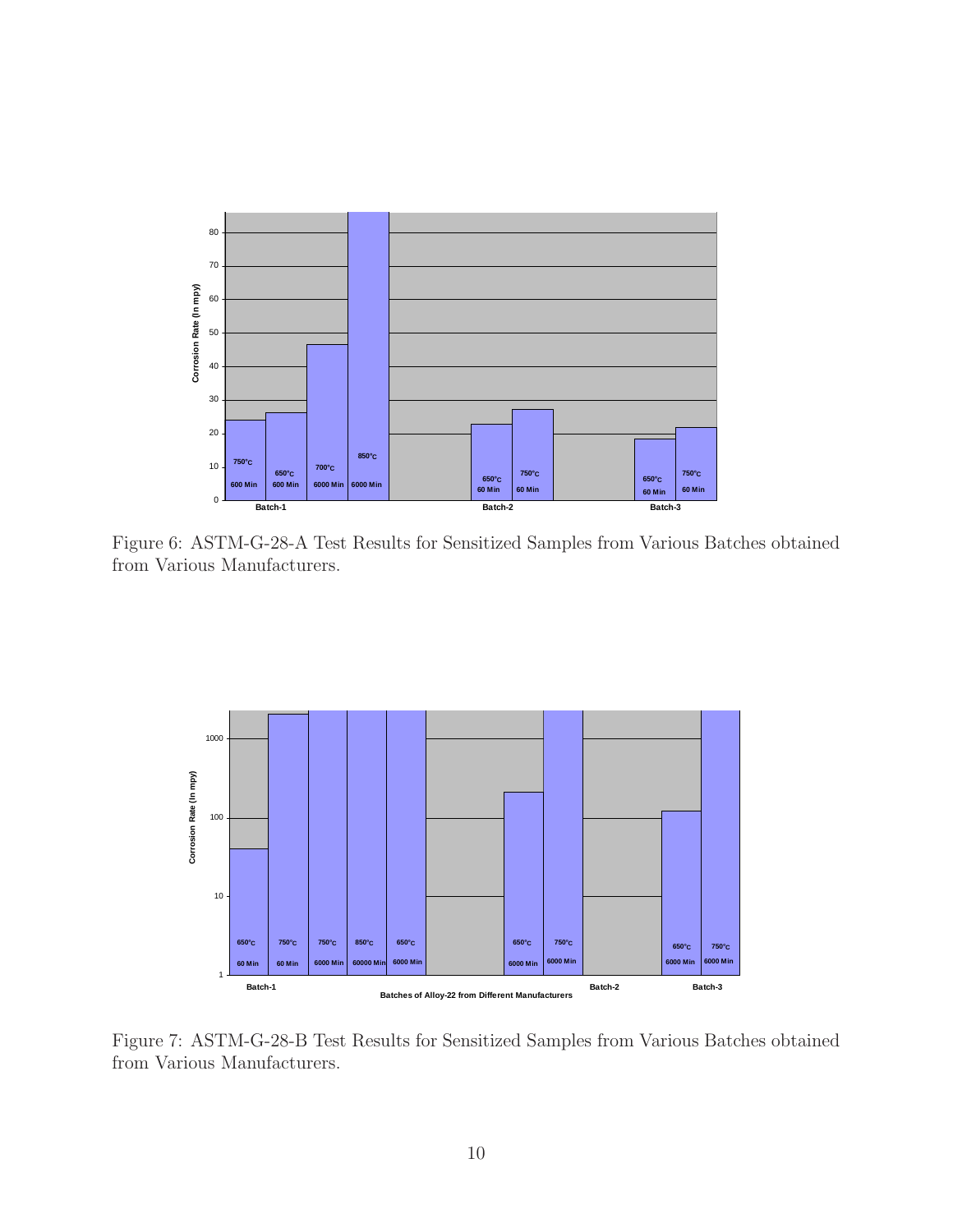### **Results: EPR Tests**

### **Double-Loop EPR Tests in 5 Wt**% **NaCl Solution (pH-7) at a Temperature of** 30 ◦C**.**

Two of the mill-annealed samples showed that the risk of localized corrosion is extremely low. Even the general corrosion is not predicted, the general corrosion rate may be at most a contamination rate. One mill-annealed sample showed suspected risk of localized corrosion in the form of crevice corrosion which might be present in areas such as close proximity of surfaces, areas under deposits, and metal- silicone O-ring interfaces may be prone to such attack. But such assumptions can only be conformed using longer term immersion tests with, for example, artificial crevice formers which are implied to confirm crevice corrosion prediction.

In the sensitized samples the sample that was sensitized at  $650 \text{ C}$  for 60 minutes, sensitized at 700C for 600 minutes, sensitized at 700 C for 6000 minutes, 750C for 6000 minutes, 700C for 6000 minutes (batch-2) showed that no attack is being predicted. The risk of localized corrosion was extremely low so as to call it negligible. Even general corrosion was not predicted at all in these samples. The samples that were sensitized at 650C for 600 minutes, 750C for 60 minutes showed that the risk of localized corrosion in the form of crevice corrosion in close proximity of surfaces such as metal-O-ring interfaces etc. might be there. Though longer term immersion tests with, for example, artificial crevice formers are implied to confirm crevice corrosion prediction.

In the solutionized samples the one that was solutionized at 1150C for 30 minutes, and the one that was solutionized at 1125C for 30 minutes showed predictions of crevice corrosion in close proximity of surfaces such as metal-O-ring interfaces etc. Pitting may occur in nonoccluded areas. As again, it needs to be conformed by longer term immersion tests with, for example, artificial crevice formers are implied to confirm crevice corrosion prediction. The sample that was solutionized at 1125C for 30 minutes showed a slight activation peak which was seen at a current density of 280.7  $\mu$ A and a reactivation peak at 163.7  $\mu$ A. The ratio of Ir to Ia was about 0.6. Sensitization at the grain boundaries to a certain extent is being suspected. When the Alloy 22 sample was solutionized at 1175C for 120 minutes traces of general corrosion was suspected. But this needs to be conformed by coupon immersion testing, electrochemical impedance spectroscopy, or polarization resistance methods which are suggested to confirm predictions, since corrosion rates cannot be easily estimated from polarization scans. An example DL-EPR test is depicted in the plot in Figure 8.

### **Double-Loop EPR Tests in 10 Wt**% **NaCl Solution (pH-7) at a Temperature of** 60 ◦C**.**

As expected all the mill-annealed samples showed that the risk of localized corrosion is extremely low and no attack was predicted. Even the general corrosion is not predicted, the general corrosion rate may be at most a contamination rate.

The samples that were tested including the ones sensitized at 700 C for 600 minutes, sensitized at 750 C for 60 minutes, sensitized at 750 C for 6000 minutes showed risk of localized corrosion is extremely low almost that no attack was being predicted. Though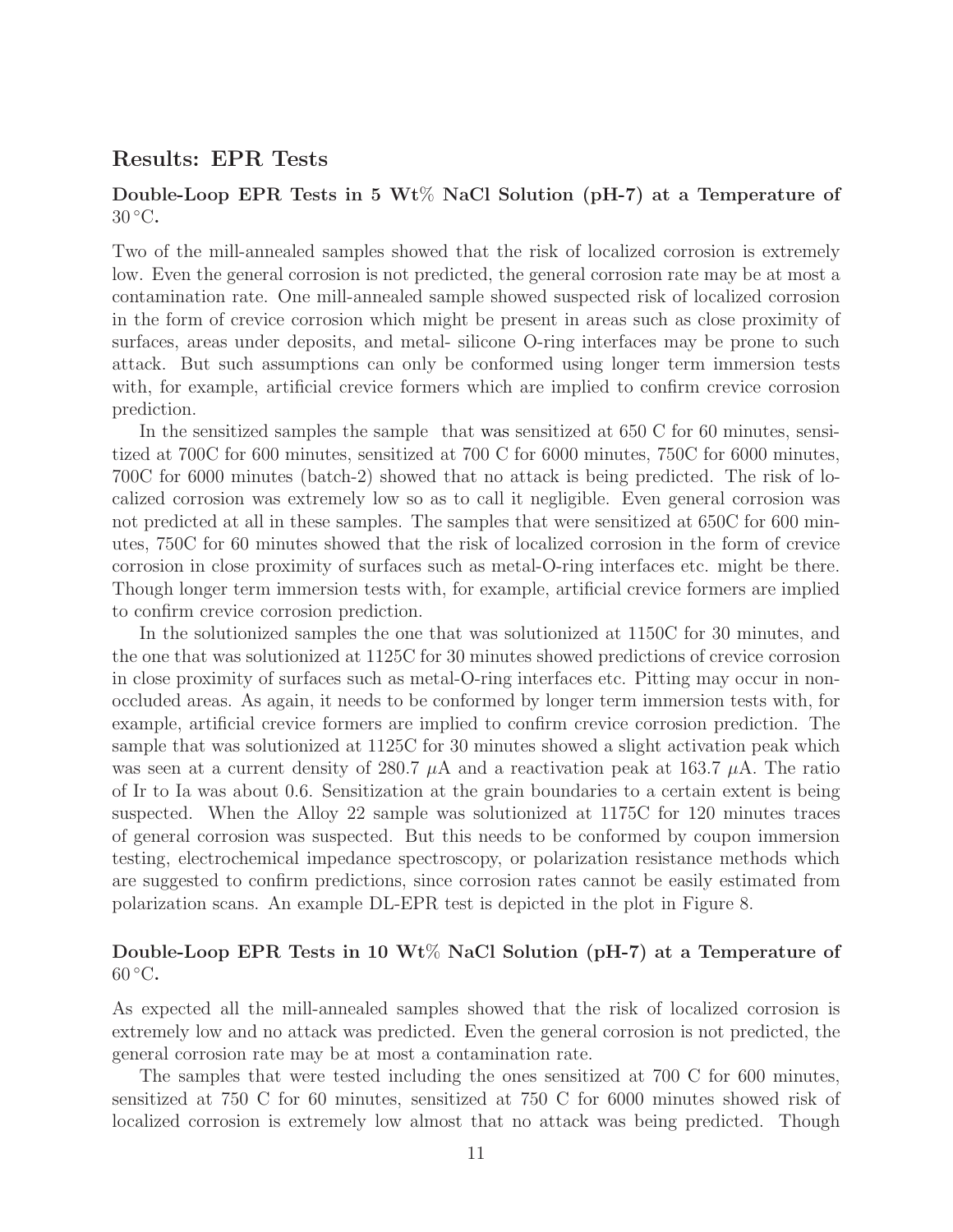

Figure 8: Example DL-EPR Plot: Mill Annealed, 1M H2SO4 + 0.5M NaCl + 0.01 M KSCN, at 30 ◦C (test for Cr-depletion)

general corrosion is not predicted, the general corrosion rate may be at most a contamination rate. If metal ion contamination is important, corrosion rate should be checked by alternative experimental methods.

The samples like the one sensitized at 650 C for 60 minutes, sensitized at 650 C for 600 minutes, sensitized at 700 C for 6000 minutes showed that localized corrosion in the form of crevice corrosion is present. Such areas as close proximity of surfaces, areas under deposits, and metal-O-ring, metal-PTFE gasket interfaces may be prone to such attack. Pitting may occur in non-occluded areas. Longer term immersion tests with, for example, artificial crevice formers, are definitely required to further consolidate this suspicion.

All the solutionized samples including the one that was solutionized at 1150C for 30 minutes, the one that was solutionized at 1125C for 30 minutes, and the one solutionized at 1175 C for 120 minutes showed predictions of crevice corrosion in close proximity of surfaces such as metal-O-ring interfaces etc. pitting may occur in non-occluded areas. As again, it needs to be conformed by longer term immersion tests with, for example, artificial crevice formers are implied to confirm crevice corrosion prediction. General corrosion is not predicted in all the cases.

### **Double-Loop EPR Tests in 10 Wt**% **NaCl Solution (pH 1-2) at a Temperature of** 60 ◦C**.**

All the mill annealed samples showed that the risk of localized corrosion was extremely low. Though general corrosion is not predicted, the general corrosion rate may be at most a contamination rate. There was slight risk of localized corrosion in the form of crevice corrosion in one of the samples. It was suspected in close proximity of surfaces, areas under deposits, and metal-PTFE gasket interfaces. Pitting might be observed in non-occluded areas. Longer term immersion tests with, for example, artificial crevice formers, can be used so as to further substantiate the results. An activation peak measuring a current density of 3.29 ?A was seen in this sample.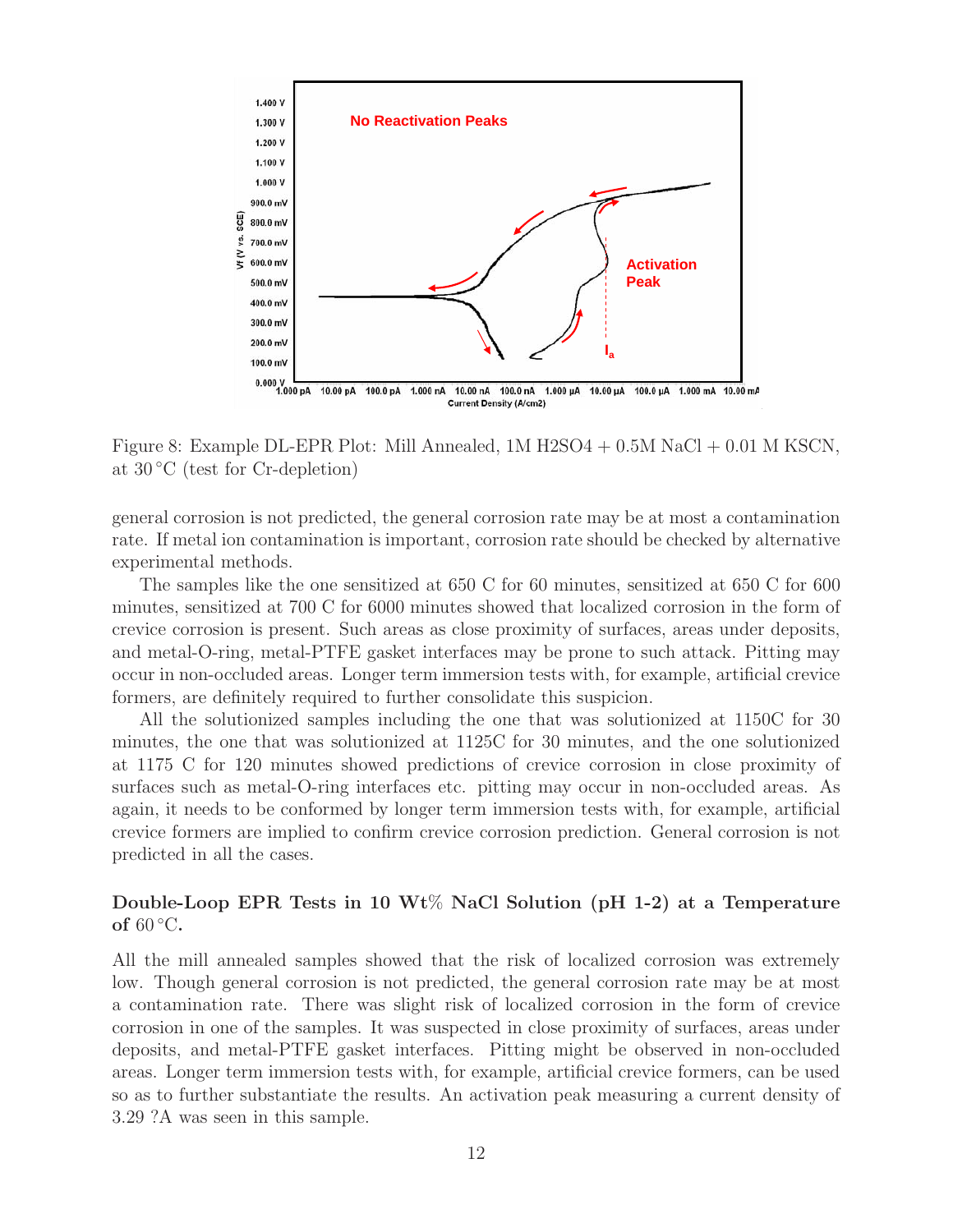The samples like the one sensitized at 650 C for 600 minutes, sensitized at 750 C for 600 minutes, sensitized at 700 C for 6000 minutes, sensitized at 750 C for 600 minutes showed that localized corrosion in the form of crevice corrosion is present. Such areas as close proximity of surfaces, areas under deposits, and metal-O-ring, metal-PTFE gasket interfaces may be prone to such attack. Pitting may occur in non-occluded areas. Longer term immersion tests with, for example, artificial crevice formers, are definitely required to further consolidate this suspicion. No general corrosion was predicted in these samples. A slight activation peak was seen at a current density of 1.48  $\mu$ A in the forward direction in the sample that was sensitized at 700 C for 6000 minutes. The sample sensitized at 700 C for 600 minutes showed no risk of localized corrosion at all. The sample sensitized at 750 C for 60 minutes showed suspected measurable general corrosion rate. This needs to be substantiated using alternative measurements of corrosion rate by coupon immersion testing, electrochemical impedance spectroscopy, or polarization resistance methods which are used to confirm predictions. In the Alloy 22 sample that was sensitized at 750 C for 6000minutes an activation peak at the current density Ia of  $20.25 \mu A$  was seen. A reactivation peak was also seen in the reverse direction at a current density Ir of 3.281  $\mu$ A. The ratio of Ir to Ia is about 0.17 indicating sensitization at the grain boundary.

The solutionized samples that was solutionized at 1150C for 30 minutes showed extremely low risk of localized corrosion and no general corrosion was predicted., the one that was solutionized at 1125C for 30 minutes although showed borderline crevice corrosion which might occur at the metal-O-ring interface, and the one solutionized at 1175 C for 120 minutes showed predictions of crevice corrosion in close proximity of surfaces such as metal-O-ring interfaces etc. pitting may occur in non-occluded areas. As again, it needs to be conformed by longer term immersion tests with, for example, artificial crevice formers are implied to confirm crevice corrosion prediction. General corrosion is not predicted in all the cases. No general corrosion was predicted even in this case.

### **Double-Loop EPR Tests in 10 Wt**% **NaCl Solution (pH 13-14) at a Temperature of** 60 ◦C**.**

Two of the mill annealed samples showed that the risk of localized corrosion was extremely low. Though general corrosion is not predicted in one of these samples, there is a suspected general corrosion rate that may be predicted to be measurable in the other one. Alternative measurements of corrosion rate like coupon immersion testing, electrochemical impedance spectroscopy, or polarization resistance methods are suggested to confirm these predictions since corrosion rates cannot be easily estimated from polarization scans.

A slight activation peak was seen measuring a current density Ia of about  $54.97 \mu A$  in this sample. A slight activation peak was seen measuring a current density Ia of about 6.12  $\mu$ A was seen in the other sample. There was borderline risk of localized corrosion in the form of crevice corrosion in the third sample. It was suspected in close proximity of surfaces, areas under deposits, and metal-PTFE gasket interfaces Longer term immersion tests with, for example, artificial crevice formers, can be used so as to further substantiate the results. A fourth sample showed no signs of neither localized corrosion nor general corrosion.

The samples like the one sensitized at 650 C for 60 minutes, sensitized at 650 C for 600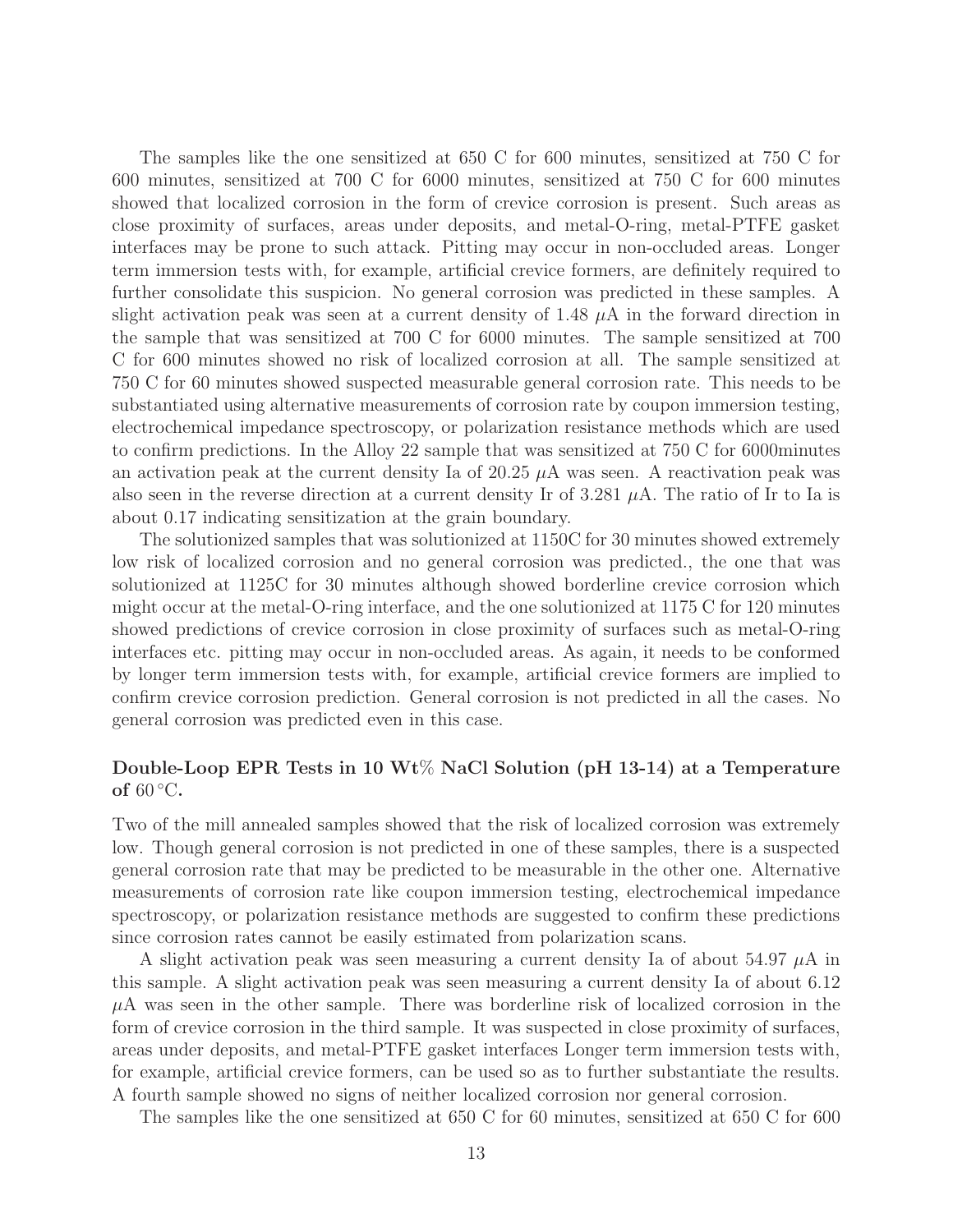minutes, sensitized at 700 C for 600 minutes that the risk of localized corrosion is extremely low to the extent that it is almost negligible. Though general corrosion is not predicted, the general corrosion rate may be at most a contamination rate. If metal ion contamination is important, corrosion rate should be checked by alternative experimental methods.

The sample that was sensitized at 700 C for 600 minutes showed suspicions of general corrosion although alternative measurements of corrosion rate by coupon immersion testing, electrochemical impedance spectroscopy, or polarization resistance methods are suggested to confirm predictions since corrosion rates cannot be easily estimated from polarization scans. Localized corrosion in the form of crevice corrosion or pitting is not suggested. An activation peak was seen during the forward scan at a current density Ia of  $3.17 \mu A$  and a reactivation peak at a current density Ir of 1.04  $\mu$ A giving a ratio of Ir/Ia of 0.33 showing some suspicion of probable activity at the grain boundaries.

The sample that was sensitized at 750 C for about 6000 minutes predicted that, risk of localized corrosion in the form of crevice corrosion is present. Such areas as close proximity of surfaces, areas under deposits, and metal-Silicone-O-ring interfaces may be prone to such attack. Pitting may be observed in non-occluded areas. Longer term immersion tests with, for example, artificial crevice formers, are implied to confirm prediction. No general corrosion was predicted in this sample. An activation peak was seen during the forward scan at a current density Ia of 6.8 A and a reactivation peak at a current density Ir of 2.8  $\mu$ A giving a ratio of Ir/Ia of 0.41 showing some suspicion of probable activity at the grain boundaries.

In the solutionized samples, the one that was solutionized at 1150C for 30 minutes showed extremely low risk of localized corrosion and no general corrosion was predicted., the one that was solutionized at 1125C for 30 minutes also showed extremely low risk of localized corrosion and no general corrosion was predicted, and the one solutionized at 1175 C for 120 minutes showed predictions of general corrosion, although alternative measurements of corrosion rate, like coupon immersion testing, electrochemical impedance spectroscopy, or polarization resistance methods are suggested to confirm predictions since corrosion rates cannot be easily estimated from polarization scans. Localized corrosion in the form of crevice corrosion or pitting is not suggested.

#### **Double-Loop EPR Tests for Cr Depletion**

The samples that were tested included a mill-annealed sample, sensitized sample at 750 C for 600 minutes, sample sensitized at 750C for 6000 minutes, batch-2 sample sensitized at 700C for 6000 minutes, and a sample solutionized at 1175C for 120 minutes. All of them showed that localized corrosion in the form of crevice corrosion or pitting is not suggested although all of them showed mostly activation peaks in the forward direction. Some amount of general corrosion was suspected but alternative measurements of corrosion rate by coupon immersion testing, electrochemical impedance spectroscopy, or polarization resistance methods are suggested to confirm predictions since corrosion rates cannot be easily estimated using polarization scans.

The mill-annealed sample showed an activation peak at a current density of 9.173  $\mu$ A, sensitized sample at 750 C for 600 minutes showed an activation peak at a current density of 40.08  $\mu$ A, sample sensitized at 750C for 6000 minutes showed an activation peak at a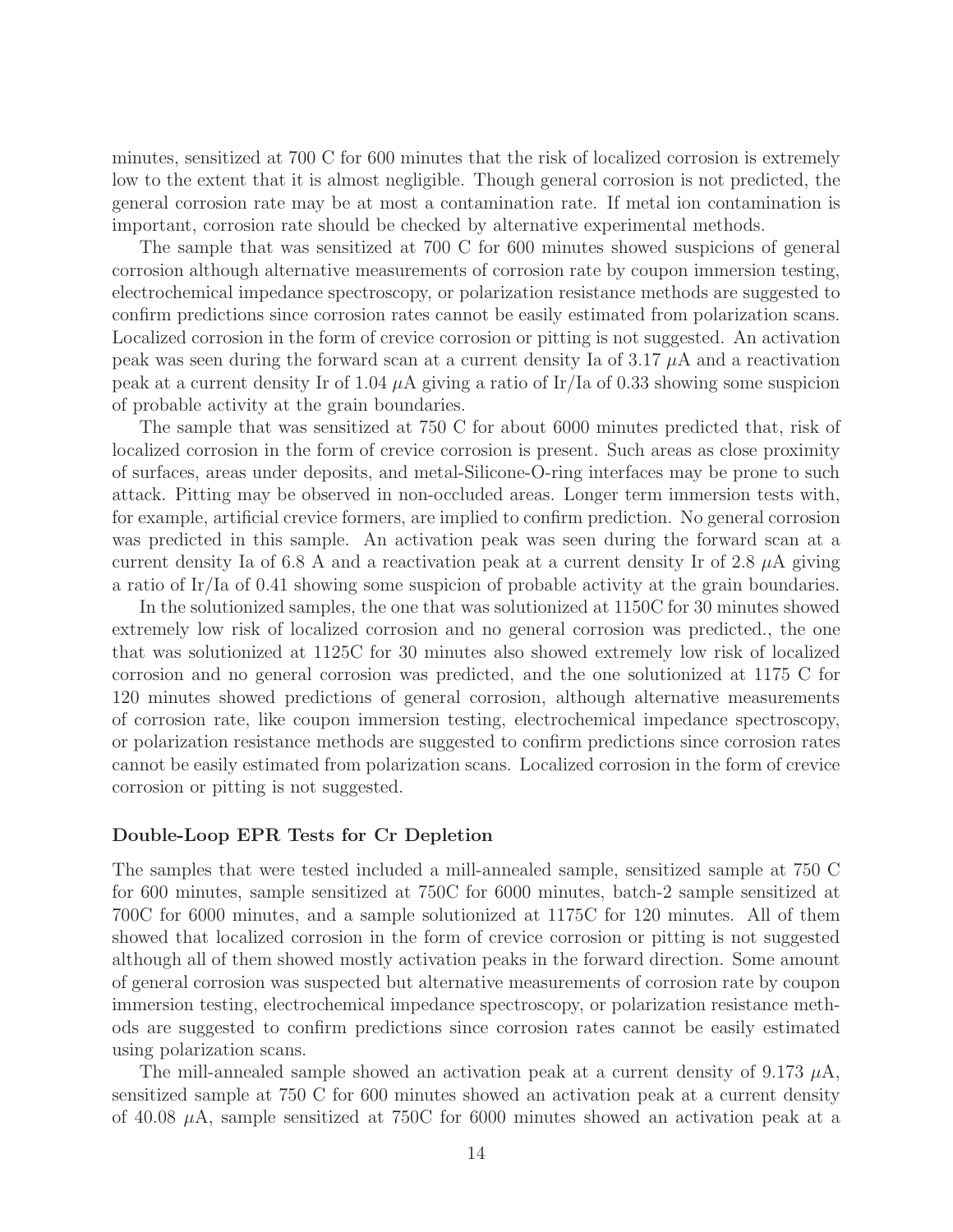current density of 62.12  $\mu$ A, batch-2 sample sensitized at 700C for 6000 minutes showed an activation peak at a current density of 13.7  $\mu$ A, and a sample solutionized at 1175C for 120 minutes showed an activation peak at a current density of 181.1  $\mu$ A.

#### **Double-Loop EPR Tests for Mo Depletion**

The samples that were tested included a mill-annealed sample, batch-2 sample sensitized at 700 ◦C. for 6000 minutes. All of them showed that localized corrosion in the form of crevice corrosion or pitting is not suggested although all of them showed mostly activation Some amount of general corrosion was suspected. but alternative measurements of corrosion rate by coupon immersion testing, electrochemical impedance spectroscopy, or polarization resistance methods are suggested to confirm predictions since corrosion rates cannot be easily estimated using polarization scans. peaks in the forward direction.

The mill-annealed sample showed an activation peak at a current density of  $18.93 \mu A$ .

### **Conclusions of Subtask 2**

The results of the ASTM-G-28 chemical weight loss tests were analyzed and plotted so as to obtain a broader understanding of the various correlations between the parameters like heat treatment times, temperatures and sources of the raw metal obtained in the mill annealed condition. The samples in the mill-annealed condition showed corrosion rates ranging from 5.11 mpy to 29.52 mpy for different samples after the ASTM-G-28-A test. The ASTM-G-28-B test results showed corrosion rates ranging from 3.96 mpy to 26.55 mpy for various mill-annealed Alloy-22 samples. There was also a clear effect of the time of sensitization on the corrosion rate with the average corrosion rate of the various samples done for every segment of the time of sensitization clearly increasing in the direction of the larger times of sensitization. There was again the relevance of increase in the temperature of sensitization on the corrosion rates. In general the average corrosion rates of sensitized samples of Alloy 22 were about 100 times higher for the ASTM-G-28-B test compared to the ASTM-G-28-A tests. The solution heat treatment showed corrosion rates that peaked at lower temperatures for higher times of heat treatment compared to the sensitization treatment that showed corrosion rates which peaked at both higher temperatures and times of sensitizations. The maximum corrosion rates though were the highest in sensitized samples and the average corrosion rate was also higher in sensitized samples. The tests results indicated that the samples are more vulnerable to higher intergranular corrosion as influenced by variations in the parameters for processing. The samples in general exhibited higher corrosion rates in ASTM G-28-B tests.

The double-loop EPR (Electrochemical Potentiokinetic Reactivation) test results showed that all the mill-annealed samples in the various test conditions showed that the risk of localized corrosion is extremely low. Even the general corrosion is not predicted, the general corrosion rate may be at most a contamination rate. One mill-annealed sample showed suspected risk of localized corrosion in the acidic condition that is a form of crevice corrosion which might be present in areas such as close proximity of surfaces, areas under deposits, and metal- silicone O-ring interfaces may be prone to such attack. But such assumptions can only be conformed using longer term immersion tests with, for example, artificial crevice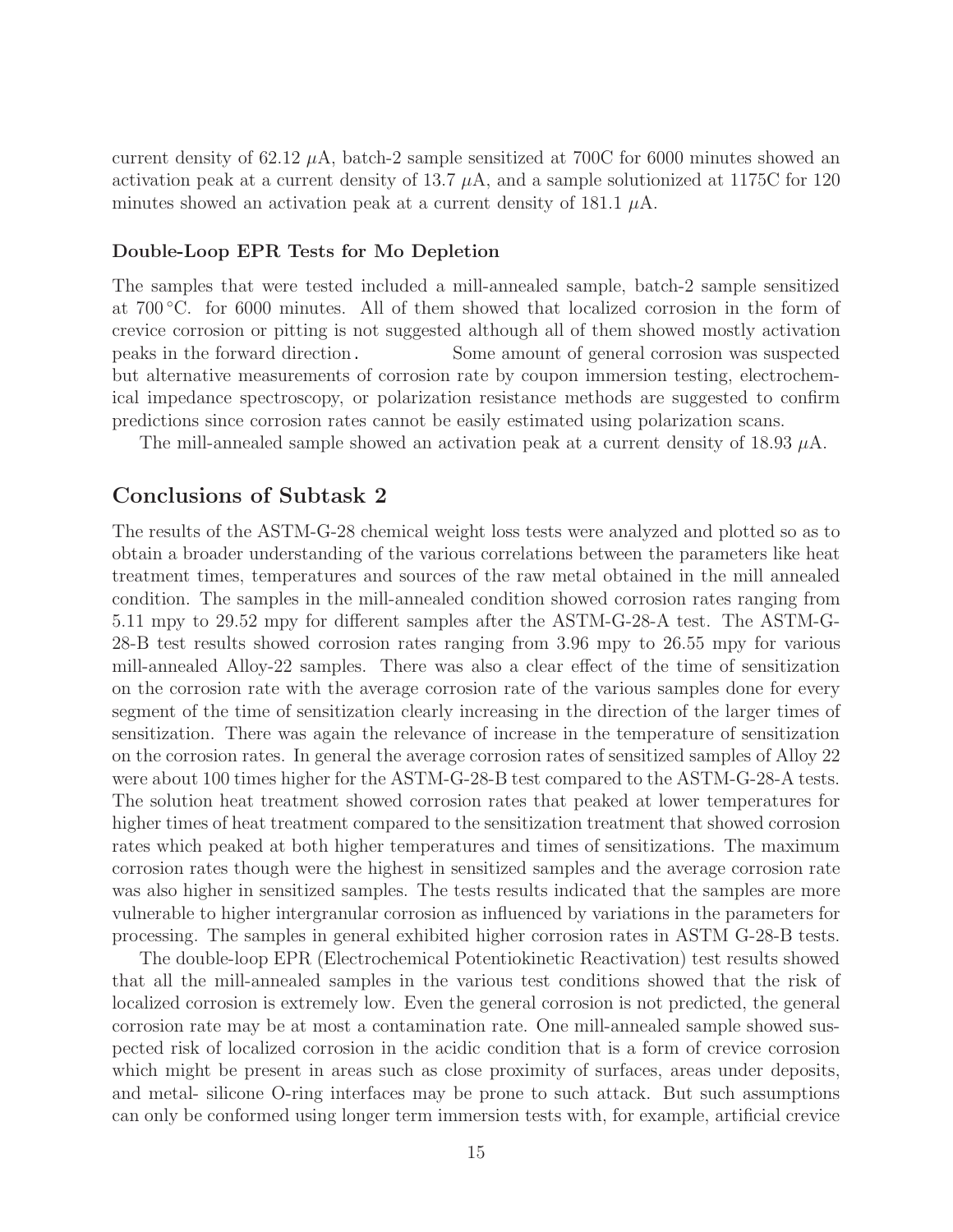formers which are implied to confirm crevice corrosion prediction. In the basic condition though general corrosion is not predicted, in one of the samples, there is a suspected general corrosion rate that may be predicted to be measurable. Alternative measurements of corrosion rate like coupon immersion testing, electrochemical impedance spectroscopy, or polarization resistance methods are suggested to confirm these predictions since corrosion rates cannot be easily estimated from polarization scans.

Most of the sensitized samples showed that no attack is being predicted. The risk of localized corrosion was extremely low so as to call it negligible. Even general corrosion was not predicted at all in these samples. Some sensitized samples which were sensitized for longer periods and higher temperatures showed that the risk of localized corrosion in the form of crevice corrosion in close proximity of surfaces such as metal-O-ring interfaces etc. might be there. Though longer term immersion tests with, for example, artificial crevice formers are implied to confirm crevice corrosion prediction.

Most of the solutionized samples showed that no attack is being predicted. The risk of localized corrosion was extremely low so as to call it negligible. Even general corrosion was not predicted at all in these samples. Some solutionized samples that were solutionized for longer periods and higher temperatures showed that the risk of localized corrosion in the form of crevice corrosion in close proximity of surfaces such as metal-O-ring interfaces etc. might be there. Though longer term immersion tests with, for example, artificial crevice formers are implied to confirm crevice corrosion prediction.

Very few of them showed suspected measurable general corrosion rate. This needs to be substantiated using alternative measurements of corrosion rate by coupon immersion testing, electrochemical impedance spectroscopy, or polarization resistance methods which are used to confirm predictions.

All the samples that were tested for Cr- depletion, Mo-Depletion showed that localized corrosion in the form of crevice corrosion or pitting is not suggested although all of them showed mostly activation peaks in the forward direction. Some amount of general corrosion was suspected but alternative measurements of corrosion rate by coupon immersion testing, electrochemical impedance spectroscopy, or polarization resistance methods are suggested to confirm predictions since corrosion rates cannot be easily estimated using polarization scans. The ASTM-G-28 Tests are carried out in highly exaggerated conditions that the material may not face in the actual repository condition. Although it did show that there was effect of the processing parameters on the material in its sustained endurance to face corrosion at these exaggerated conditions. This can be used as an input to look for the exact behavior of Alloy-22 at the exact repository conditions after going through various processes like welding, brazing etc. The Double-Loop EPR tests showed that the material was very resistant to localized corrosion in conditions that contained high amounts of chloride conditions and even the Chromium and Molybdenum depletion wasnt present in higher quantities that could lead to intense localized corrosion. The sensitization at the grain boundaries was minimal as no prominent activation/reactivation peaks were found in almost all the samples. The very minimal activity that was present at the grain boundaries was more in the sample that was sensitized at higher temperatures like 750 C for higher periods like 6000 minutes in highly acidic and basic chloride solutions. A stray case of sensitization was seen in one of the solutionized sample. Although these results need to be substantiated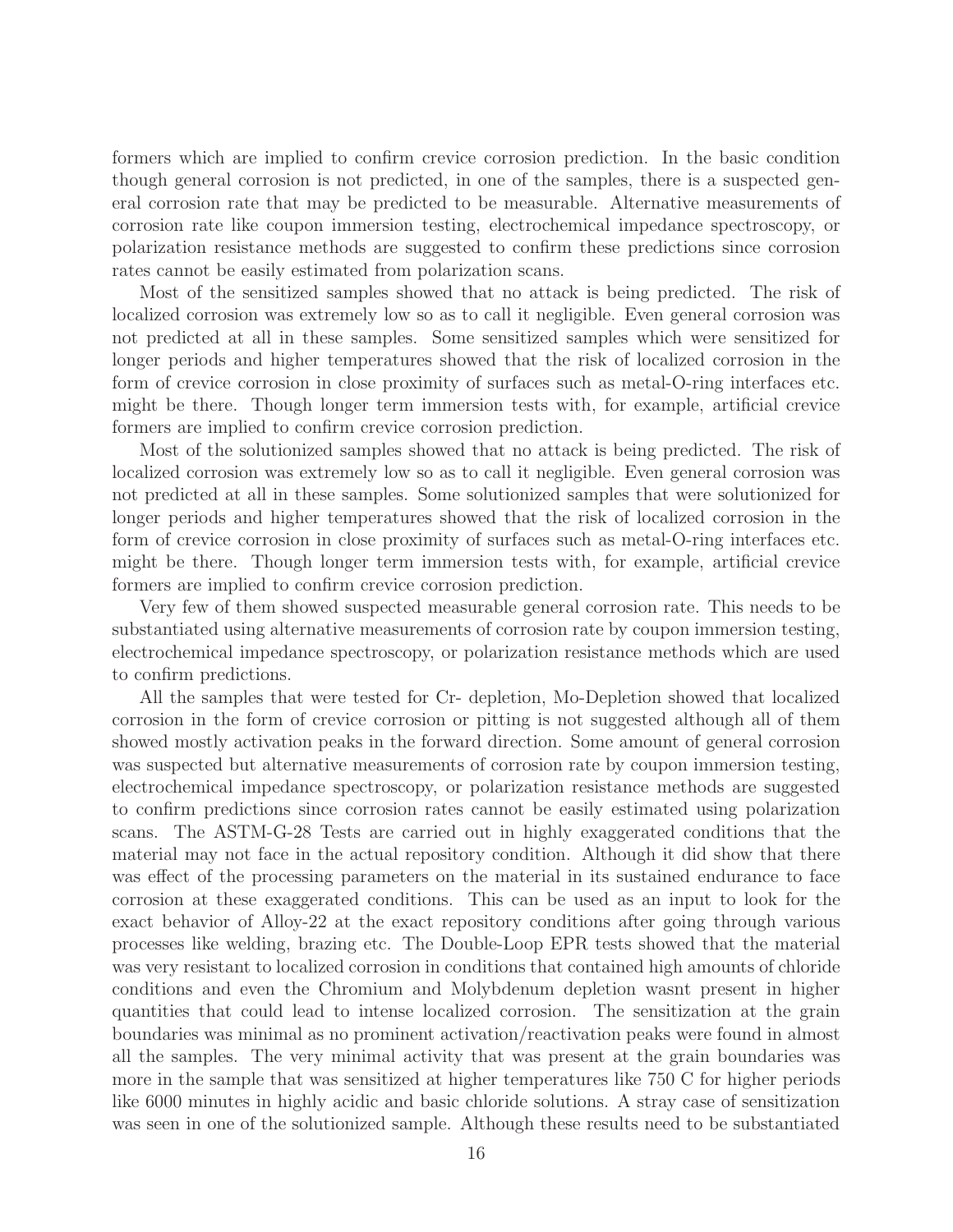using alternative methods like longer term immersion tests with, for example, artificial crevice formers, coupon immersion testing, electrochemical impedance spectroscopy, or polarization resistance methods etc at the exact repository conditions.

# **Subtask 3: Diffusion**

### **Goals**

The diffusion studies were conducted as non–QA scoping work to complement the other activities. This was not (technically) listed as a subtask in the original SIP (only as scoping work). The goals of this study were as follows.

- 1. Measure the diffusivity matrix of the ternary equivalent of Alloy–22 at metallurgical temperatures near the solutionizing temperature of the alloy.
- 2. Develop an understanding of what will be necessary in order to determine the diffusivity of this alloy at repository operating conditions. I.e., examine the feasibility of low– temperature measurements.
- 3. Develop an understanding of the roles of experimental uncertainties in long–term diffusion measurements (i.e., at low temperature).

This study was centered on experimental measurements, but involved a considerable amount of theoretical work in order to properly understand the data and the feasibility of future low–tempearture studies.

To most efficiently gather and analyze the diffusion couple data, a regression scheme was developed in–house, which combined both heuristic and nonlinear regression components to provide a combination of efficient operation with accurate results. This regresssion scheme has been published in [24]. The scheme is outlined in Figure 9.

### **Results of Subtask 3**

### **Validation of Regression Methods**

The regression method was tested in order to know how well it can reproduce the original diffusivity matrix  $[D]$ . Validation was done using simulated concentration profiles generated according to expressions from an hypothetical diffusivity matrix.

The element analysis techniques, like EPMA, used here, have an intrinsic uncertainty leading to errors in the measured value. Therefore, in order to know how the method will behave considering data scattering, artificial noise was included in the original data in order to know how the calculated value for  $[D]$  varies when compared with the original. The end compositions for the simulated diffusion couples are presented in Table 2.The different cases evaluated are described below. All cases were simulated for " $t = 200h$ ". The results for the calculated diffusivity matrix and the square root diffusivity matrix are presented in Tables 3 and 4 respectively. Table 5 shows the results for the eigenvalues of the diffusivity matrix and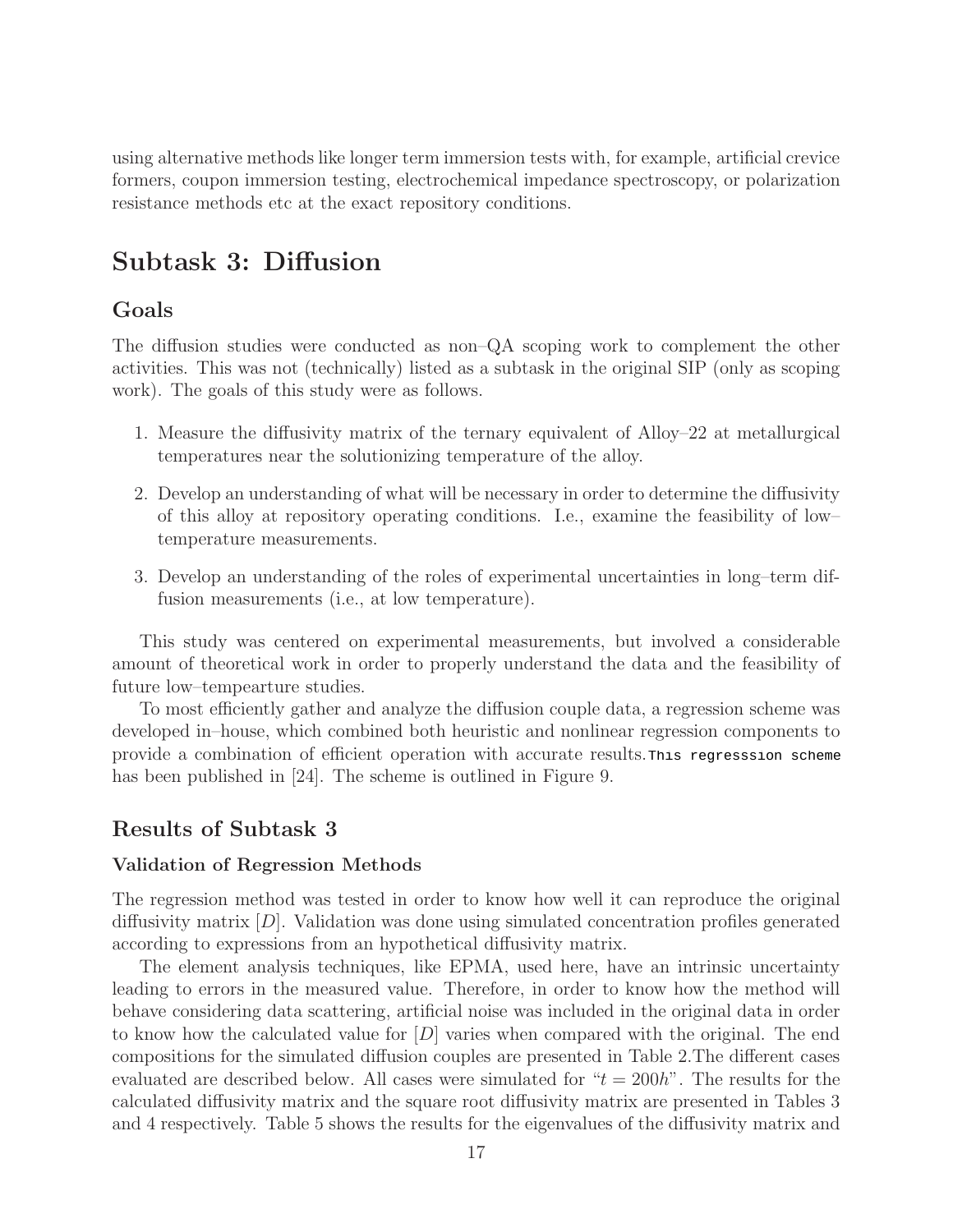

Figure 9: Flow chart representation of regression strategy

the square root diffusivity matrix. The effectiveness of the regression scheme is illustrated using simulated diffusion couple data in Figure 10.

- Original: Starting values for  $[D]$ , corresponding to an hypotetical system.
- Case I : The simulated experimental data is considered without noise.
- Case II : The simulated experimental data is considered with noise given by  $C_i$  =  $C_i^c \pm 1.0at\%$
- Case III: The simulated experimental data is considered with noise given by  $C_i$  =  $(1 \pm 2.0\%) C_i^c$

### **MonteCarlo simulations**

MonteCarlo simulations for the error in the measurement considering a flat distribution were done. The values of the original diffusivity matrix  $[D]$ , diffusion couples and time are the same that the used in the previous section.

The data was statistically analyzed for the diffusivity matrix  $[D]$ . In addition, the statistical analysis for the diffusivity matrix eigenvalues  $E_1, E_2$  are included. In the tables 6, 7, 8 and 9 there are presented the results for the different uncertainty levels.

In the figure 11 there is presented graphically the dependence between the uncertainty in the concentration value and their effect in the uncertainty in the diffusivity matrix.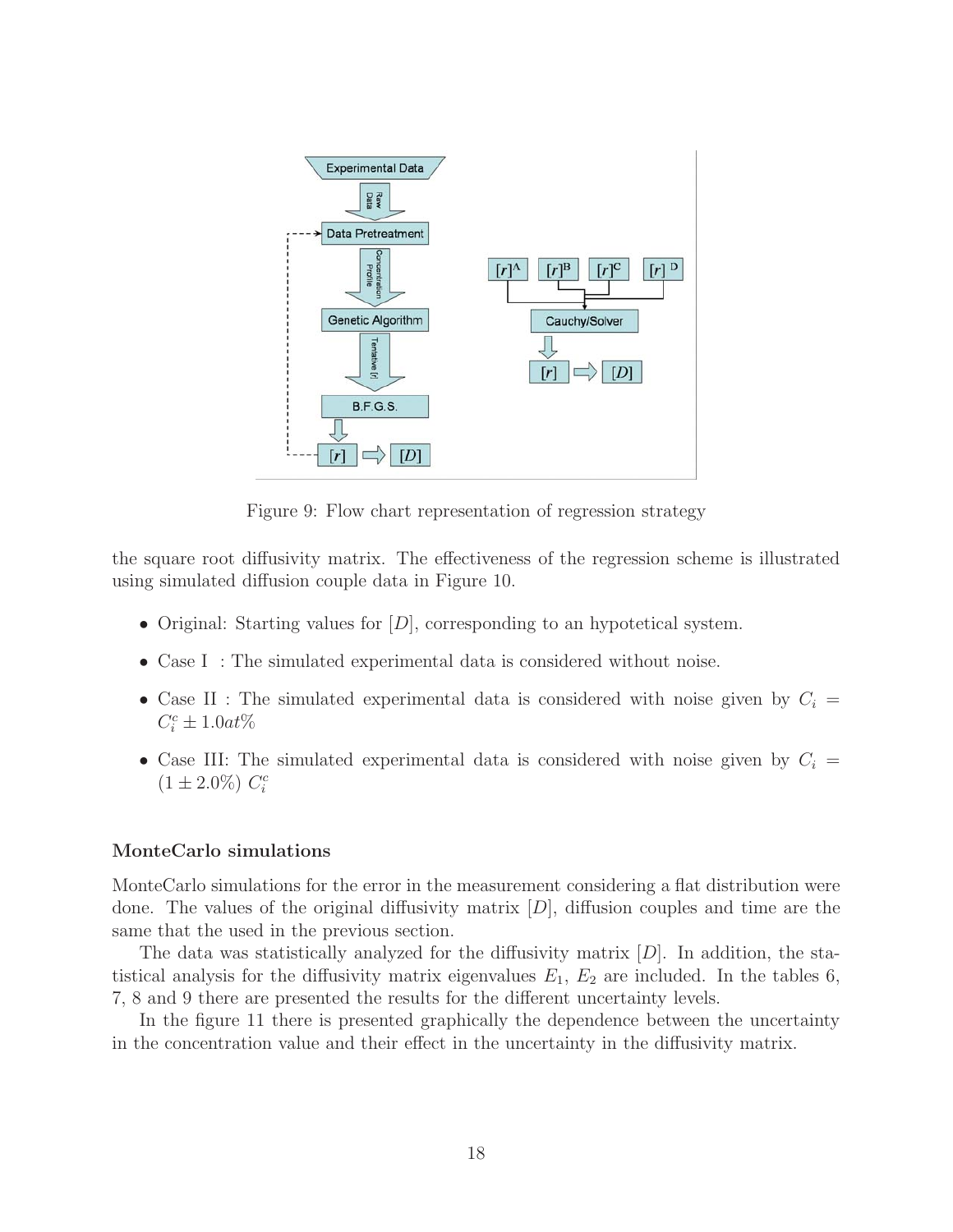|           |    | Couple $# 1$ | Couple $# 2$ |         |  |
|-----------|----|--------------|--------------|---------|--|
|           |    |              |              |         |  |
| Element 1 | 30 | 55           | 25           | $20 \,$ |  |
| Element 2 | 45 | 25           | 30           |         |  |
| Element 3 | 25 | 20.          |              |         |  |

Table 2: End compositions for simulated experimental data, in %at

Table 3: Diffusivity Matrix: Original and Calculated Data. All the values are in  $10^{-11}$   $\text{cm}^2/\text{s}$ 

|          | Original | Case I | Case II | CaseIII |
|----------|----------|--------|---------|---------|
| $D_{11}$ | 12.1     | 12.1   | 14.8    | 12.6    |
| $D_{12}$ | 5.16     | 5.14   | 7.82    | 5.76    |
| $D_{21}$ | 1.74     | 1.74   | $-2.15$ | 0.244   |
|          | 6.25     | 6.25   | 2.21    | 4.74    |

Table 4: Square Root Diffusivity Matrix: Original and Calculated Data. All the values are in  $10^{-6}$   $\text{cm}^2/\text{s}$ 

|          | Original | Case I | Case II | CaseIII |
|----------|----------|--------|---------|---------|
| $r_{11}$ | 10.9     | 10.9   | 12.4    | 11 2    |
| $r_{12}$ | 2.75     | 2.76   | 4.44    | 3.19    |
| $r_{21}$ | .934     | 0.933  | $-1.22$ | 0.135   |
| $r_{22}$ | 7.74     | 7.74   | 5.25    | 6.85    |

Table 5: Eigenvalues for the diffusivity matrix and the square root diffusivity matrix. The diffusivity matrix eigenvalues  $E_i$  are in  $\lfloor$ cm<sup>2</sup>/s<sup>1</sup>, the square root matrix eigenvalues  $e_i$  are in  $\lfloor$ cm/s<sup>1/2</sup> $\rfloor$ 

|                |      |      | Original   Case II   CaseIII |                                | Original   Case II   CaseIII |  |
|----------------|------|------|------------------------------|--------------------------------|------------------------------|--|
| $E_1/10^{-11}$ | 13.4 | 13.3 |                              | $12.8 \parallel e_1/10^{-6}$   | 11.6                         |  |
| $E_2/10^{-11}$ | 4.99 | 3.73 | 4.57                         | $\therefore$ $1 e_2 / 10^{-6}$ | 7.06                         |  |

Table 6: Statistical results for uncertainty analysis for  $\eta = 0.1\%$ . All values are in  $(10^{-11} \text{ [cm}^2/\text{s}])$ 

|                           |        | $\eta = 0.1\%$ |          |          |        |        |  |  |
|---------------------------|--------|----------------|----------|----------|--------|--------|--|--|
|                           |        | $D_{12}$       | $D_{21}$ | $D_{22}$ | E1     | E2     |  |  |
| Mean                      | 12.1   | 5.13           | 1.74     | 6.25     | 13.4   | 5.00   |  |  |
| Median                    | 12.1   | 5.13           | 1.75     | 6.26     | 13.4   | 5.00   |  |  |
| <b>Standard Deviation</b> | .0849  | .0938          | .0663    | .0728    | .0893  | .0260  |  |  |
| Coefficient of Variation  | .00700 | .0183          | .0381    |          | .00668 | .00520 |  |  |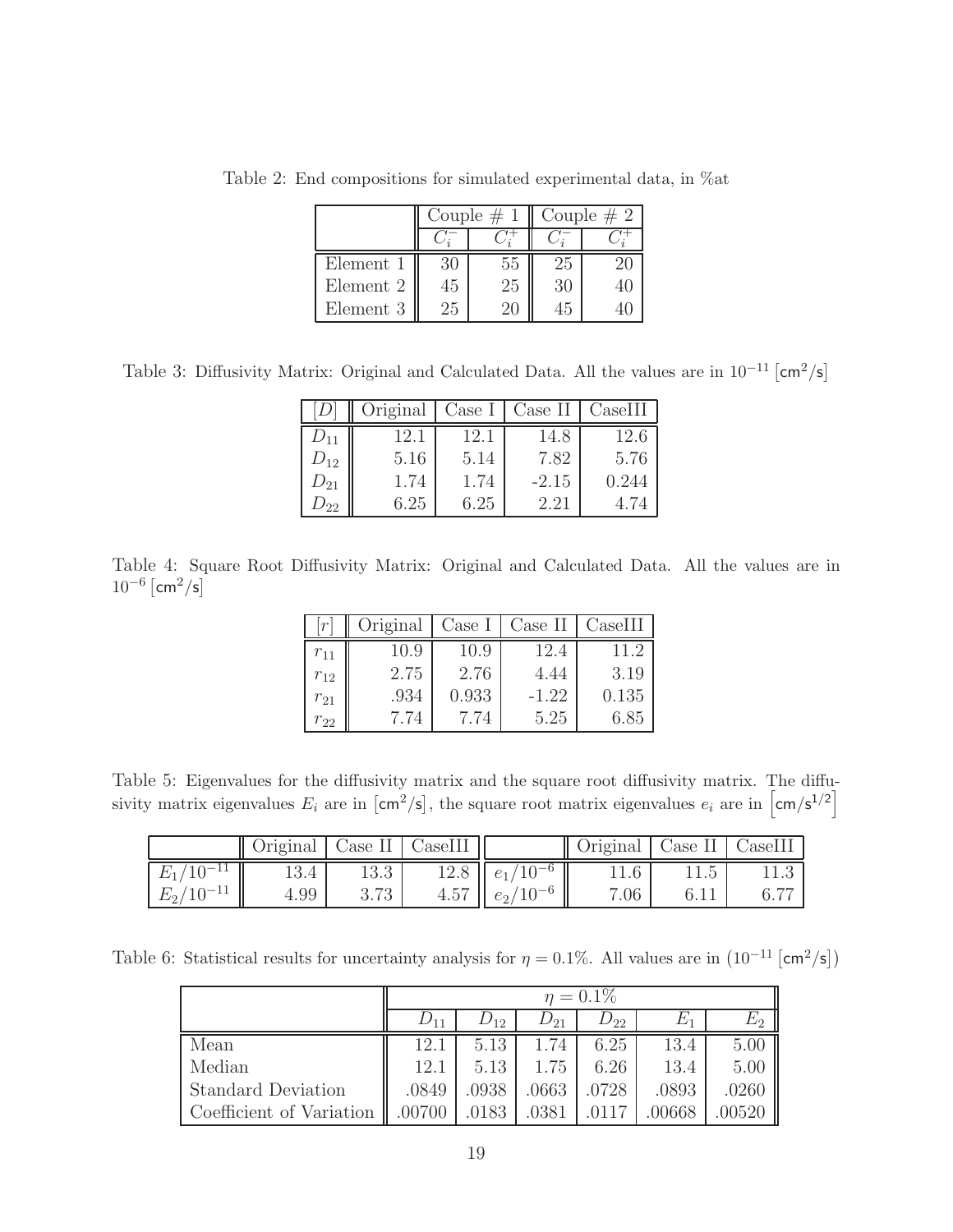

Figure 10: Concentration profiles for simulated diffusion couples, for a simulation time of 200 hours. Dots correspond to simulated data, and the continuous lines correspond to calculated data. a)Diffusion Couple  $\#1$ , Case I; b) Diffusion Couple  $\#2$ , Case I; c) Diffusion Couple  $\#1$ , Case II; d) Diffusion Couple #2, Case II; e) Diffusion Couple #1, Case III; f) Diffusion Couple #2, Case III.

Table 7: Statistical results for uncertainty analysis for  $\eta = 0.2\%$ . All values are in  $(10^{-11} \text{ [cm}^2/\text{s}])$ 

|                           |          | $\eta = 0.2\%$ |          |          |       |                                  |  |  |
|---------------------------|----------|----------------|----------|----------|-------|----------------------------------|--|--|
|                           | $D_{11}$ | $D_{12}$       | $D_{21}$ | $D_{22}$ | $E_1$ | $E_{2}% ^{N}=\mathbb{Z}_{+}^{2}$ |  |  |
| Mean                      | 12.1     | 5.15           | 1.73     | 6.24     | 13.4  | 4.99                             |  |  |
| Median                    | 12.1     | 5.16           | 1.73     | 6.24     | 13.4  | 5.00                             |  |  |
| <b>Standard Deviation</b> | .154     | .169           | .121     | .131     | .158  | .0463                            |  |  |
| Coefficient of Variation  | .0127    | .0329          | .0697    |          |       | 00928                            |  |  |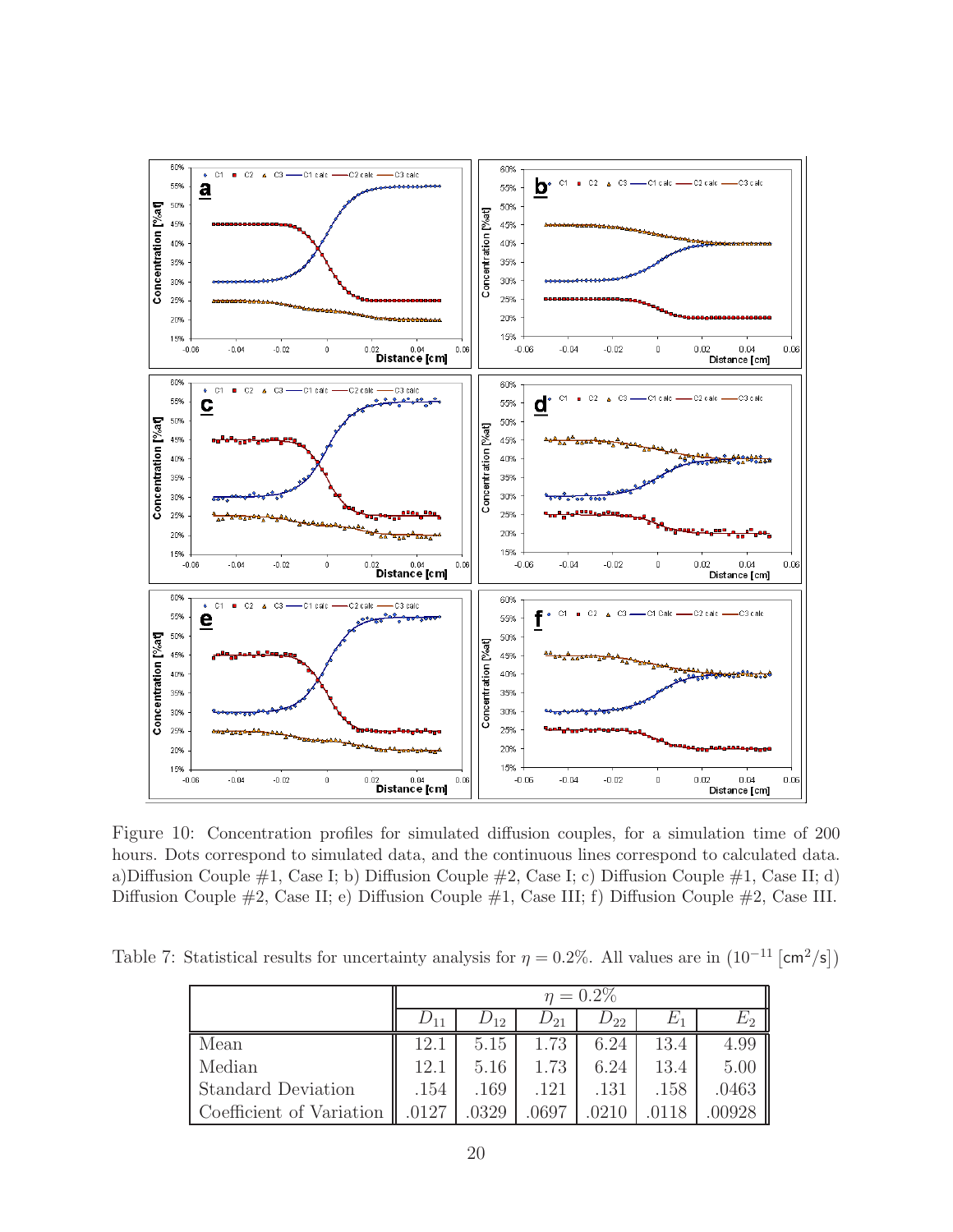|                           | $\eta = 0.5\%$ |          |          |          |       |      |  |
|---------------------------|----------------|----------|----------|----------|-------|------|--|
|                           |                | $D_{12}$ | $U_{21}$ | $D_{22}$ | Ľ1    | E2   |  |
| Mean                      | 12.1           | 5.12     | 1.73     | 6.24     | 13.4  | 5.00 |  |
| Median                    | 12.1           | 5.10     | 1.76     | 6.27     | 13.3  | 5.01 |  |
| <b>Standard Deviation</b> | .438           | .489     | .341     | .372     | .466  | .131 |  |
| Coefficient of Variation  | .0361          | .0954    | .197     | .0597    | .0348 | 0262 |  |

Table 8: Statistical results for uncertainty analysis for  $\eta = 0.5\%$ . All values are in  $(10^{-11} \text{ [cm}^2/\text{s}])$ 

Table 9: Statistical results for uncertainty analysis for  $\eta = 1.0\%$ . All values are in  $(10^{-11} \text{ [cm}^2/\text{s}])$ 

|                           | $\eta = 1.0\%$ |          |          |          |       |       |  |
|---------------------------|----------------|----------|----------|----------|-------|-------|--|
|                           |                | $D_{12}$ | $D_{21}$ | $D_{22}$ | $E_1$ | $E_2$ |  |
| Mean                      | 12.0           | 4.96     | 1.71     | 6.23     | 13.2  | 5.01  |  |
| Median                    | 12.0           | 4.99     |          | 6.23     | 13.3  | 5.01  |  |
| <b>Standard Deviation</b> | 1.02           |          | .649     | .713     | 1.13  | .280  |  |
| Coefficient of Variation  | .0853          | .228     | .379     | .115     | .0858 | .0559 |  |



Figure 11: Standard deviation for the diffusivity matrix at different levels of uncertainty in the concentration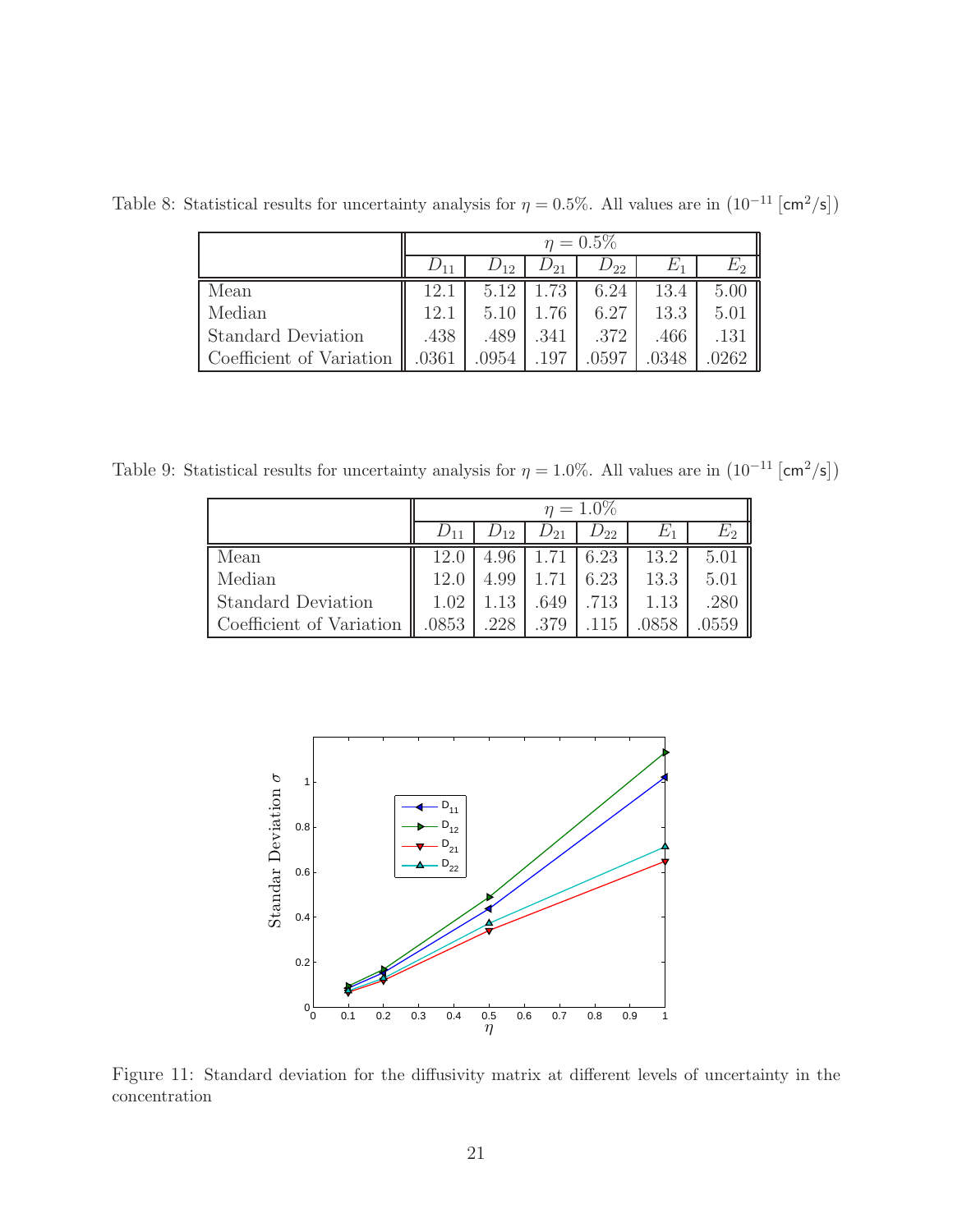#### **Role of the Instrument Error in the Diffusivity Matrix** *[D]*

The estimation of  $\langle D \rangle$  is made using experimental data. These data, in this case, corresponds to concentrations profiles for the different elements across a diffusion couple, determined using Electron Micropobe Analysis (EMPA). Considering that the measured data represent the experimental values for concentration at the exact point reported by the instrument, any discrepancies in the value of  $\langle D \rangle$  would corresponds to the estimation method used. However experimental data is not error free and this effect would translate in a discrepancy between the real and the estimated values for  $[D]$ . This discrepancy could affect not only the prediction for the kinetics at the expeirments temperatures. When the results are used for temperature dependence estimations, those errors could be magnified.

Thus there is evolved the interest to quantify the effect of the errors in the experimental results in the reliability of  $[D]$ . Knowing those dependences, would permit also the design of cost efficients experiments by evaluating the role of the differents factors.

Here different types of the instrumental analysis errors were considered.

- Type I, Sampling Volume: In fact the EMPA does not mesure the concentration in a given value, instead it take an avarage of the composition foir a certain value.
- Type II, Spatial Positioning and Resolution: The probe positioning present an intrinsic uncertainty. It affects the reliability of that a certain experimental value correspond to a given location.
- Type III, Concentration error. As in any concentration analysis method there is an , sometimes known, associated presicion and sensivity for the method,

Errors type I and II are associated with the "size"' of the experimental sample. I becomes relevant when due to experimental constrains there is considered a small penetration depth.Whereas error type III becomes relevant for small concentration differences between the end compostions in the diffusion couples. Here the effects of the errors type I, II, and III were analyzed Uncertainty Quantification (UQ) using Monte Carlo simulation of error propagation through measurement and analysis procedures.

**Type I error: Spot size** This type of error can be described by a deterministic expression (1).

$$
C_i^{Obs}(x,t) = \frac{1}{V_{Spot}} \int_{V_{Spot}} \phi(V_{Spot}) \cdot C_i^{Orig}(x,t) dV_{Spot}
$$
 (1)

Where  $C_i$  corresponds to the concentration profile of the element  $i, V$  is the analytical (sampled) volume,  $\phi$  is the spatial variation of the sampled volume, and the superscripts Orig and Obs correspons to the experimental (true) value of of the concentration and the value reported by the instrument, respectively.

Considering that there is no spatial variation in the interaction volume, the contribution to the error in  $[D]$  ( $\delta D_{ij}$ ,  $i, j = 1, 2$ ) is given by: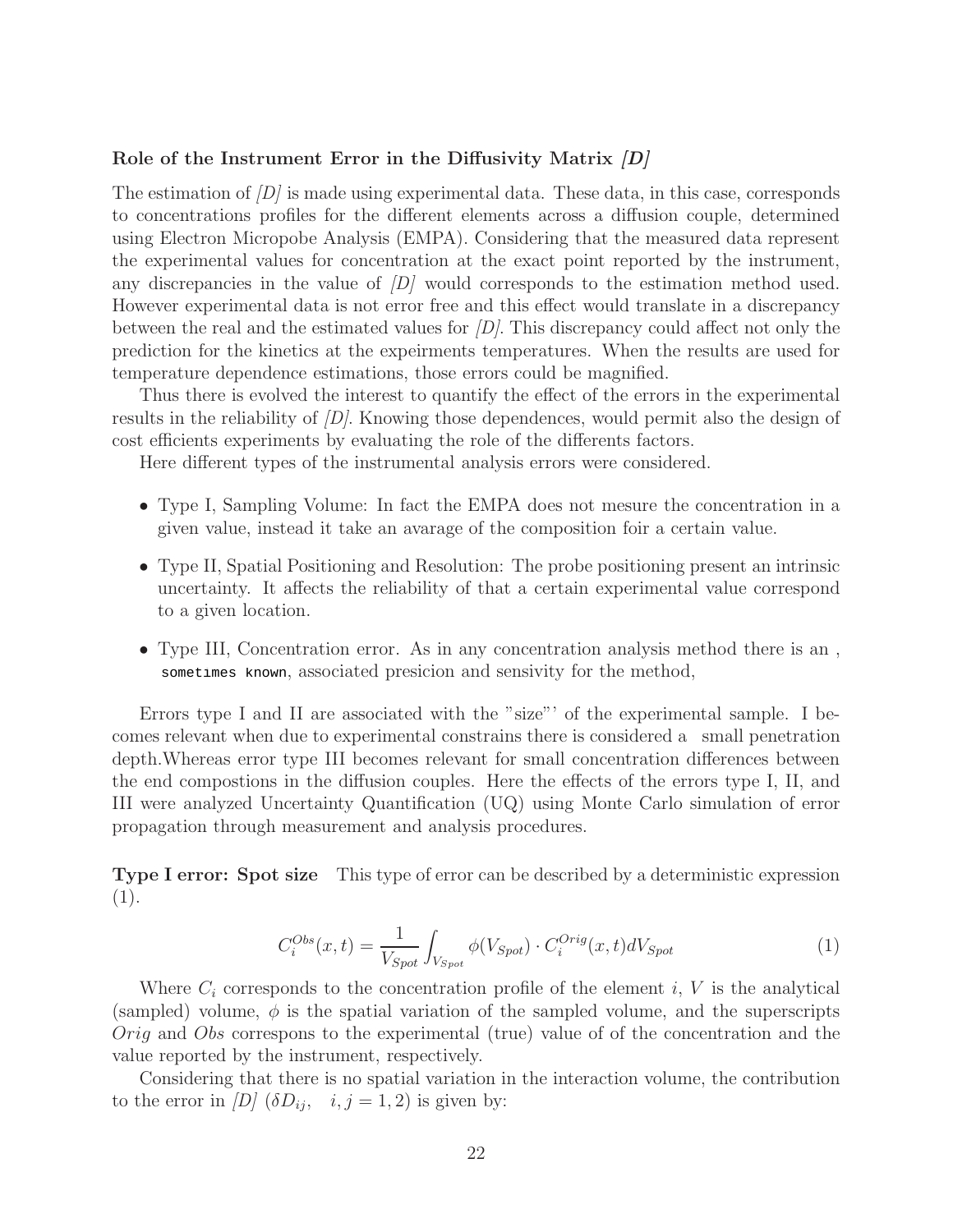$$
\delta D_{ii} = \alpha \cdot \frac{r_{spot}^2}{t} \tag{2}
$$

Where  $r_{spot}$  is the radius of the analytical volume, t is the diffusion time and  $\alpha$  is a proportionality constant depending on the system. The double indice  $ii$  in the uncertainty term, states that this relationship only holds for diagonal terms.

**Type II error: Spatial postioning** This type of error can be described by a stochastic expression (3).

$$
C_i^{Obs}(x^{Obs},t) = C_i^{Orig}(x^{Orig},t) \Rightarrow \left(x^{Obs} - x^{Orig}\right) \sim N(0, \sigma_x^2)
$$
 (3)

In other words the difference between the original and the observed position is Gaussian distributed with an variance of  $\sigma_x^2$ . The effect of this into the uncertainty in [D] was determined to be given by: determined to be given by:

$$
\frac{\sigma_{D_{ij}}}{D_i j} \propto \frac{\sigma_x}{\sqrt{n_{points}}} \frac{1}{t^m} = const.
$$
\n(4)

Where  $\sigma_{D_{ij}}$  is the uncertainty in the diffusivity matrix  $[D], n_{points}$  is number of experimental measurements (uniformly distributed) across the diffusion couples and  $m$  is an exponent depending of the system. Also it was found that the normalized uncertainty (right hand side of the previous equation) is constant for all terms in  $\langle D \rangle$ . This expression allows a fast estimation fo the effect of incrementing the number of data point in the uncertaint of  $\langle D \rangle$ .

**Type III error: Spatial postioning** This type of error can be described by a stochastic expression (5).

$$
C_i^{Obs}(x,t) = C_i^{Orig}(x,t) + \delta C \Rightarrow \left( C_i^{Obs} - C_i^{Orig} \right) \sim N(0, \sigma_{C_i}^2)
$$
 (5)

In other words the difference between the original and the observed concentration is Gaussian distributed with an variance of  $\sigma_C^2$ *Ci* . The effect of this into the uncertainty in  $[D]$ was determined to be given by:

$$
\frac{\sigma_{D_{ij}}}{D_i j} \propto \frac{\sigma_{C_i}}{C_i} \tag{6}
$$

Thus the normalized uncertainty in the diffusivity matrix is proportional to the normalized uncertainty in the concentration. Since the the uncertainty in the concentration depends on the time used for detection in EMPA, this expression allows a quick estimation of the effect of increment the analysis time in the reduction of the uncertianty on  $[D]$ .

#### **Diffusivity of Ni–Cr–Mo Alloy–22 Analog**

Four diffusion couples made from the alloys listed in the table 10 were produced.

The starting alloys are listed below:

• Couple I : Alloys  $\#1 \& \#2$ .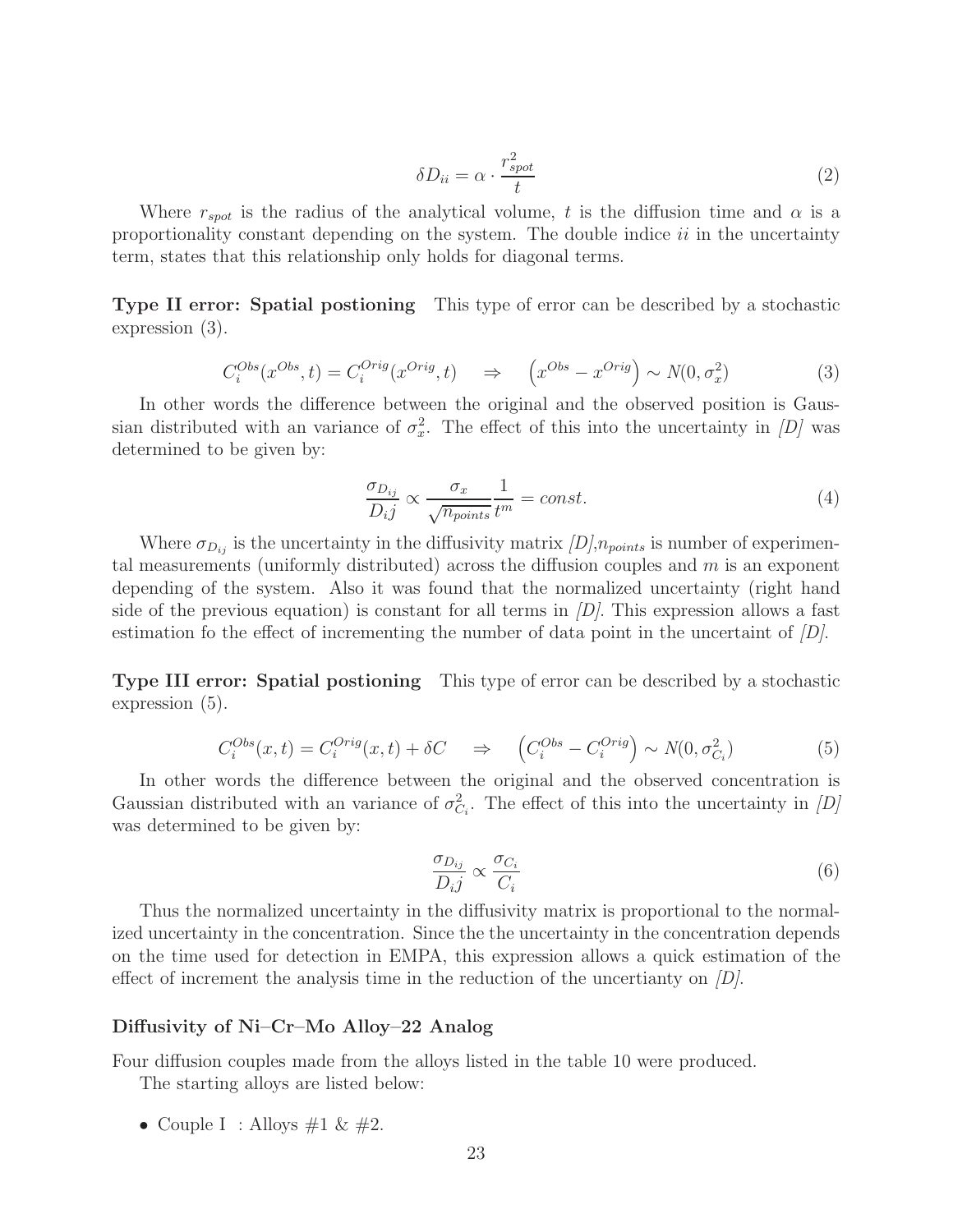| Alloy#         | Weight % |      |      |  |  |
|----------------|----------|------|------|--|--|
|                | Ni       | Cr   | Mo   |  |  |
| 1              | 66.0     | 20.2 | 14.0 |  |  |
| $\overline{2}$ | 72.1     | 15.1 | 12.8 |  |  |
| 3              | 67.7     | 15.7 | 16.6 |  |  |
| 4              | 72.9     | 17.4 | 9.7  |  |  |
| 5              | 69.7     | 21.2 | 9.1  |  |  |
| 6              | 64.3     | 24.3 | 11.4 |  |  |

Table 10: Alloys composition in % wt

- Couple II : Alloys  $\#1 \& \#3$ .
- $\bullet\,$  Couple III: Alloys #1 & #4.
- Couple IV: Alloys  $\#1 \& \#2$ .

The diffusion couples were annealed for 48 hours at  $1215 \pm 5$  °C.

From each diffusion couple, two EPMA line scans were produced. In the tables 11, 12, 13, and 14, are presented the measured composition from each line scan.

Since the method implemented here to find the diffusivity matrix  $[D]$  requires the concentration profile for two diffusion couples, the data obtained was grouped in the following cases:

- Case A: Couple I, Line scan  $\#1$ ; & Couple II, Line scan  $\#1$ .
- Case B: Couple I, Line scan  $\#2$ ; & Couple II, Line scan  $\#2$ .
- Case C: Couple IV, Line scan  $\#1$ ; & Couple III, Line scan  $\#1$ .
- Case D: Couple IV, Line scan  $\#2$ ; & Couple III, Line scan  $\#2$ .

The diffusivity and the square root diffusivity matrix and their eigenvalues considering Mo as base element were determined from each case. The results, including the eigenvalues for the matrices, are presented in the tables 15 and 16.

|            | Couple I |                 |      |                 |  |  |  |
|------------|----------|-----------------|------|-----------------|--|--|--|
|            |          | Line scan $# 1$ |      | Line scan $# 2$ |  |  |  |
|            |          |                 |      |                 |  |  |  |
| Nickel     | 67.0     | 73.3            | 67.1 | 73.3            |  |  |  |
| Chromium   | 24.6     | 18.6            | 24.7 | 18.6            |  |  |  |
| Molybdenum | 8.3      | 8.0             | 8.3  |                 |  |  |  |

Table 11: End compositions for diffusion couples I, in %at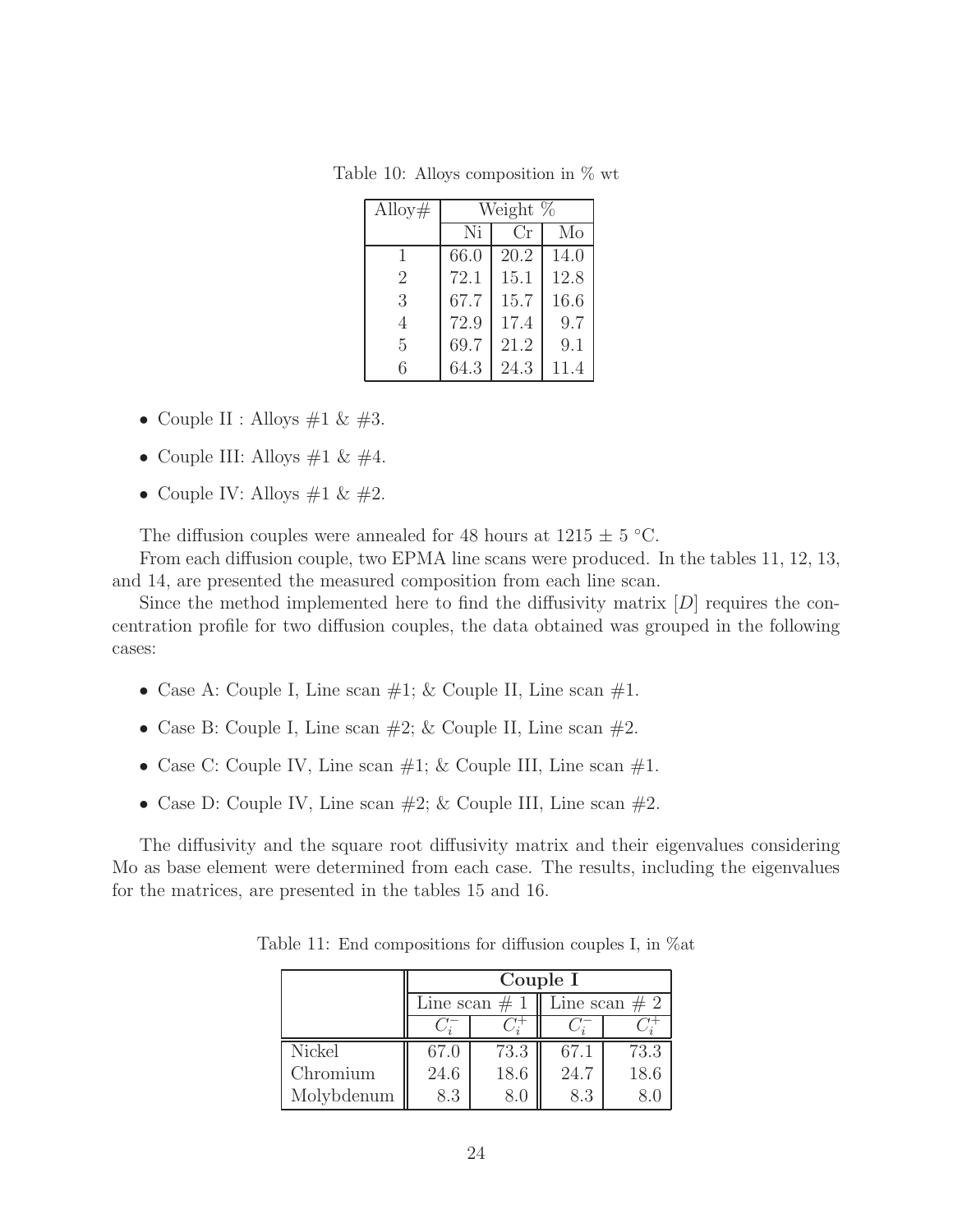|            | Couple II |                  |                 |      |  |  |  |
|------------|-----------|------------------|-----------------|------|--|--|--|
|            |           | Line scan $\# 1$ | Line scan $# 2$ |      |  |  |  |
|            |           |                  |                 |      |  |  |  |
| Nickel     | 67.1      | 70.0             | 67.0            | 69.9 |  |  |  |
| Chromium   | 24.7      | 19.8             | 24.7            | 19.8 |  |  |  |
| Molybdenum | 82        | 10.2             | 82              | 10.2 |  |  |  |

Table 12: End compositions for diffusion couples II, in %at

Table 13: End compositions for diffusion couples III, in %at

|            | Couple III      |      |                 |      |
|------------|-----------------|------|-----------------|------|
|            | Line scan $# 1$ |      | Line scan $# 2$ |      |
|            |                 |      |                 |      |
| Nickel     | 68.1            | 74.0 | 68.1            | 74.0 |
| Chromium   | 23.8            | 20.4 | 23.9            | 20.4 |
| Molybdenum | 81              | 5.6  | 81              | 5.6  |

Table 14: End compositions for diffusion couples IV, in %at

|            | Couple IV       |      |                 |      |
|------------|-----------------|------|-----------------|------|
|            | Line scan $# 1$ |      | Line scan $# 2$ |      |
|            |                 |      |                 |      |
| Nickel     | 68.0            | 74.1 | 68.0            | 74.2 |
| Chromium   | 23.8            | 18.0 | 23.9            | 17.9 |
| Molybdenum | 82              | 7.9  | 82              |      |

Table 15: Diffusivity Matrix: Diffusion Couples at 1215 °C. All the values are in  $10^{-10}$  [cm<sup>2</sup>/s]

|                 | Case A  | Case B   | Case C  | $\text{Case}$ |
|-----------------|---------|----------|---------|---------------|
| NiNi            | 4.26    | 3.84     | 5.68    | 4.37          |
| $D^{Mo}_{NiCr}$ | 0.228   | 0.199    | 1.96    | 0.382         |
| $D_{CrNi}^{Mo}$ | $-1.64$ | $-1.181$ | $-2.82$ | $-1.95$       |
| $V_{CrCr}$      | 2.05    | 2.20     | 0.485   | 1.59          |
| $E_1$           | 4.08    | 3.68     | 4.18    | 4.07          |
| E2              | 2.23    | 2.36     | 1.98    | 1.89          |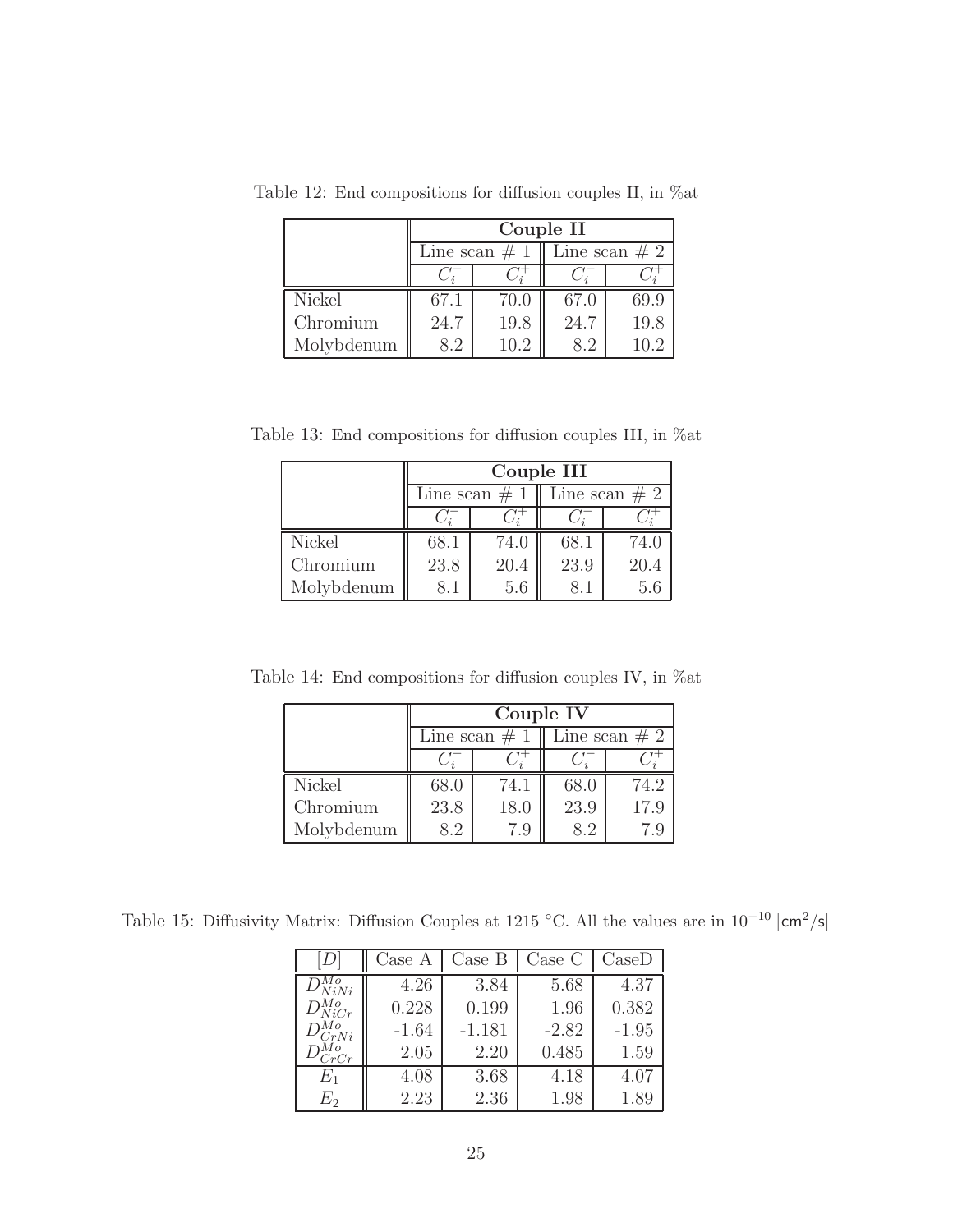Table 16: Sq. Root Diffusivity Matrix: Diffusion Couples at 1215 ◦C. All the values are in  $10^{-5}$   $\text{cm}^2/\text{s}$ 

|                  | Case A  | Case B  | Case C  | $\text{Case}$ |
|------------------|---------|---------|---------|---------------|
| $^{\prime}$ NiNi | 2.07    | 1.96    | 2.48    | 2.10          |
| $r_{NiCr}$       | .0650   | .0576   | .568    | .113          |
| $r^{Mo}_{CrNi}$  | $-.466$ | $-.342$ | $-.817$ | $-.576$       |
| CrCr             | 1.44    | 1.49    | 0.975   | 1.29          |
| e <sub>1</sub>   | 2.02    | 1.92    | 2.04    | 2.02          |
| $e_2$            | 1.49    | 1.54    | 1.41    | 1.37          |

From the previous results, we obtained the average for the elements in the square root diffusivity matrix. This value was used as the starting point for the global fitting. The diffusivity matrix and the square diffusivity matrix obtained from the global fitting are presented below for the different elements (Mo, Ni, Cr) as base element.

$$
\begin{bmatrix}\nD_{Ni}^{Mo} & D_{Ni}^{Mo} \\
D_{CrNi}^{Mo} & D_{CrCr}^{Mo}\n\end{bmatrix} = \begin{bmatrix}\n4.60 & 0.681 \\
-1.87 & 1.70\n\end{bmatrix} \cdot 10^{-10} [\text{cm}^2/\text{s}]
$$
\n
$$
\begin{bmatrix}\nD_{Cr}^{Ni} & D_{CrMo}^{Ni} \\
D_{MoCr}^{Ni} & D_{MoMo}^{Ni}\n\end{bmatrix} = \begin{bmatrix}\n3.57 & 1.87 \\
0.349 & 2.73\n\end{bmatrix} \cdot 10^{-10} [\text{cm}^2/\text{s}]
$$
\n
$$
\begin{bmatrix}\nD_{MoMo}^{Cr} & D_{MoNi}^{Cr} \\
D_{NiMo}^{Cr} & D_{NiNi}^{Cr}\n\end{bmatrix} = \begin{bmatrix}\n2.38 & -0.349 \\
-0.680 & 2.73\n\end{bmatrix} \cdot 10^{-10} [\text{cm}^2/\text{s}]
$$
\n
$$
\begin{bmatrix}\nr_{NiNi}^{Mo} & r_{NiCr}^{Mo} \\
r_{CrNi}^{Mo} & r_{CrCr}^{Mo}\n\end{bmatrix} = \begin{bmatrix}\n2.17 & 0.194 \\
-0.533 & 1.34\n\end{bmatrix} \cdot 10^{-5} [\text{cm}/\sqrt{\text{s}}]
$$
\n
$$
\begin{bmatrix}\nr_{Cr}^{Ni} & r_{Ni}^{Ni} \\
r_{MoCr}^{Ni} & r_{MoMo}^{Ni}\n\end{bmatrix} = \begin{bmatrix}\n1.88 & 0.533 \\
0.0993 & 1.64\n\end{bmatrix} \cdot 10^{-5} [\text{cm}/\sqrt{\text{s}}]
$$
\n
$$
\begin{bmatrix}\nr_{CrMo}^{Cr} & r_{MoNi}^{Cr} \\
r_{NiMo}^{Cr} & r_{NiNi}^{Cr}\n\end{bmatrix} = \begin{bmatrix}\n1.54 & -0.0993 \\
-0.194 & 1.98\n\end{bmatrix} \cdot 10^{-5} [\text{cm}/\sqrt{\text{s}}]
$$

The results presented above were used with the end compositions to generate the calculated concentration profile for each case. The experimental and calculated concentration profiles are presented in Figures 12 and 13. In addition, the experimental and calculated diffusion profile for all cases in the composition space  $(Cr, Mo \, \text{at} \%)$  are shown in figure 14.

As additional comment, in the EPMA analysis of the diffusion couples no porosity was observed, neither in the original interface or the bulk of the diffusion couple. The imaging in this equipment was generated from secondary electrons with a magnification of 125 X (approx.).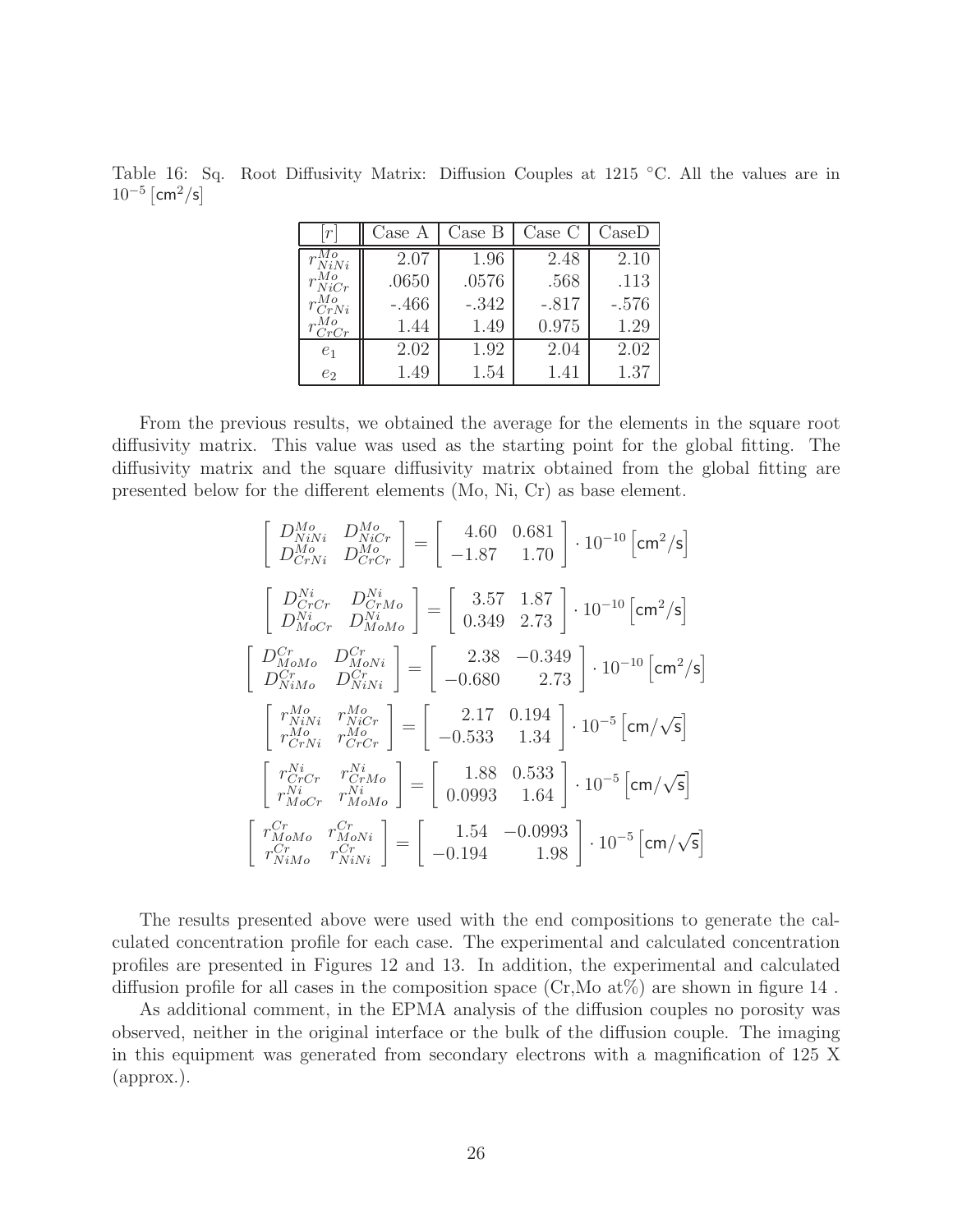

Figure 12: Calculated and experimental concentration profiles for Molybdenum (Right), Chromium (Center) and Nickel (Left). Presented are the results for the interval  $\pm 0.06$   $\text{[cm}^2\text{]}$  from the initial interface in order to show in more detail the *penetration* zone of the diffusion front. *First Row*: Couple I, Line scan #1; *Second Row*: Couple II, Line scan #1;*Third Row*: Couple I, Line scan #2; *Fourth Row:* Couple II, Line scan  $#2$ .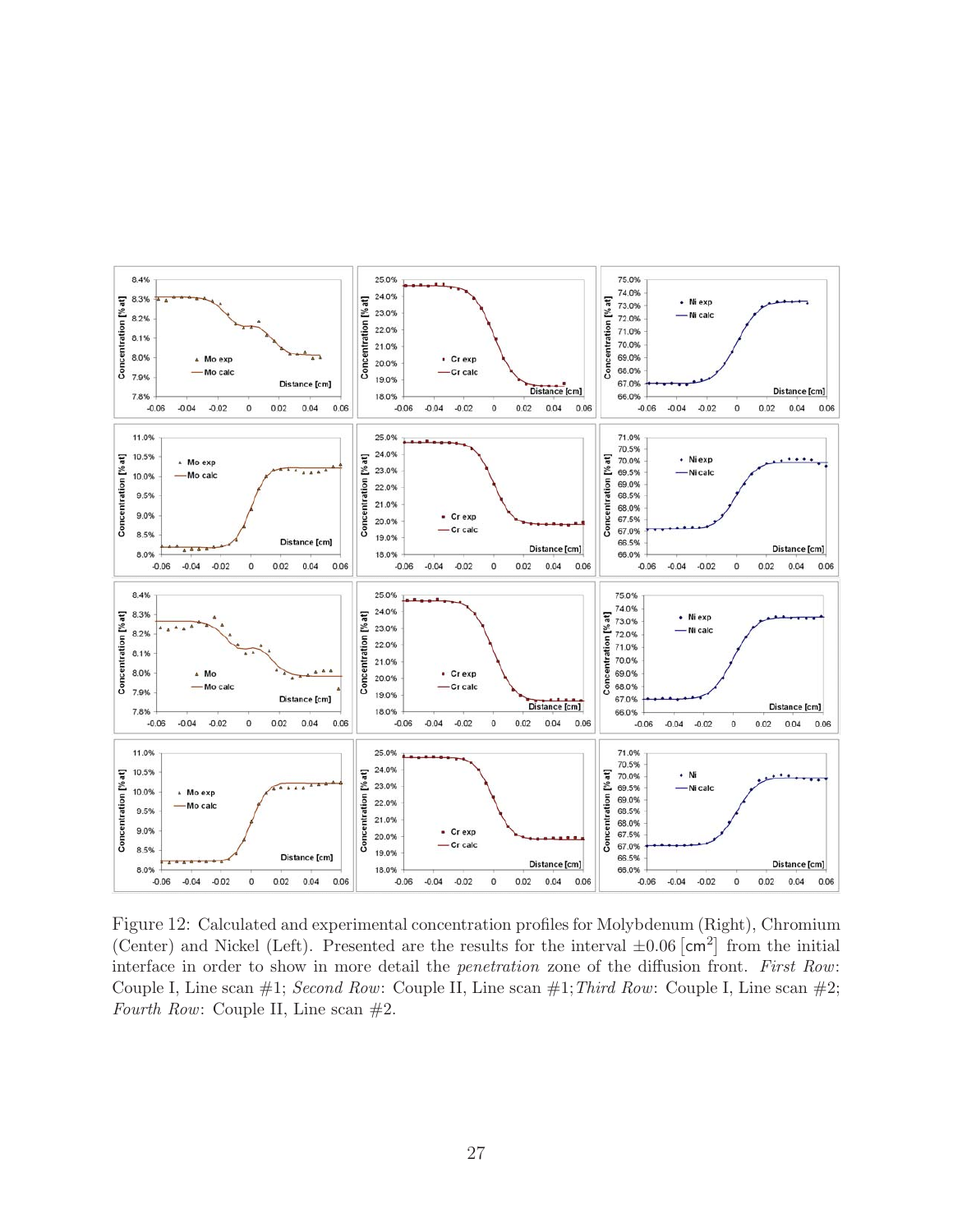

Figure 13: Calculated and experimental concentration profiles for Molybdenum (Right), Chromium (Center) and Nickel (Left). Presented are the results for the interval  $\pm 0.06$   $\text{[cm}^2\text{]}$  from the initial interface in order to show in more detail the *penetration* zone of the diffusion front. *First Row*: Couple IV, Line scan #1; *Second Row*: Couple III, Line scan #1;*Third Row*: Couple IV, Line scan  $#2$ ; *Fourth Row*: Couple III, Line scan  $#2$ .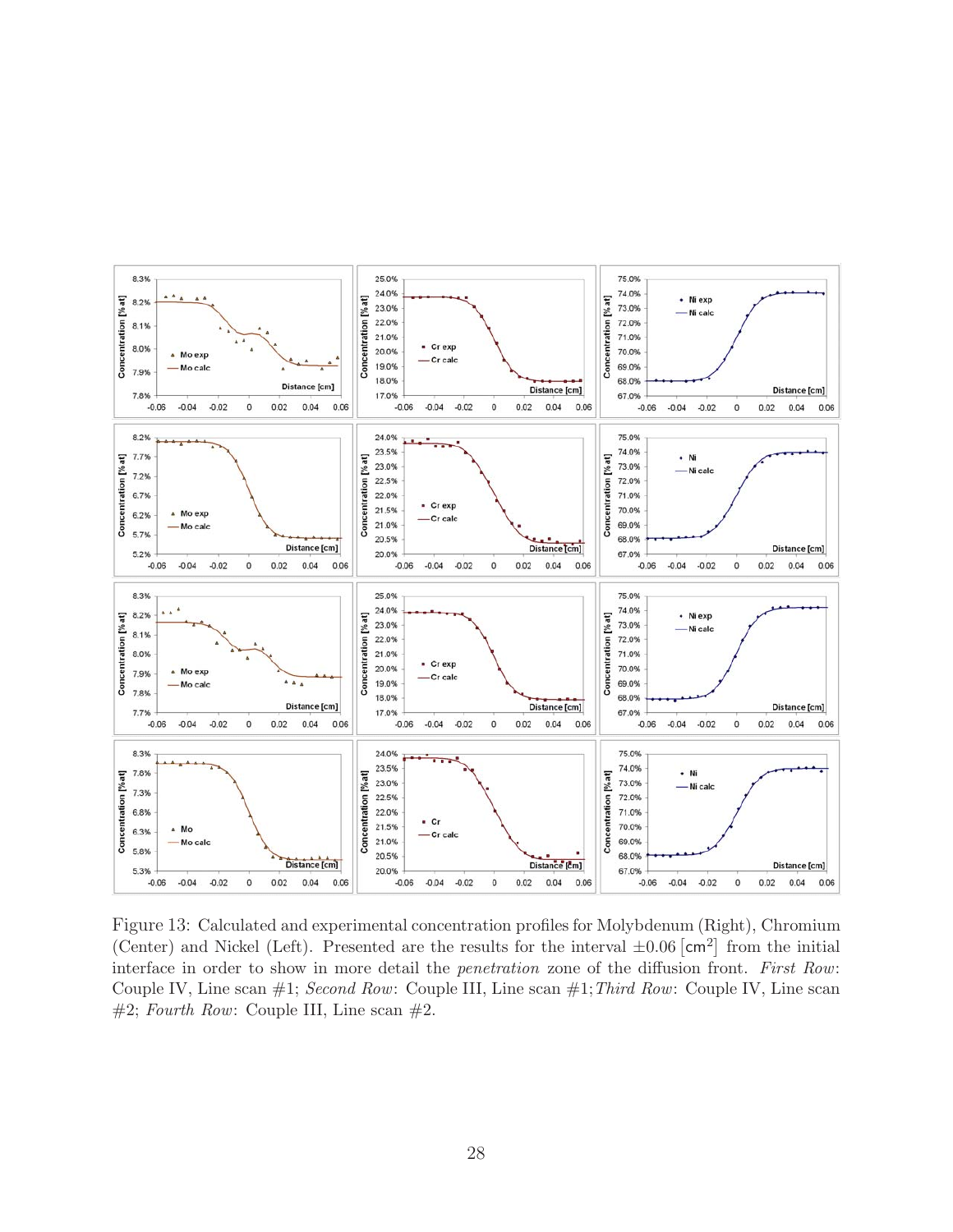

Figure 14: Diffusion profiles in the composition space. All the concentration profiles, experimental (dots) and calculated (continuous line), are shown here. The difference between the end compositions from each case can be associated to the segregation in the starting alloy.

### **Conclusions of Subtask 3**

### **Simulated Data**

The analysis using simulated data allow for checking fast and qualitatively the degree of fitness of the calculated diffusivity matrix obtained through the method presented here. The results case I (without noise) show an excellent agreement with the original diffusivity matrix, being that the values are practically identical. No method in the literature was able to get a lower error in a test comparing original and calculated diffusivity matrix. However, the method presented here requires the results for two diffusion couples.

Using the method implemented here it was possible to generate a set of results from data with a certain degree of scattering. The data obtained in the cases II and III show less agreement with the original diffusivity matrix, but the calculated and original concentration profiles shows a good agreement. That implies an improvement compared with the previous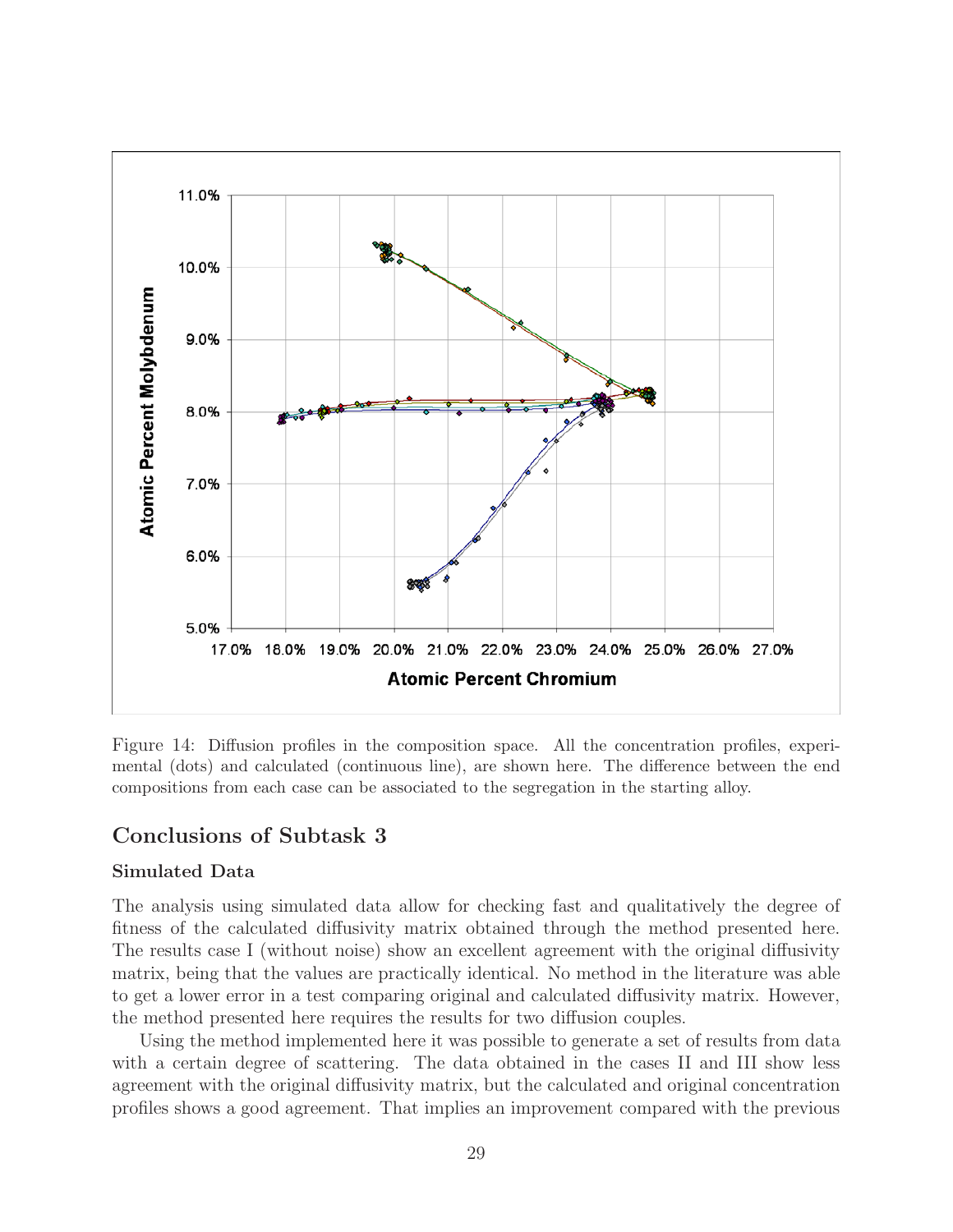methods, since most of them require smooth concentration profiles.

The agreement between the original and calculated data for the cases II and III can be confirmed analyzing the eigenvalues for the calculated diffusivity matrix.

From the analytical solution for the diffusion equation the eigenvalues of the square root diffusivity matrix defines the penetration depth of the diffusion process. Therefore, comparing the eigenvalues could give an idea of how close are the estimated penetration and general shape for the diffusion profile. It confirms that although some of the terms in the calculated diffusivity matrix differ from the original, the calculated diffusivity matrix is still able to represent the diffusion phenomena. The maximum difference between the square root diffusivity matrix eigenvalues are 14% for Case II and 4% for Case III.

One way to reduce the deviation is to use a high number of experimental data, or more diffusion couples. In the case that the method implemented here is reliable, it is expected that the error propagation must decrease with the reduction in the scattering of the original data. The analysis using MonteCarlo simulations confirms those statements.

#### **Monte Carlo Simulations**

The analysis done using MonteCarlo simulations can be seen as an extension of the result presented in the previous section. Considering a large number of simulations allows for generalizing the conclusions and reducing the impact of particular results. These results were generated using an uniform probability distribution for the error in the concentration value. If a direct representation of the error effect from a specific instrument is required, the use of a proper probability distribution will lead to more representative results.

The values of the mean and the median are almost coincident enabling to state that the skewness for the data distribution can be neglected. It allows for considering the mean as representative value for the data, and it is a required condition to consider that the values follow a Gaussian distribution. The symmetry on the data distribution and their closeness of the mean for each data set to the original values support that an extensive analysis using duplicate data would converge in a good approximation to the real value of diffusivity matrix.

An interesting result can be observed in the values of the coefficient of variation  $(s/\overline{x})$ . There is an inverse relationship between the value of the terms in the diffusivity matrix  $(D_{ij})$ and its coefficient of variation. In other words, the smallest values in the diffusivity matrix will show a higher range of uncertainty. So, the highest value in the diffusivity matrix is better estimated than the rest of the values.

The eigenvalues show a different behavior, the smallest eigenvalues show a lower coefficient of variance than the highest one. In addition, the coefficient of variance is ever lower for the eigenvalues than the ones for the terms in the diffusivity matrix. Considering that the eigenvalues define the penetration depth and the error in the position is negligible, the estimation on the penetration depth is done efficiently.

From the figure 11 it is possible to see that value of the standard deviation goes to zero as the value of the uncertainty in the measured concentration profiles goes to zero. Although those results are only directly applied to the simulated cases, it is possible to analyze how the reliability of the results is affected as the error in the concentration analysis is increased. Since the experimental results presented here are obtained with an uncertainty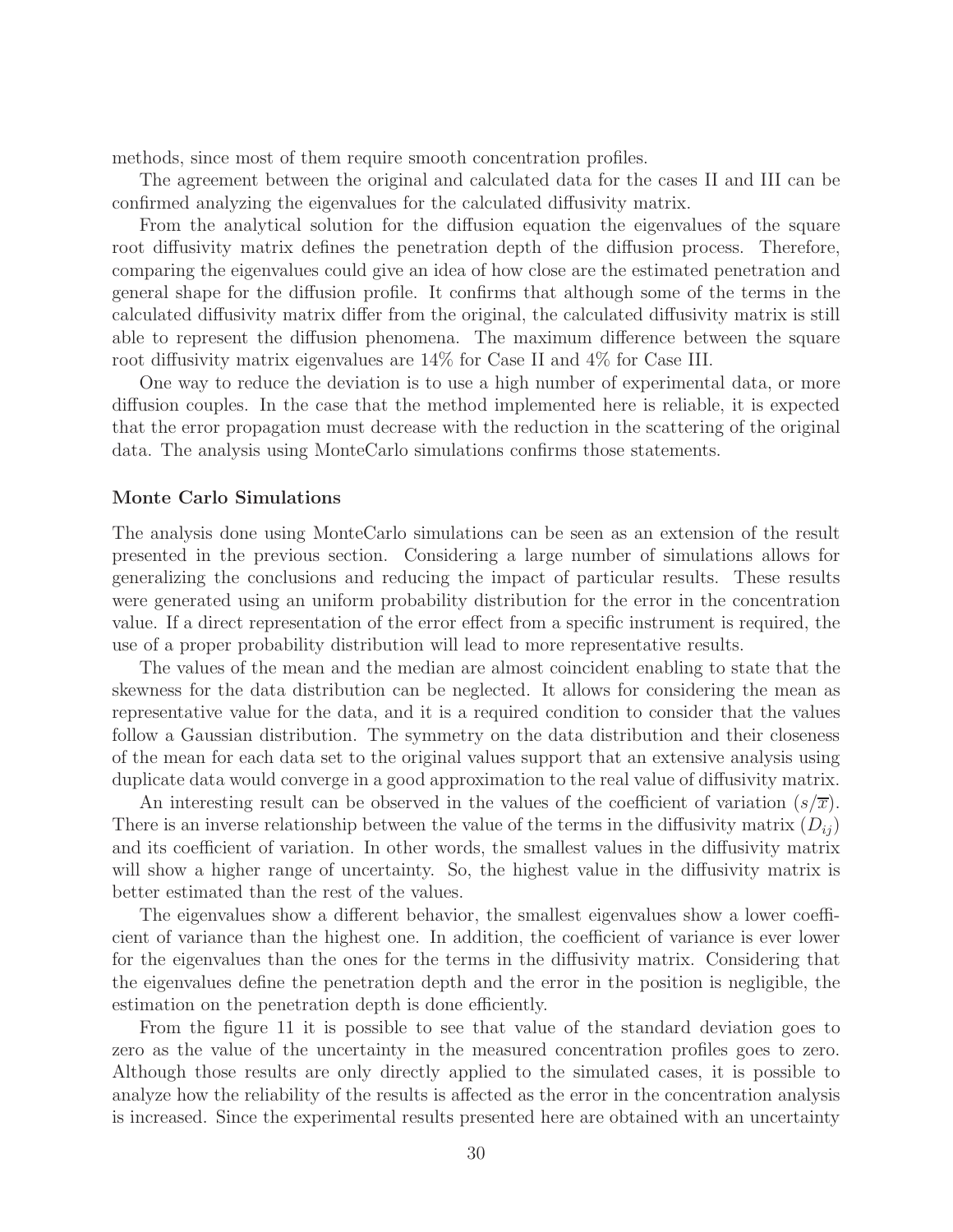in the composition analysis around 1% (for Molybdenum), there it is no guarantee that a good value is obtained for the diffusivity matrix using the results of only two diffusion couples.

The standard deviation shows a dependence which can be assumed proportional for the range analyzed. This helps to analyze how the reduction in the error on the analysis will affect the uncertainty in the results. As an example in the case of EPMA analysis the error could be approximated as the square of the analysis time, since the counting in the instrument can be associated to a  $\Gamma$  distribution. Therefore, if it is required to reduce the uncertainty in calculated diffusivity matrix by half, it will be required to increment the analysis time four times.

#### **Diffusion Couple Results**

Most of the concentration profiles measured show a smooth "s" shaped curve. Nevertheless the results for Molybdenum in the Couples I & IV show a high degree of scattering, making it difficult to identify a concentration profile. It can be explained considering that for those alloys there is a difference less than 0.5% between the Molybdenum end compositions, so the effects of the uncertainty in the composition analysis becomes quite relevant.

The differences between the end compositions between the lines scans (less than 0.1% at) for each diffusion couple can be explained considering the uncertainty in the EMPA analysis. However, the difference for the end compositions (alloy  $\#1$  and  $\#2$ ) in the couples I and II compared with the end compositions for the couples III and IV are much more relevant, being about 1% of difference (section 14). This effect can be explained from the axial segregation in the original alloy. Since wafers for the diffusion couples are obtained from the same slug and the alloys was poured in a cylindrical mold, the solute rejection can produce a concentration profile like the observed here.

The data obtained for the diffusivity matrix from each case (pair of diffusion couples) shows it to be quite close between them, with the exception of the case C. In any case, the calculated values for  $[D]$  are close in order of magnitude to the rest of the results. In order to consider the results for case C, as an outliner there it is needed to conduct a statistical evaluation. It will require additional data points for the diffusion couples or reproduction of the experimental diffusion couples. The diffusion couples used in case C are the same as in case D, but using different line scans, and both generate relatively different results for the diffusivity matrix.

This fact supports that the results for the terms of the diffusivity matrix are affected by the error in the concentration analysis. On the other hand, the values for the square root diffusivity matrix eigenvalues show a good agreement between each case. It confirms that although the case C produces different results it has the same penetration depth and curve shape as the case D.

In order to answer how a result for [D] with a difference of an order of magnitude for some of the terms whem compared to the rest of the results could generate similar diffusion profiles, it is possible to look in detail at the computation of the eigenvalues. From the diffusional analysis theory is possible to see that the eigenvalues are more influenced by the diagonals than the non-diagonals terms in the diffusivity matrix. In addition, the eigenval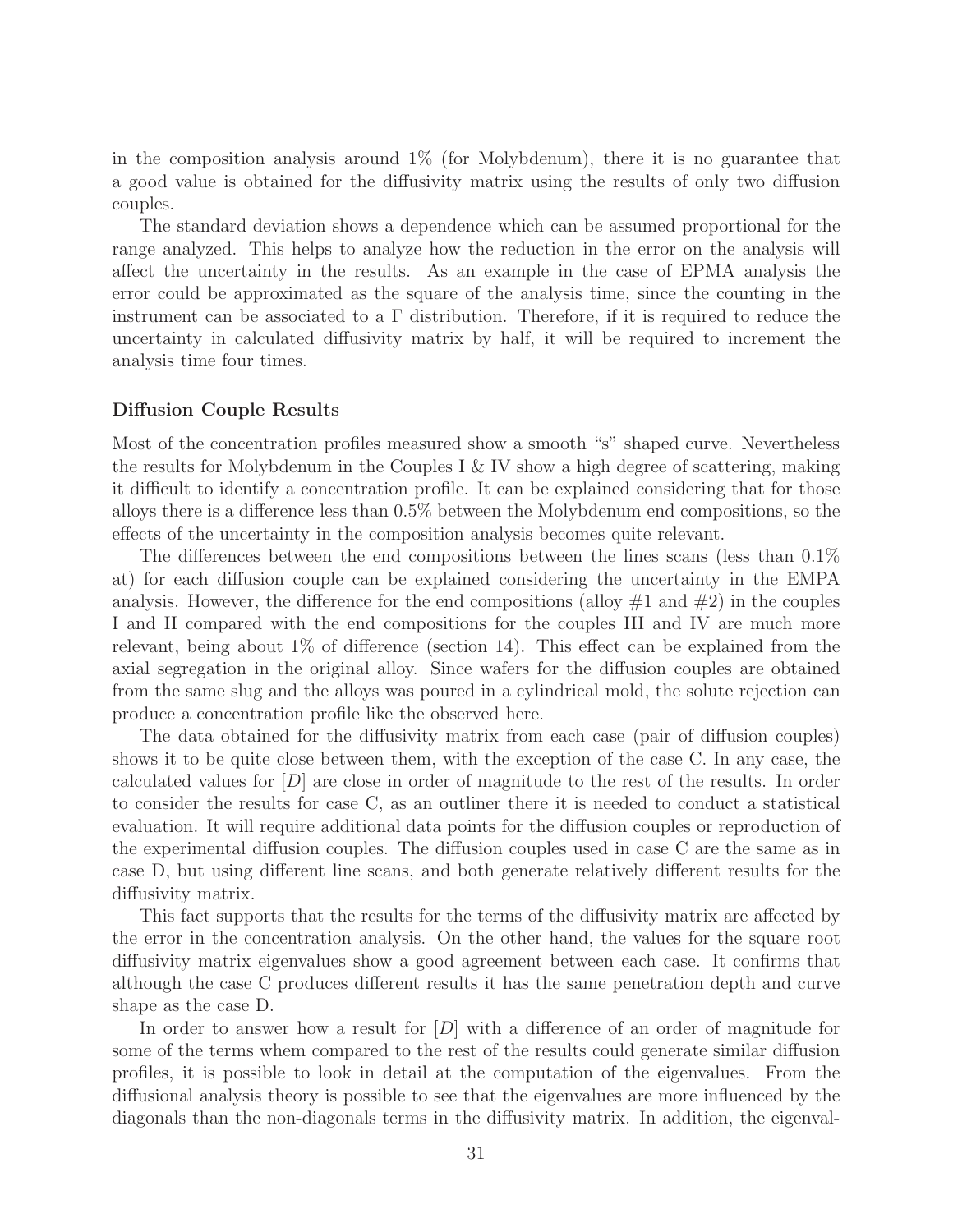ues are more influenced by terms with higher order of magnitude. Both effects combined allow for dietermining the highest diagonal term in the diffusivity matrix as controlling the uncertainty in the eigenvalues. Also, the impact of the lack of quality in the terms with lower order of magnitude and non diagonal in the prediction of the eigenvalues is reduced. Those observations are confirmed by the results of the case C.

From the results for cases A, B, C, D, there is obtained a global estimate value for the diffusivity matrix using the whole set of data. The degree of representation of those data can be appreciate in the figures 12 and 13. The calculated values (continuous lines) show a good agreement with the experimental data (symbols). For the results of Molybdenum in the Couples I & IV the calculated profile shows a *step* in the diffusion profile, corresponding to a near zero gradient zone in the concentration profile. Some agreement can be observed from the experimental data. Since it corresponds to a non downhill diffusion case, experimental data in previous research also show high scattering in the concentration profile in those cases [25]. Currently, there is no physical explanation for this behavior in multicomponent diffusion besides that the error in the instrument could affect the perception of particular features. In the present case it is made worse considering the low difference in the end compositions.

The zero gradient characteristic in the concentration profile for Mo in the Couples I & IV could be confirmed analyzing the angle  $\phi$  in the space composition for this diffusion couple [26, 27]. Reporting the values for a different base element allows for direct calculation of the particularities for the system. As an example, it is possible to calculate the composition angle  $\phi$  defined by end compositions. In order to produce a zero gradient concentration profile (ZG) [26]. Calculating it directly from Cr based square root diffusivity matrix:

$$
\phi^{ZG} = \tan^{-1} \left( \frac{r_{NiNi}^{Cr}}{r_{MoNi}^{Cr}} \right) = 92.9^{\circ}
$$

For comparison purposes, the composition angle  $\phi$  for the Mo profile in the couple IV first line scan is calculated:

$$
\phi^{IV} = \tan^{-1} \left( \frac{\Delta C_{Ni}}{\Delta C_{Mo}} \right) = \tan^{-1} \left( \frac{-6.1}{0.3} \right) = 92.8^{\circ}
$$

The values for both angles are almost the same, confirming that for the couple IV a close to zero gradient concentration profile must be expected. This characteristic is confirmed from the concentration profile plots in the figures 12 and 13 showing this detail.

The interval of compositions analyzed in the diffusion couples are in the  $\gamma$  phase of the Ni-Cr-Mo system. But, it is required to note that these results do not explore the whole range of compositions for the  $\gamma$  phase. However, it is possible to consider that for the range of composition analyzed the calculated diffusivity matrix is representative for the problem.

Since no porosity was observed at the secondary electron image, it is expected that the Kirkendall porosity is not produced in this system. In any case, further observations using scanning electron microscopy are required to confirm this fact. In the case that no Kirkendall porosity is produced in the system, it will confirm that the changes in the molar volume through the range of compositions in the diffusion couples are negligible. It is one of the requirements that allow to use of constant diffusivities to represent the multicomponent diffusion.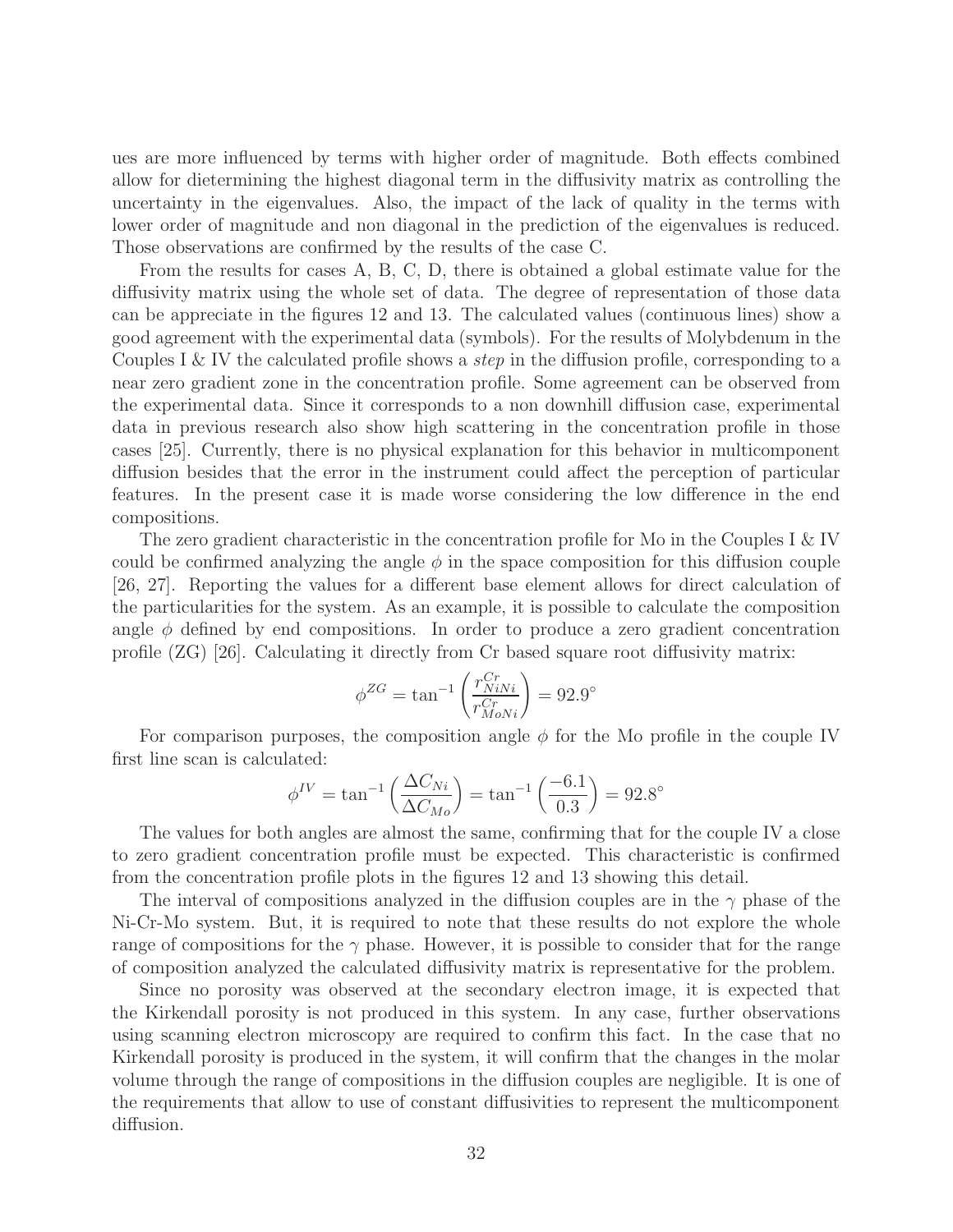### General Subtask Conclusions

The inverse problem of finding the diffusivity matrix from experimental data was approached using fitting parameters combined with the analytical results for the diffusion equations. This approach was able to obtain a representative diffusivity matrix from experimental results including data scattering representing the error in the concentration analysis. The use of advance optimization strategies were a suitable technique for the non linear regression presented here. Although the method developed here was applied to a specific system, it can be applied to any system were the diffusivity matrix is expected to be approximately constant and no relevant thermodynamics effects occurs.

The effect of the error in the experimental data affects directly the uncertainty of the calculated value for the diffusivity matrix. However although the values for the terms of the diffusivity matrix *Di*j can vary in a range from each set of data, the values of the diffusivity matrix eigenvalues tend to be more invariant. It implies that the estimation of the penetration depth in a multicomponent diffusion can be done with a fair level of uncertainty.

The use of MonteCarlo simulations to evaluate the effects of the uncertainty reveals a suitable tool for this problem. It not only allows to estimate the uncertainty in the obtained value. Also it can be used for the estimation of the impact in improvement of the quality analysis (reduction of the error) in the level of confidence in the result obtained for the diffusivity matrix.

The multicomponent diffusion in Ni-Mo-Cr for the interval of composition analyzed is effectively represented by constant diffusion coefficients. Although it is possible to shift the element base for [D] through mathematical transformations, it is useful to report them for different base elements. Here having the results for different base elements it allows the direct computation of the composition angle φ required to obtain the zero gradient concentration profile for system with a constant diffusion coefficients. Therefore there is not a direct advantage in selecting the component with the higher concentration as base element, which is done traditionally in the literature.

# Personnel

This cooperative agreement activity directly supported numerous personnel, serving in various roles. A list of participating personnel is below.

- 1 J.C. LaCombe (PI)
- 2 L.G. McMillion (Co-PI)
- 3 S. Namjoshi (Co-Pi)
- 4 M.E. LaCombe (Staff)
- 5 A. Manavbasi (Graduate Student)
- 6 A. Jaques (Graduate Student)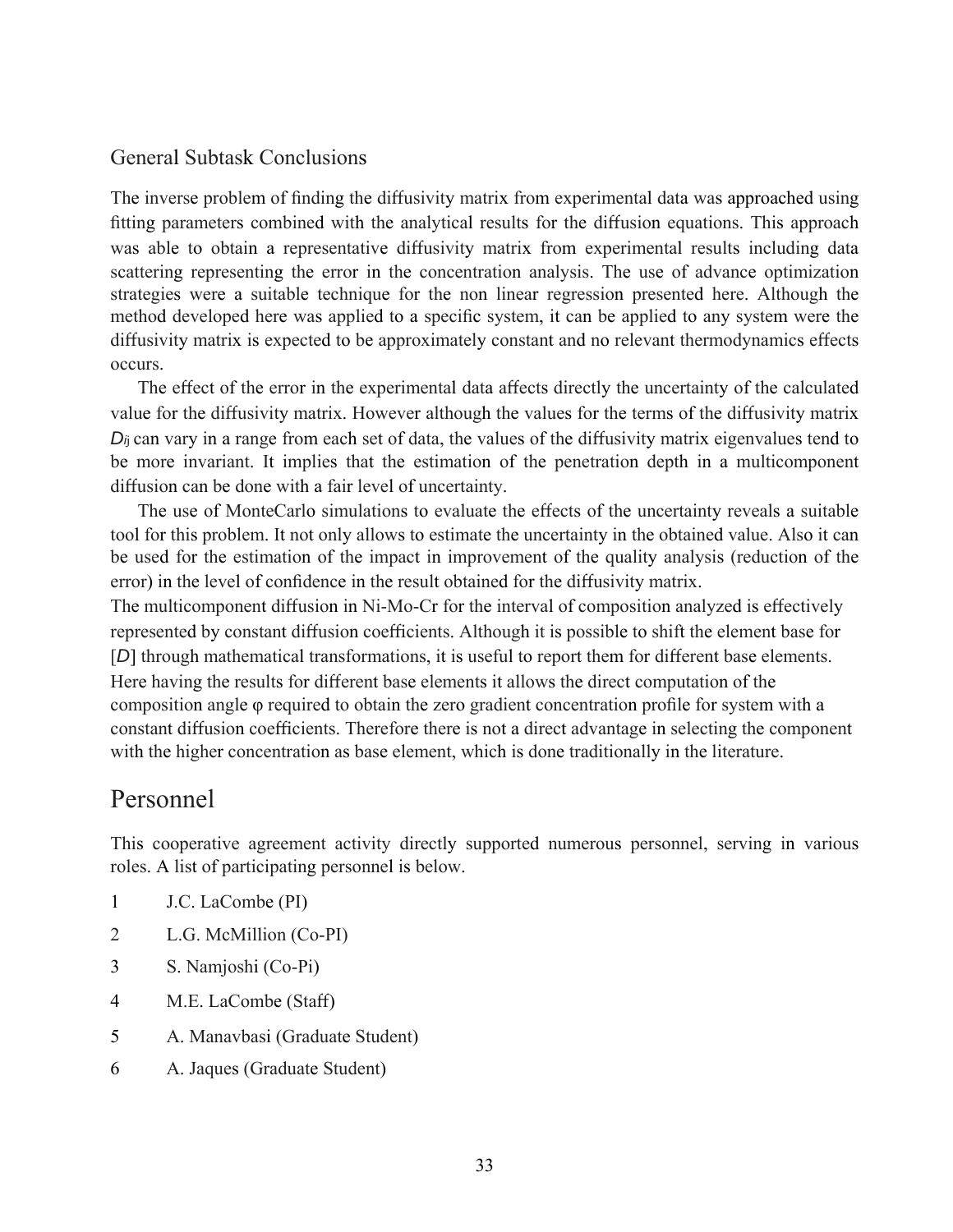- 7 G. Larios (Graduate Student)
- 8 S. Vadwalas (Graduate Student)

# **Dissemination**

This activity has directly led to numerous technical publications and presentations by the Principal Investigator and the numerous students supported by the grant. Several additional pubications are currently being drafted for publication in the coming year. These are listed below.

# Publications:

- 1 *Variational Approach to the Boltzmann Mantano Methods for Determination of the Diffusivity Coefficient* IN PREPARATION FOR 2009 SUBMISSION
- 2 *Assessment of Ternary Multicomponent Diffusion in Alloy 22 (Ni-Cr-Mo),* Defect and Diffusion Forum, 266, 181-190 (2007) [A.V. Jaques, and J.C. LaCombe].
- 3 *Variation in Susceptibility of Alloy-22 to Localized Corrosion, after Various Heat Treatments,* NACE 2007 meeting, (March 2007) [S. Vadwlas, G.M. Larios, M. Taylor, A. Manavbasi, A. Jacques, G. Mcmillion, and J.C. LaCombe].
- 4 *Determination of the Diffusivity Matrix from Experimental Data in Ternary Systems,* 2006 SHPE Meeting, New Orleans, LA, (January 2006) [Alonso V. Jacques and Jeffrey C. LaCombe].
- 5 *Effect of Phase stability and Segregation on the Corrosion properties of Alloy-22 (UNS NO6022) in Base metal and Weldments,* M.S. Thesis, The University of Nevada, Reno, (December 2007) [S. Vadwalas].
- 6 *Microstructural Characterization of Phase Stability and Variability in Alloy 22*, M.S. Thesis, The University of Nevada, Reno, (2007) [G. Larios].
- 7 *Linear multicomponent diffusion in the gamma phase in the Ni-Cr-Mo system*, M.S. Thesis, The University of Nevada, Reno, (2007) [A. Jaques].

### Presentations:

- 1 *Instrument Error and its Propagation through Diffusion Coefficient Measurement Procedures,* MS&T 2008 (Pittsburgh, PA) (October, 2008) [J.C. LaCombe\*, A.V. Jaques] INVITED.
- 2 *Uncertainties in Multicomponent Diffusivities and the Determination of Long-Term Diffusivities at Low Temperatures,* Diffusion Working Group Meeting (NIST, Gaithersburg, MD) (May, 2008) [J.C. LaCombe\*, A.V. Jaques] INVITED.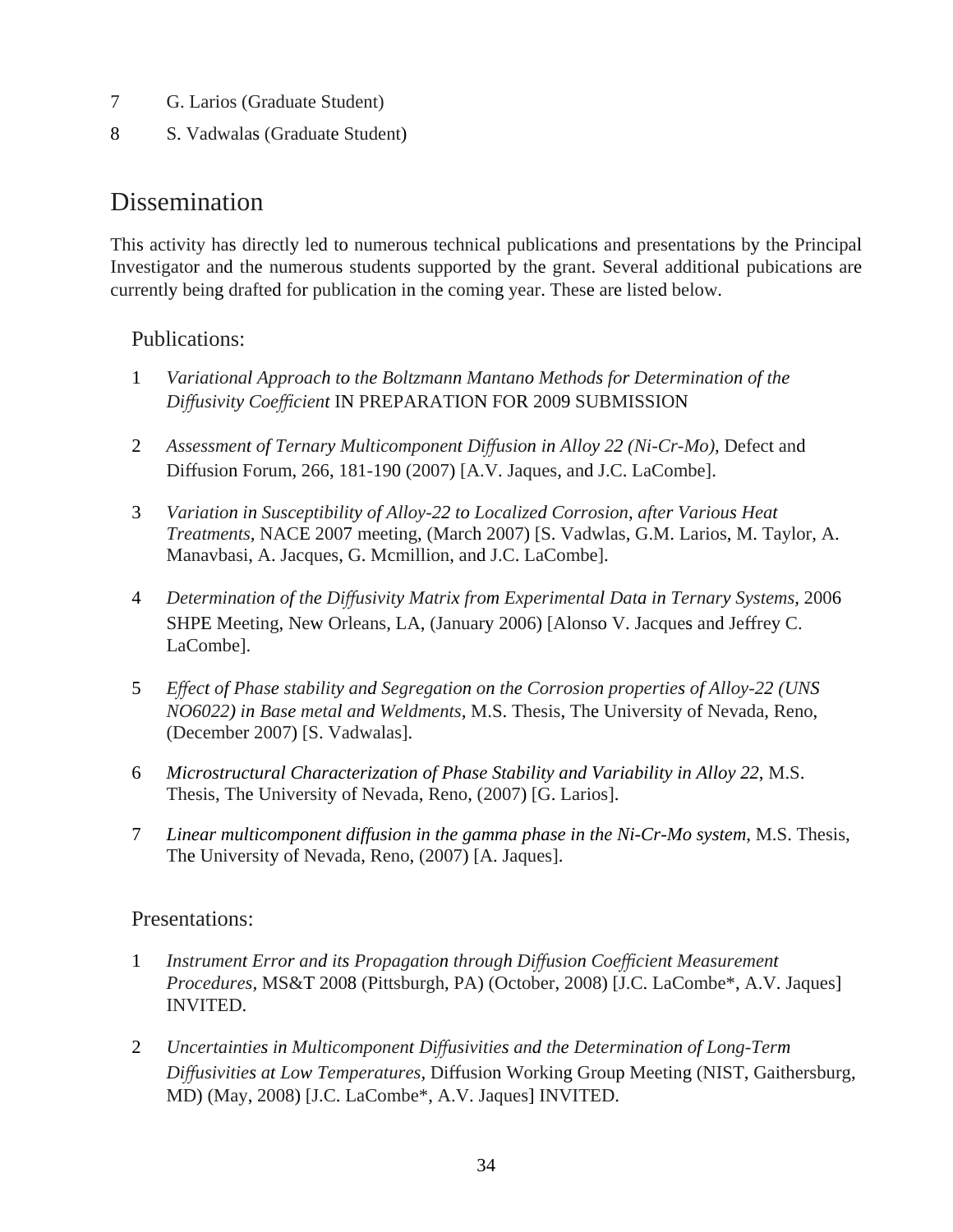- 1 *Instrument Error Propagation in the Determination of Linear Ternary Multicomponent Diffusion Coefficients,* MS&T 2007 (Detroit, MI) (September 2007) [A.V. Jacques\*, and J.C. LaCombe]
- 2 *Variation in Susceptibility of Alloy-22 to Localized Corrosion after Various Heat Treatments,* MS&T 2007 (Detroit, MI) (September 2007) [S. Vadwlas\*, G.M. Larios, M. Taylor, A. Manavbasi, A. Jacques, L.G. Mc Million, and J.C. LaCombe]
- 3 *Scanning electron microscopy (SEM) study of heat treated Alloy 22*, Poster, 2007 NACE Meeting (March 2007) [Shatrugna Vadwlas\*, Guillermo Larios, Matt Taylor, Alp Manavbasi, Alonso Jacques, Glen Mcmillion, Jeffrey C LaCombe].
- 4 *Assessment of Ternary Multicomponent Diffusion in Alloy 22 (Ni-Cr-Mo),* 2007 TMS Annual Meeting, Orlando FL, (February 2007) [A.V. Jaques\*, and J.C. LaCombe].
- 5 *Determination of Diffusivity Matrix from Experimental Data in Ternary Systems,* 2006 SHPE Meeting, New Orleans, LA, (January 2006) [Alonso V. Jacques\*, and Jeffrey C. LaCombe]

# Other Conclusions

A large portion of the original scope of this project was completed, despite significant budget reductions and funding delays in nearly every year of the project. For the first 3 years, the project was conducted in compliance with the NSHE quality assurance program. Most of our data was formally submitted under this program, although final work on all 3 subtasks was completed only after the project became "non-QA". This includes three M.S. thesis documents (Jaques, Larios, and Vadwalas).

At the closure of this activity, the key remaining thoughts on this project are below.

- 1 Conducting the microstructure and corrosion studies on QA certified welds became prohibitively expensive because of the loss of a QA certified weld supplier. Weld material did exist from various DOE/Bechtel sources, but these materials were not available for our use. This curtailed a good portion of our original scope of work.
- 2 The annual budget allocations for this project were nearly alwasys delayed and reduced from the original budget. This was a significant hurdle to making continuous progress. Funds arrived very late, necessitating unnatural spending habits (save up ahead of time) that made it difficult to plan and committ to hiring staff and students.
- 3 There was a significant budget cut in the first year, which was when we had intended to use equipment funds to purchase a major instrument (a backscatter detector for our SEM). This cut left us without the instrument necessary to conduct some of the microstructural characterization, reducing our initial scope of work.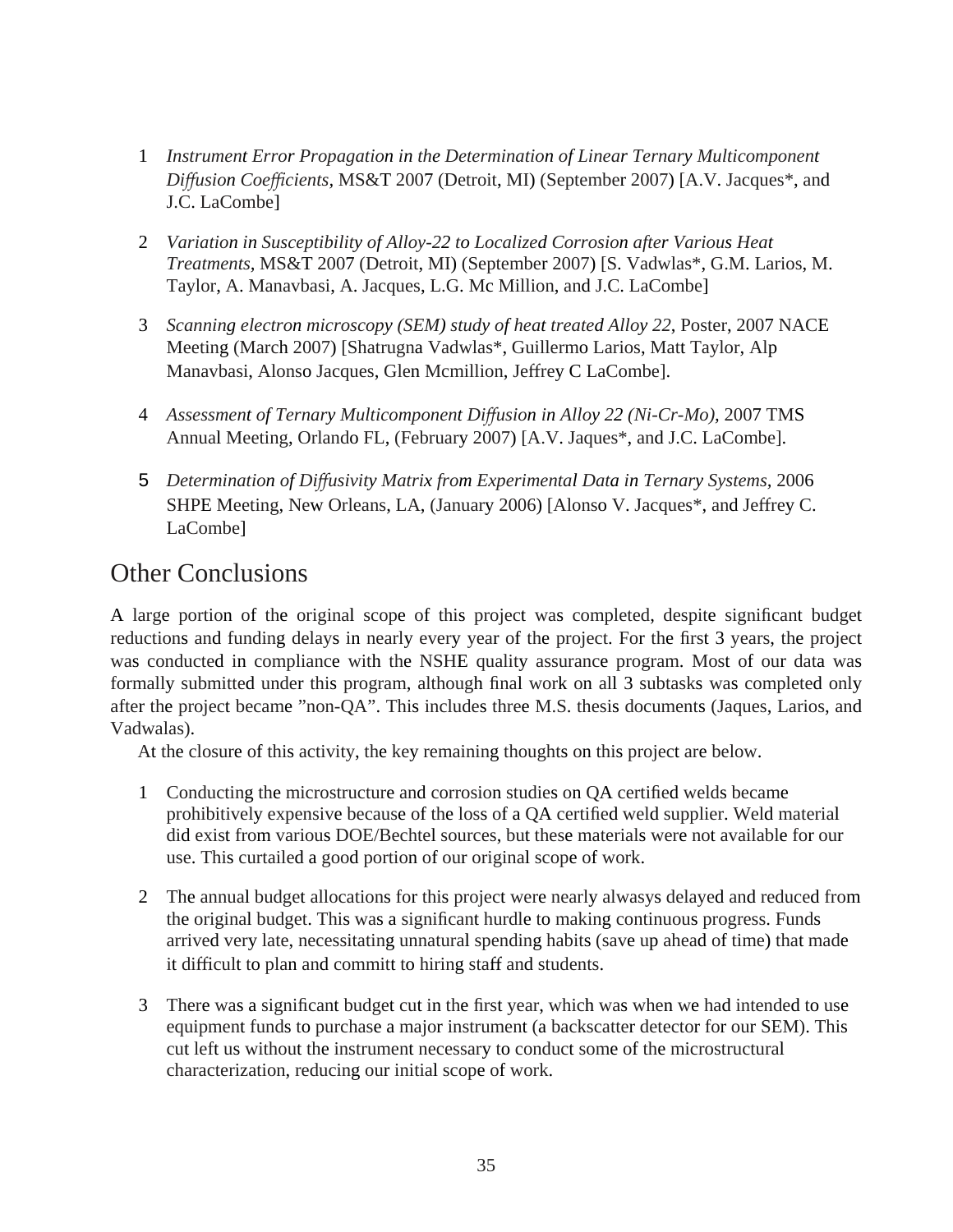4. Of the three subtasks investigated here, Subtask 3 (which was actually just scoping work), is still the **most important portion of this work** deserving future research. Subtasks 1&2 have been studied independently and conclusively by other researchers, but the diffusion work conducted here remains the only experimental work investigating the diffusive contribution to long-term phase stability of Alloy-22. Numerical models conducted by other researchers  $[16, 17]$  make key assumptions regarding the extrapolation of high-temperature diffusivity data to the lower repository temperatures. I believe that this warrants better experimental verification.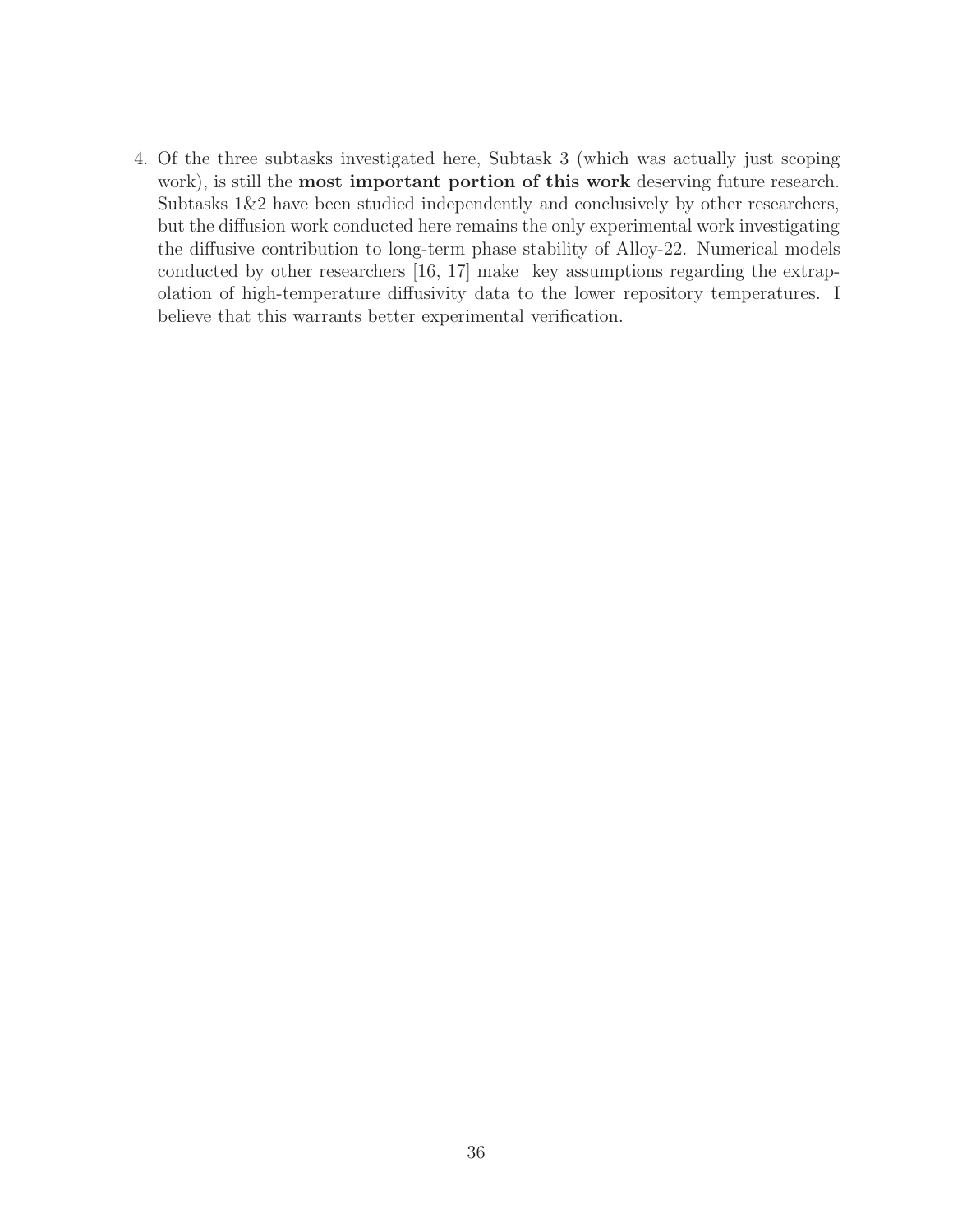# **Bibliography**

- [1] Final Report: Waste Package Materials Performance Peer Review Panel, Submitted in response to request of USDOE, Bechtel SAIC Co. http://www.ymp.gov/documents/peer\_rev/execsum.htm, 2002.
- [2] SUMMERS, T.S.E., WALL, M.A., KUMAR, M., MATHEWS, S.J., and REBAK, R.B. Phase Stability and Mechanical Properties of C-22 Alloy Aged in Temperature Range 590 to 760 C for 16,000 Hours, in Scientific Basis for Nuclear Waste Management XXII, Materials Research Society Symposium Proceedings Vol. 556, Materials Research Society, 1999, 916-926.
- [3] SUMMERS, T.S.E., REBAK, R.B., PALMER, T.A., and CROOK, P. Influence of Thermal Aging on the Mechanical and Corrosion Properties of GTAW welds of Alloy N06022 in Scientific Basis for Nuclear Waste Management XXV, Materials Research Society Symposium Proceedings, Vol. 713, Materials Research Society, 2002, 45-52.
- [4] REBAK, R.B., SUMMERS, T.S.E., and CARRANZA, R.M. Mechanical Properties, Microstructure and Corrosion Performance of C-22 Alloy Aged at 260 C to 800 C. in Scientific Basis for Nuclear Waste Management XXIII, Materials Research Society Symposium Proceedings, Vol. 608, Materials Research Society, 2000, 109-114.
- [5] CIESLAK, M.J., HEADLEY, T.J., and JR, A.D.R., The Welding Metallurgy of HASTELLOY Alloys C-4, C-22, and C-276. Metallurgical Transactions A, 1986. 17(A), p. 2035.
- [6] CIESLAK, M.J., KNOROVSKY, G.A., HEADLEY, T.J., and A. D. ROMIG, J., The Use of New PHACOMP in Understanding the Solidification Microstructure of Nickel Base Alloy weld Metal. Metallurgical Transactions A, 1986. 17(A), p. 2107.
- [7] OGBORN, J.S., OLSON, D.L., and CIESLAK, M.J., Influence of Solidification on the Microstructural Evolution of Nickel Base Weld Metal. Materials Science and Engineering, 1995. 203(A), p. 134.
- [8] PAN, Y.-M., DUNN, D.S., CRAGNOLINO, G.A., and SRIDHAR, N., Grain-Boundary Chemistry and Intergranular Corrosion in alloy 825. Metallurgical Transactions A, 2000. 31(A), p. 1163.
- [9] MIYATA, K. and IGARASHI, M., Effect of Ordering on Susceptibility to Hydrogen Embrittlement of a Ni-Base Superalloy. Metallurgical Transactions, 1992. 23(A), p. 953.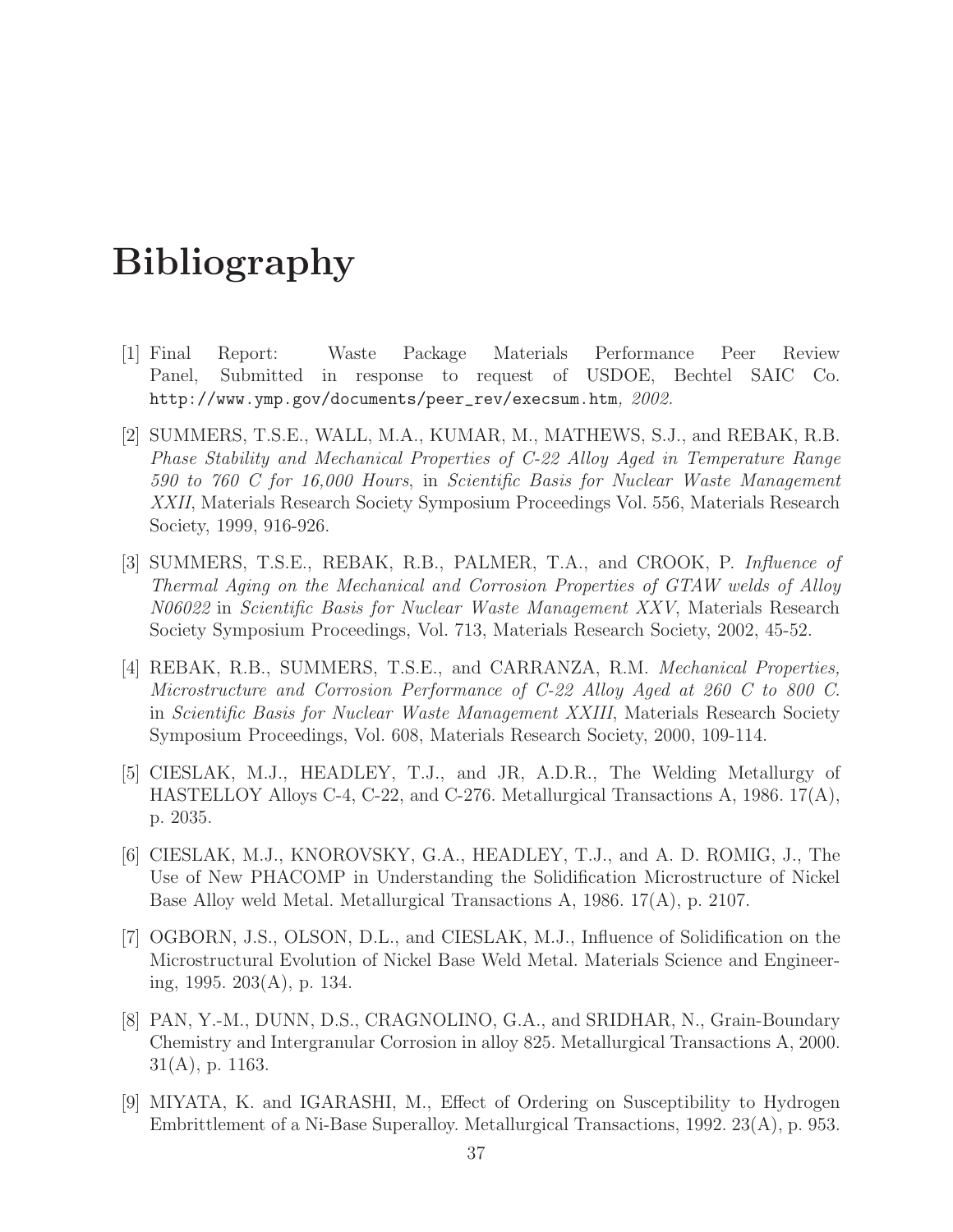- [10] HEUBNER, U.L., ALTPETER, E., ROCKEL, M.B., and WALLIS, E., Electrochemical Behavior and its Relation to Composition and Sensitization of NiCrMo alloys in ASTM G-28 Solution. Corrosion, 1989. 45, p. 249.
- [11] RAGHAVAN, M., BERKOWITZ, B.J., and SCANLON, J.C., Metall. Transactions A, 1982. 13(A), p. 979.
- [12] LOPEZ, N., CID, M., PUIGGALI, M., AZKARATE, I., and PELAYO, A., Application of Double Loop Electrochemical Potentiodynamic Reactivation Test to Austenitic and Duplex Stainless Steels. Materials Science and Engineering A, 1997. 229(A), p. 123.
- [13] FANG, Z., WU, Y.S., ZHANG, L., and LI, J.Q., Application of the Modified electrochemical Potentiodynamic Reactivation Method to Evaluate Intergranular Corrosion susceptibility of Stainless Steels. Corrosion, 1998. 54, p. 339.
- [14] HODGE, F.G., Effect of Aging on he Anodic Behavior of Ni-Cr-Mo alloys. Corrosion, 1973. 29, p. 375.
- [15] HODGE, F.G. and KIRCHNER, R.W., Corrosion, 1976. 32, p. 332.
- [16] P. E. A. Turchi, L. Kaufman and Z. K. Liu, Modeling of Ni-Cr-Mo based alloys: Part I phase stability, CALPHAD, Vol.30, 2006, 70-87.
- [17] P. E. A. Turchi, L. Kaufman and Z. K. Liu, "Modeling of NiCrMo based alloys: Part II Kinetics," CALPHAD, Vol. 31, 2007,237-248
- [18] Hack, H.P.1983. Crevice Corrosion Behavior of Molybdenum-Containing Stainless Steels in Seawater. Materials Performance, 22, (6), 24-30. Houston, Texas: NACE International. TIC: 245826
- [19] Kenneth J. Evans, Ahmet Yilmaz, S.Daniel Day, Lana L. Wong, John C.Estill, and Raul B. Rebak Using Electrochemical Methods to Determine Alloy 22s Crevice Corrosion Repassivation Potential Research Summary, High-Radiation Nuclear Waste Disposal.
- [20] Hastelloy C-22 Alloy, brochure H-2019 E (Kokomo, IN: Haynes International, 1997).
- [21] R.B. Rebak, Corrosion and Environmental Degradation, Volume 2 (Weinheim, Germany: Wiley-VCH, 2000), p.69.
- [22] R.B. Rebak and P.Crook, Advanced materials and Processes, 157(2) (2000), pp.37-42.
- [23] D. D. Gorhe, K. S. Raja, S. A. Namjoshi et al., Electrochemical Methods to Detect Susceptibility of Ni-Cr-Mo-W Alloy 22 to Intergranular Corrosion Metallurgical & Materials Transactions A, Vol. 36A, May 2005.
- [24] A.V. Jaques, and J.C. LaCombe, Assessment of Ternary Multicomponent Diffusion in Alloy 22 (Ni-Cr-Mo), Defect and Diffusion Forum, 266, 181-190 (2007).